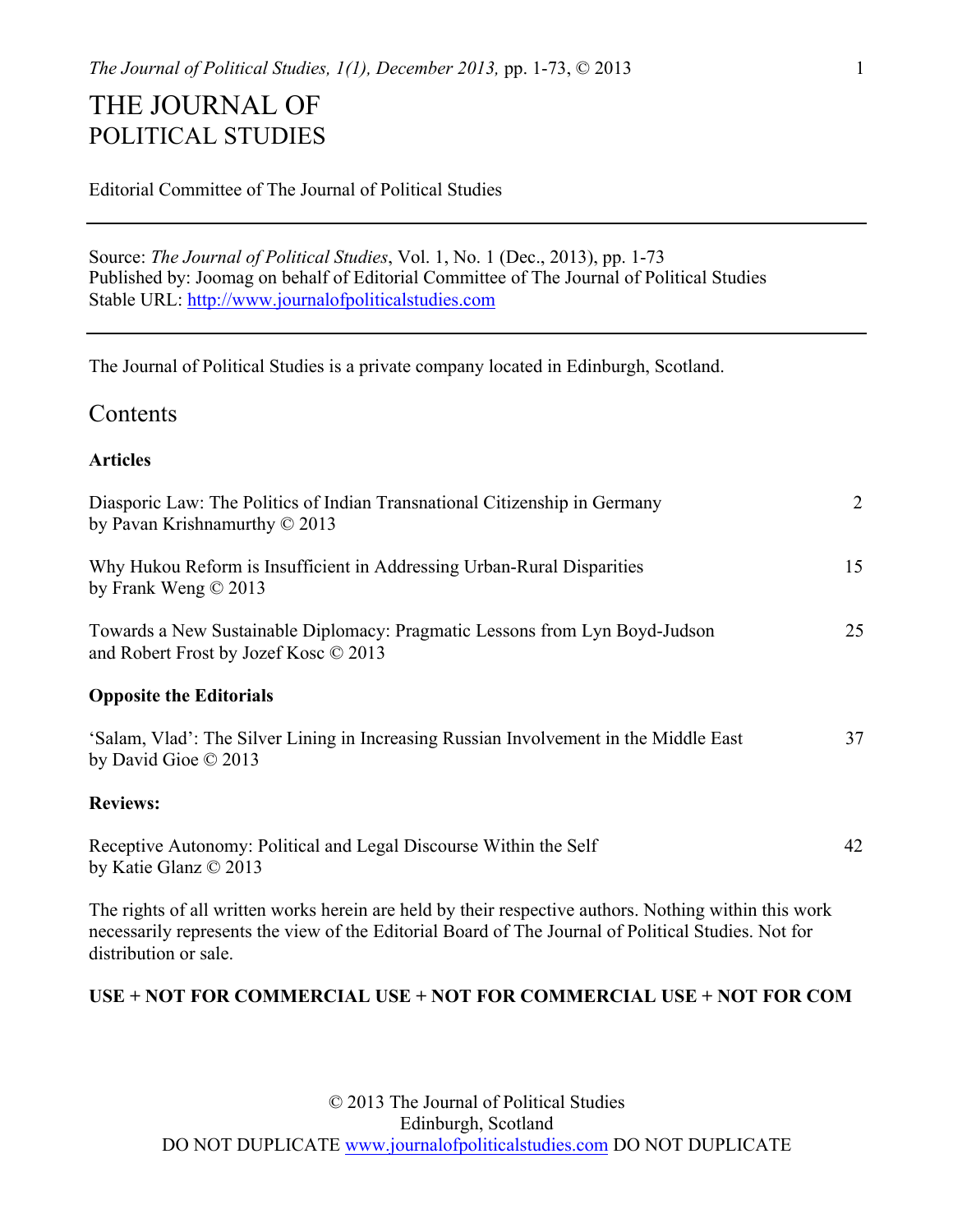## **Diasporic Law: The Politics of Indian Transnational Citizenship in Germany**  Pavan Krishnamurthy\*

#### **Introduction**

Germany is the third largest immigrant nation with over 10 million foreigners, behind the United States and Russia (Statistisches Bundesamt Deutschland 2008). In 2005 the German government codified this reality into law by acknowledging its status as a nation of immigrants. Germany's large immigrant population is a diverse one: while internal European migration accounts for much of this population, Asian and African migrants account for a growing percentage. However, for these newly considered immigrant countries, not all immigrants are equal; beyond country of origin, German immigration law has further delineated immigrants as skilled and unskilled workers. These distinctions have paved the way for a new generation of Indian migrants in Germany who have developed a new sense of belonging in a foreign land through the formation of transnational citizenship. As Indian nationals keep migrating to growing economic powers in Europe, Germany is considered an obvious choice next to the United Kingdom. Germany's role in regulating commerce and the Eurozone at large makes it a clear choice for migrant populations.

Over 80,000 Indian Nationals or Overseas Indian Citizens reside in Germany, and despite their seemingly small numbers, they play a unique role in shaping German politics and culture. Recent Indian regulations have established an Overseas Citizenship of India program, and Germany's Green Card initiative has been quite successful at attracting Indian Information Technology professionals (Statistisches Bundesamt Deutschland 2008). These dynamic factors are among many that have created intricate legal and economic relationships in regards to citizenship in a post-unified Europe among individuals, identities, and nations, where nation-states must balance financial interests while maintaining a cohesive national identity.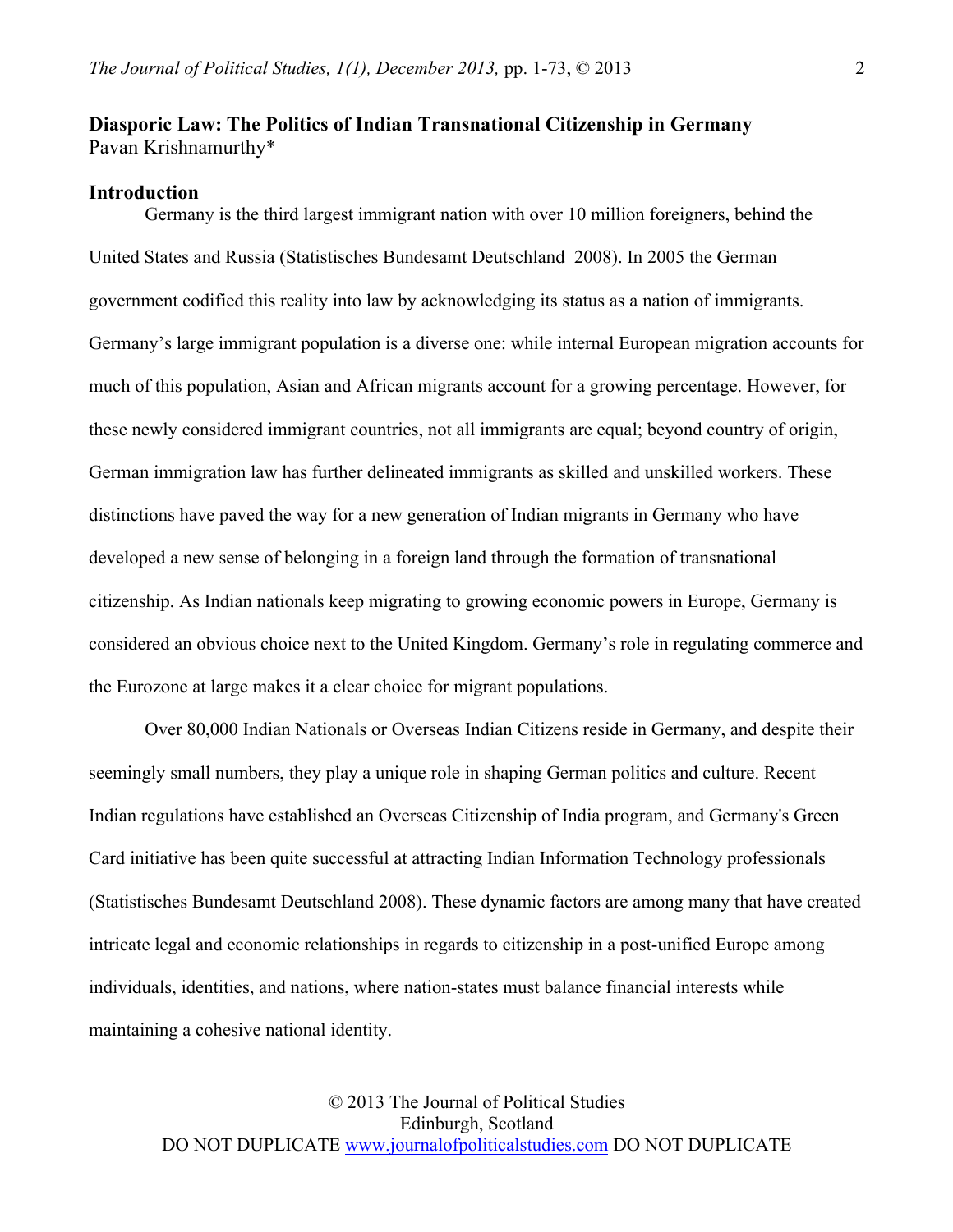This paper focuses on the effects of the Indian Diaspora in Germany in regards to: (1) the international relations of diasporas, (2) the economics of migration, and (3) critical legal theory. The role of common identity construction in international relations will be investigated by analysing the Indian Diaspora in a holistic manner, which includes analysing both global and local politics. Moreover, by examining the microeconomics of immigration, I will be able to identify the underlying factors behind migration movement. Finally, by employing critical legal theories and studies of transnational ethnic networks, I hope to establish a firm theoretical and pragmatic backing for the research.

This paper proceeds with five sections. Section II is a discussion of the frames that will be applied in the research, which will include a description of the hypothesis, scopes of particular research elements, and the application of different comparison models. This discussion of framework is particularly important because it will describe, contextually, the following analysis as well as guide the fundamental research. Section III is a discussion of the international relations of the South Asian Diaspora in regards to transnational politics. Section IV is an analysis of inter-country politics between the Indian and German governments. Section V is an analysis of critical legal theory, the Indian-German population, and their activism and perceptions of German politics. Section VI concludes and describes the further research that is needed.

#### **I. Framework**

Based on the nature of the Indian Diaspora as cited in the literature, the comparisons that can be drawn from divergent populations, and academic scholarship, I hypothesise that the seemingly disproportionate accumulation of economic, political, and cultural capital among Indians in Germany can be attributed to the Indian-German community's imagined transnational citizenship; and, while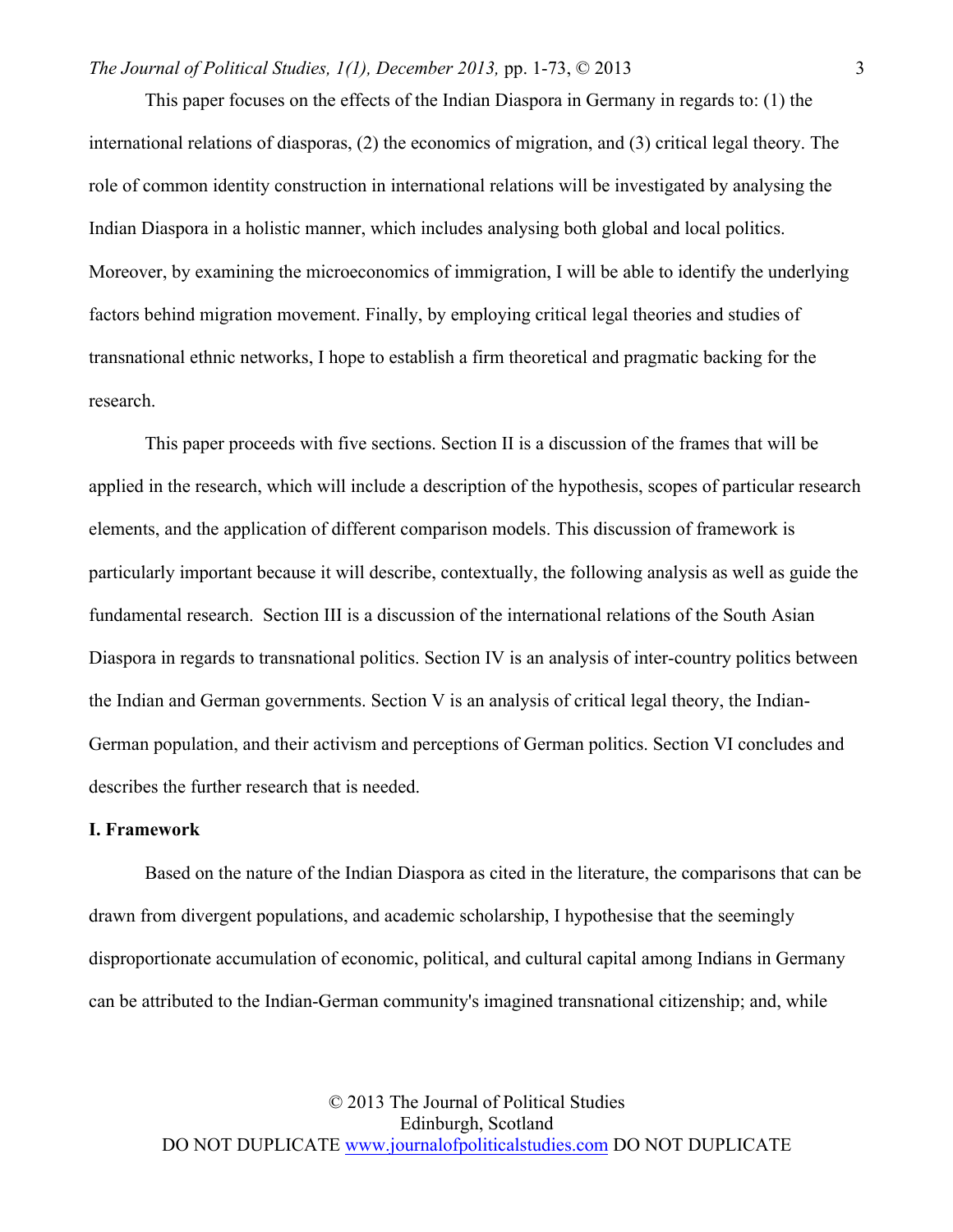pursued by the German government have necessitated an imagined Indo-German community.

4

The implications of "transnational citizenship" are complex, but a clear definition is needed before any analysis can be conducted. Transnational citizenship redefines traditional notions of citizenship and replaces an "individual's singular national loyalties with the ability to belong to multiple nation states, as made visible in the social, political, and economic realms" (Bauböck 2003). Finally, in regards to the frames, these pragmatic and structural divisions in this theoretical manner allow for a clear bright-line in the discussion but also highlight the different actors at play.

The growth of Asian American studies has helped develop certain qualitative methods that can be replicated when examining the broader Indian diaspora. While Germany and the United States are quite divergent, they are both Western democracies that are considered economic hegemonies and for many political scientists, they have similar immigration demography and politics (Baumann 1997). Therefore, it seems appropriate to draw some comparisons and utilise best practices established by Asian American scholarship; additionally, this research positions itself with many of the contexts and precautions of Asian American academia. Moreover, scholars are cautious when proscribing broad claims concerning specific racial groups, for fear of homogenisation or even essentialism. Kibria discusses the paradox of Asian American identity scholarship and politics:

At the same time, [Asian American Studies] has drawn self-conscious limits to this process by emphasising the fact that Asian America is not a culturally bounded entity but rather one that arises from the exigencies posed by racialisation in the US. Analysts of the Asian American movement have noted the inherent and ongoing contradictions of a movement that builds solidarity around the very category that has been used to racialise, homogenize and oppress those within it (Kibria 1998).

© 2013 The Journal of Political Studies While there are difficulties when researching Asian American identity due to mixed ethnicity/race, generational gaps, foreign nationalism, and the aforementioned fear of racial homogenisation, it is important to remember that questions that concern themselves with nationality and ethnicity can clarify the scope and thus create points of comparison between sub-groups (Yanigasako 1995). These

Edinburgh, Scotland DO NOT DUPLICATE www.journalofpoliticalstudies.com DO NOT DUPLICATE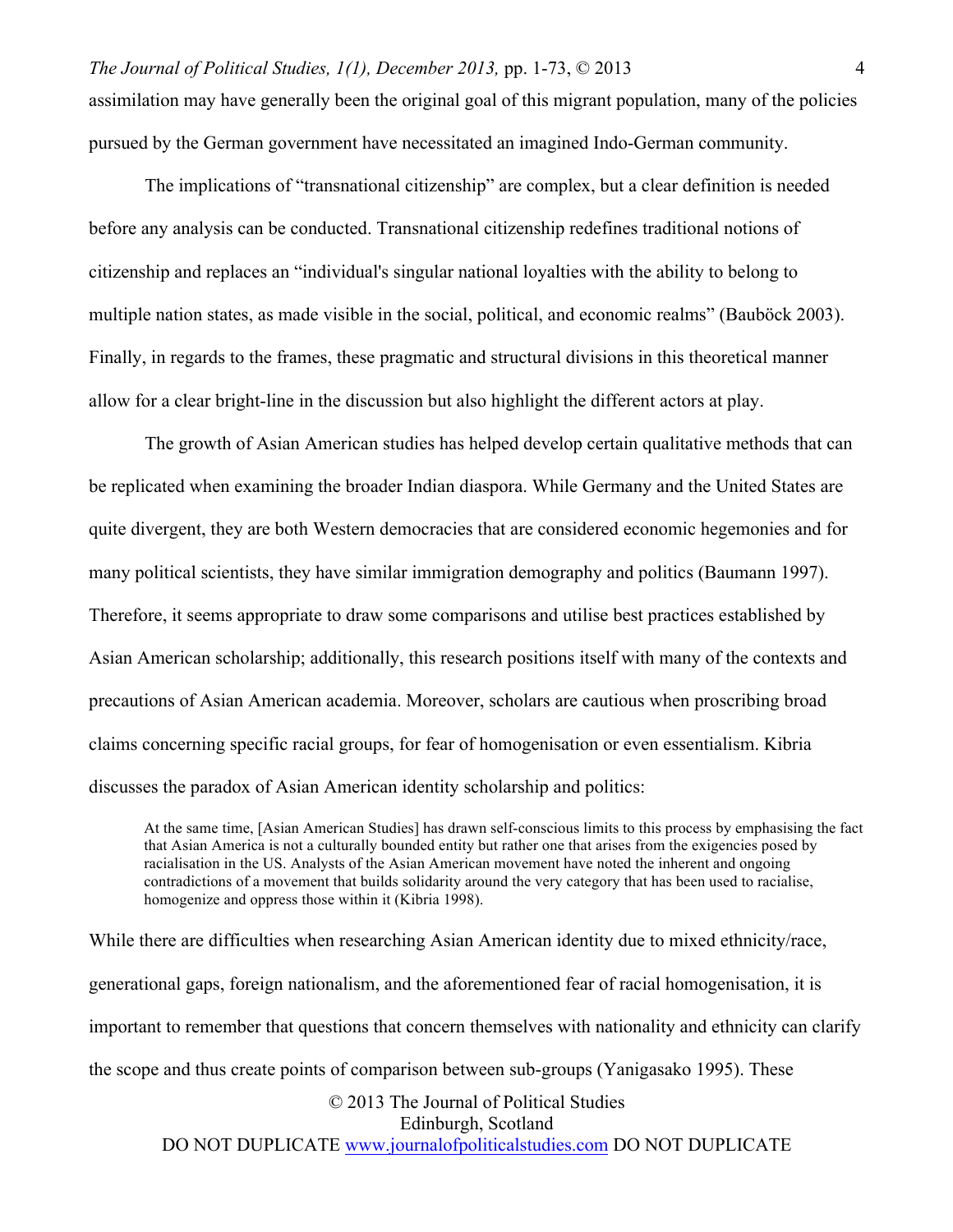Ultimately, understanding the particularities of Indian-Germans is not meant to further enforce stereotypes of apolitical citizens or academic "model minorities"; instead, deeper research along the lines of motivation and ethnic identity can incorporate new elements to frameworks and research methodologies that have been largely tailored for more dominant populations (Okamoto 2003). Specifically, many of the same stereotypes of Indians in Germany are apparent in America. While there may be truth to some generalisations in regards to class, gender, education levels, language capabilities, career and academic preferences, etc. these broad understandings should not be applied in an overly absolutist or constraining manner.

Unlike the United States, the United Kingdom, or other nations tied to the Commonwealth, Germany holds a unique role in shaping transnational Indian politics that is not normally perceived in other Western nations. The nuances in German immigration history as well as its contemporary policies in regard to Turkish migration make it exceptionally distinct when studying population movement through comparative studies (Freeman and Ögelman 1998). To date, there has been much academic focus on immigration policies in regard to internal European migration in post-integrated Germany; however, without examining the immigration options of Non-EU citizens in Germany there will be a fundamental lack of understanding of these policies. Methods of agreement and difference using prototypical European integration models as well as the Turkish migrant worker model will be used to contrast and isolate the extent of causality. Moreover, different case studies will be analysed for the purposes of process tracing and understanding the evolving Indo-German dynamic.

## **II. The International Relations of Diasporas**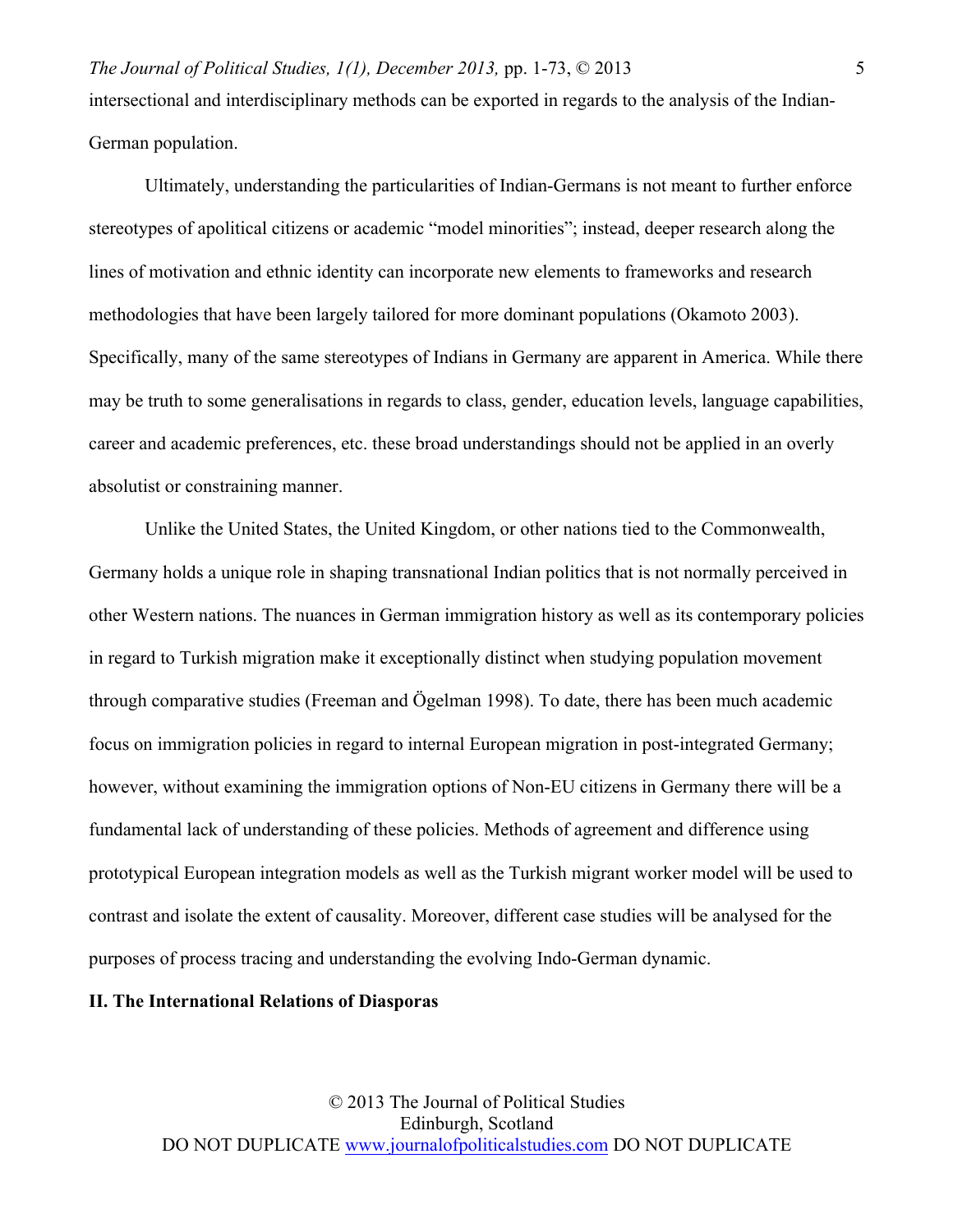India has a complex and diverse migration history. Since the 19th century, ethnic Indians have established communities on every continent including islands in the Caribbean and the Pacific oceans. As expected, this diverse and far-reaching diaspora has created intricate inter-country relations. This research touches on just one manifestation – the Indo-German historiography. Understanding the overlap between these countries' domestic politics reveals a surprising constructive history.

German scholars, as early as the  $18<sup>th</sup>$  century, wrote articles and journals lauding the philosophies and cultural arrangements of Indians; and, as Gottschlich shows, at the macroeconomic level the Indo-German trade relationship was one of the fastest growing bilateral trade regimes in the world:

The exchange of goods, products, and capital has reached new heights. In 2005, the Indo-German trade volume totalled EUR 7.6 million. German direct investments in India accounted for more than EUR 1.8 billion at the beginning of 2004. Both numbers have increased significantly over the last years. Furthermore, cooperation in the realm of politics has also become of increasing importance to both countries (Gottschlich 2007)

Therefore, it should come as no surprise that immigration followed. However, it is important to note "extended visits from Indians to Germany remained scarce and only very few Indians actually stayed for a longer time" (Gosalia 2002). Consequently, there are hardly any sources that deal with Indian immigration to Germany before the 20th century. This begins to change in the early 20th century when two particular groups of Indians started coming to Germany in larger numbers (Gottschlich 2007). First, after World War I, Indian nationalists and freedom fighters challenging British rule began to explore the opportunities of Germany, a group later known as the Indian Independence Committee, many of whom were connected to the Indische Legion, an all Indian military unity attached to the third Reich. However by the 1950s Indians began immigrating in much greater numbers for academic and work ventures. Following that wave, a particularly successful type of Indian was given the opportunity to come to Germany: specifically, those who spoke English and had an academic scholarship or work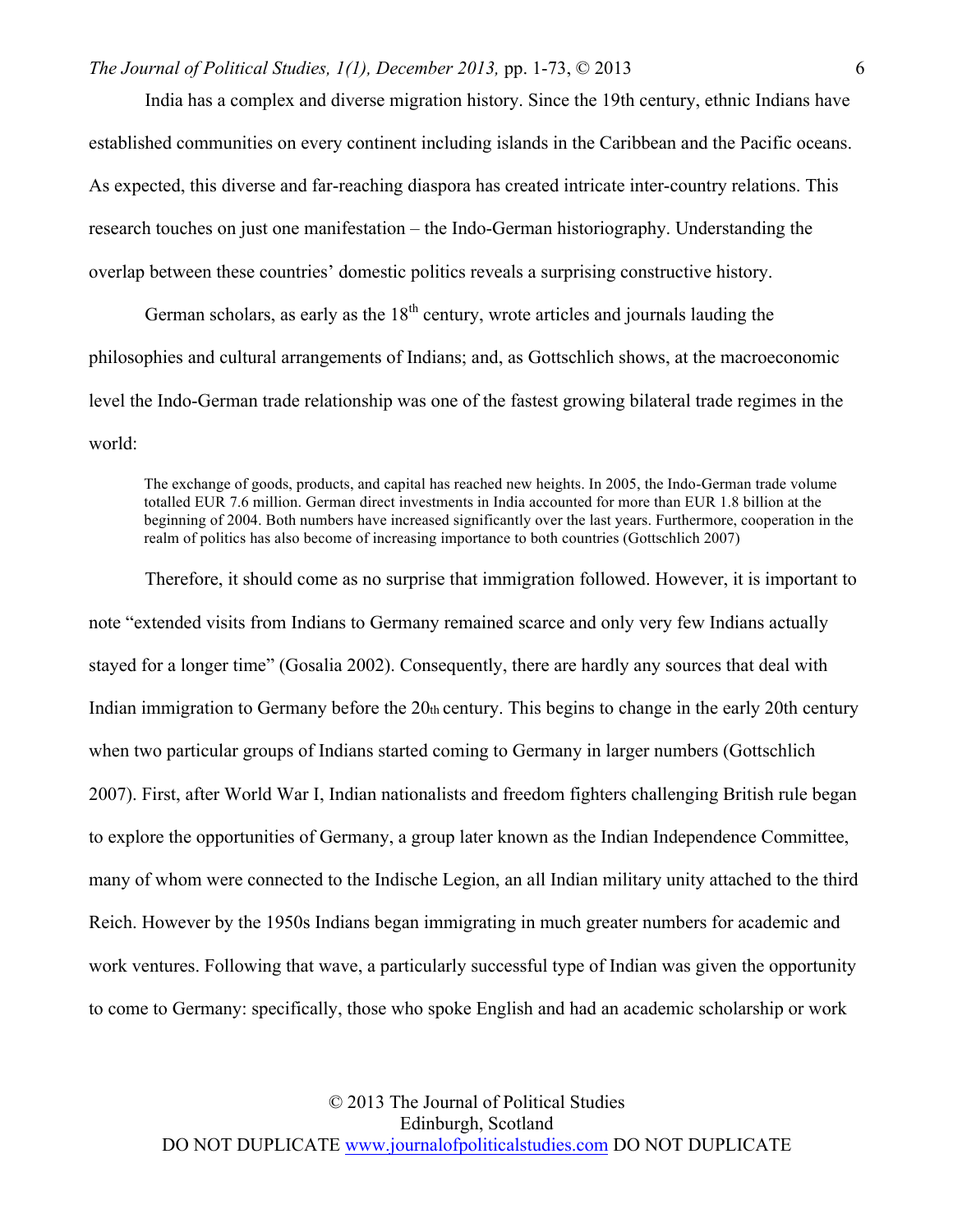*The Journal of Political Studies, 1(1), December 2013,* pp. 1-73, © 2013 related justification for their immigration, and those who for the most part were upper-middle class or even upper class Indians (Gosalia 2002).

In response to its widening diaspora the Indian government took a common policy approach – they made it more difficult to claim dual citizenship, as is the case with many countries who want to maintain a strong sense of nationalism. Moreover, many countries felt as if they had to make the decision of allowing either single or dual citizenship. This dichotomy was believed to be sub-optimal, so a third approach emerged and compromises were struck, namely in the form of overseas citizenship (Baumann 1997).

Perceived as the initial step in the acknowledgment of these diasporas, India has established a policy of overseas citizenship, which formally allowed a type of dual citizenship (Goel 1998). There are still some sacrifices Indians have to make, and many believe this is a scheme to double tax overseas Indians. Despite these hurdles, this initiative has developed a legal precedent for transnational citizenship.

## **III. Economics of Migration**

The various economies composing the sphere of international migration are largely influenced by national policies and cultural perceptions, but what many scholars fail to analyse is the duality and balancing of these meso-level politics. In this case it includes not only the policies of the German government, but the laws and stances taken by the Indian government. There are many constructed institutional barriers that often drive the decisions of these migrants, those who do not intend to naturalise, or in many cases immigrant populations.

Germany has begun to liberalise many of its policies in recent years. As Germany leads the European economy, policy-makers understand the importance of immigration, but historically there has been a mismatch between the policies and the cultural perceptions in regards to Indian-Germans. Many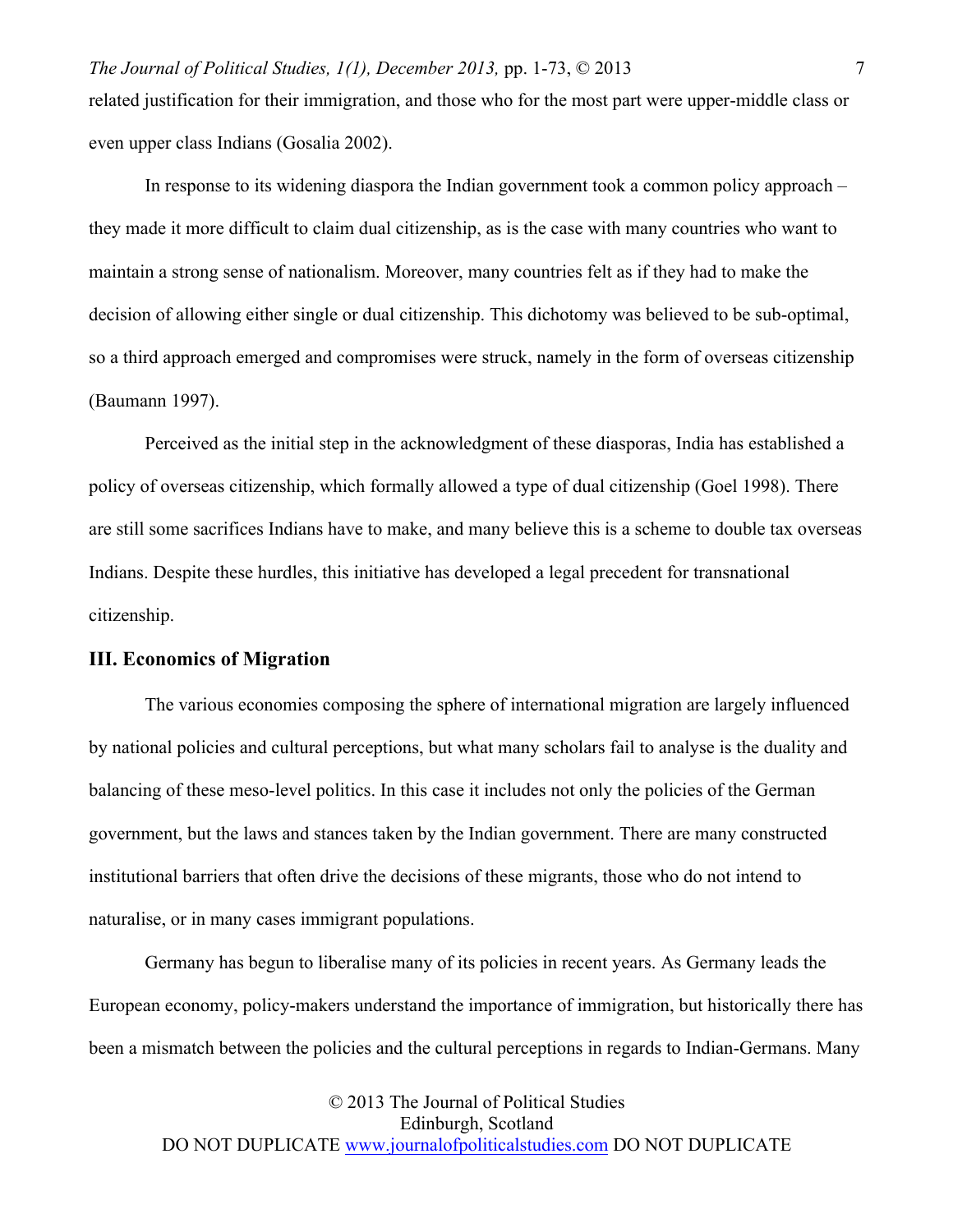legal scholars highlight the fact that "Germany is the country of Western Europe with the strongest attachment to the principle of ius sanguinis, which stipulates that German citizenship is generally limited to those whose ancestors are German" (Brubaker 1992). This has made it difficult in the past for persons with no ethnic claim to German citizenship to obtain it through naturalisation, although it was possible after a long waiting period and after meeting numerous requirements designed to ensure that the individual had integrated into German society and culture.

Additionally, naturalisation was at the discretion of the German administration (Freeman and Ogleman 1998), which added to the perceptions of a rigged system for many Indian-Germans. This framing of citizenship in regards to ancestral property rights is a flawed framing of migration and naturalisation, because it calculated Indian emigrants simply in regards to economic worth—often applied with more stringent standards when compared to other ethnicities. This mismatch exasperates ethnic tensions and resentment from either side.

Reforms to German laws have both helped incentivise and dis-incentivise Indians to migrate to Germany at different times. The pull factors can be divided into positive and negative incentives. One such positive incentive was that there were many pro-Indian citizenship and migration reforms. One commonly cited reform is the Green Card Initiative that was directed at attracting Indian IT professionals (Guha 2000). This policy was met with some degree of cultural backlash. Events at the localised level spill over into the international political economy. Recent hate crimes toward Indians and campaigns such as the Kinder statt Inder (children instead of Indians) to remove the subsidisation of Indian IT professionals help show the tit-for-tat racial relations (Zingel 200).

The implications of hate crimes in East Germany can be documented at the international level, for example resulting in stalled trade talks between the German and Indian government. At a certain point this prompted broad diplomatic discussion in India, and Asia as a whole promoted German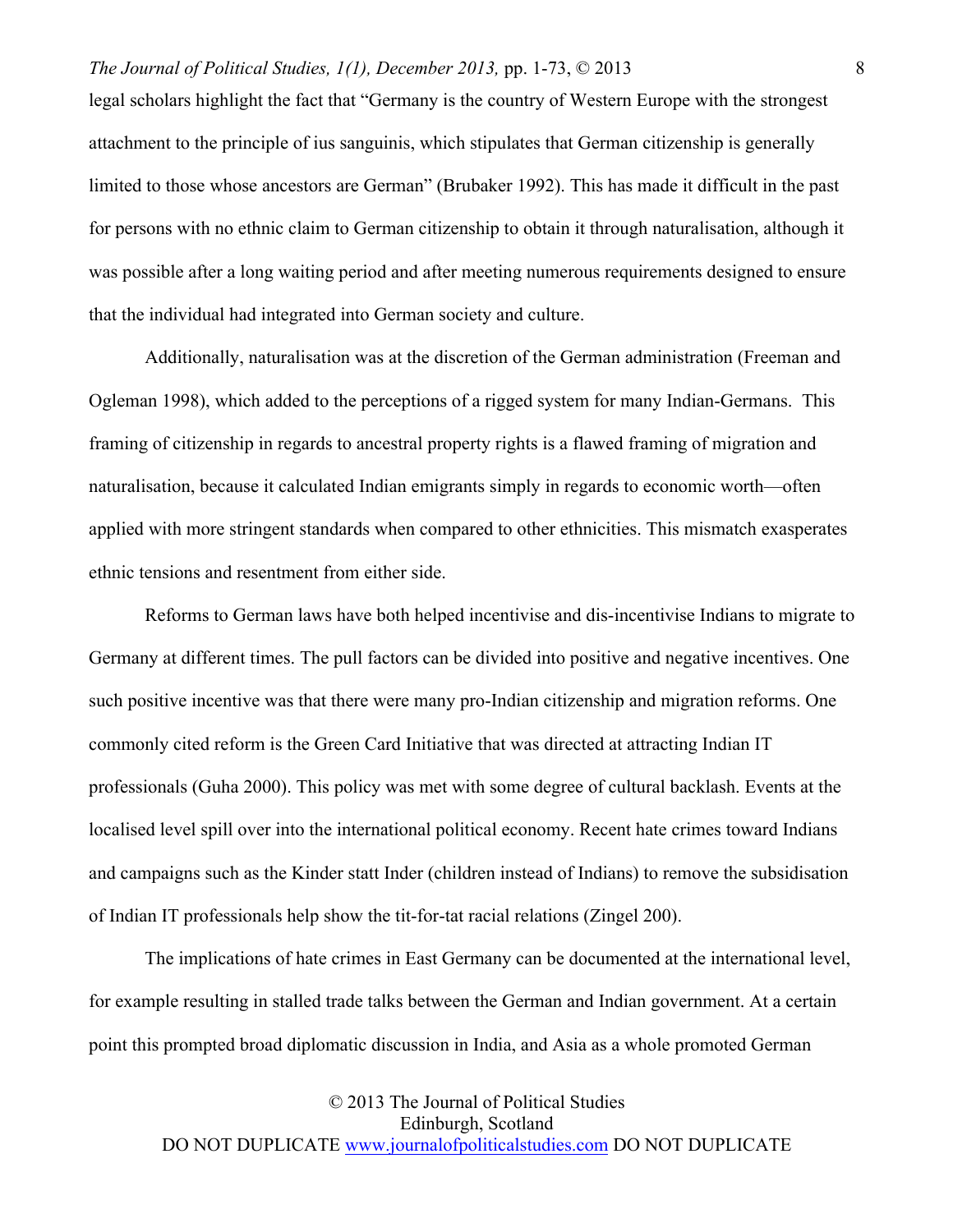policy-makers to re-establish its commitment to India (Mehta 2000). Moreover, these incidents were questioned by fellow European peers of Germany in a manner that incited a degree of fear in its policymakers.

A second group of factors often cited by first generation immigrants is the anti-Indian citizenship and migration reforms. The prototypical anti-Indian policy forced scholarship reimbursement in exchange for citizenship. This meant that those who had earned masters or doctoral degrees, on full German Academic Exchange Service scholarships, had to repay their tuition, a burden that many German minorities do not face (Punnamparambil 81).

Scholars are less interested in the push factors of Indian migration, because they are evenly distributed. As described in the framework, through methods of agreement many of the push factors of Indian migration are equally applied across the Indian Diaspora. This creates a degree of selection bias, and while this might lead to stereotyping populations when used to the extreme, scholars can assume, to an extent, the characteristics of migratory populations. Moreover, Baumann (1997) identified economic factors, social factors, in terms of class mobility, and environmental factors, such as natural disasters, as prominent push factors in India.

## **IV. Critical Legal Theory**

Volpp (2007) at the Center for Race and Gender, began the contemporary discussion on the role of culture, race and gender and how it shapes international migration laws. Citing examples of recent legislation passed around the world, Volpp argues that rhetoric of "gendered, cultural subordination" is being used to justify discriminatory policies against immigrant populations (Volpp 2007). This critical legal theory frames much of the following discussion of the individual response to particular policies.

By the end of 2005, there were more than 40,000 Non-Resident Indians (NRI) living in Germany. Together with approximately 10,000 to 20,000 People of Indian Origin (PIO), the Indo-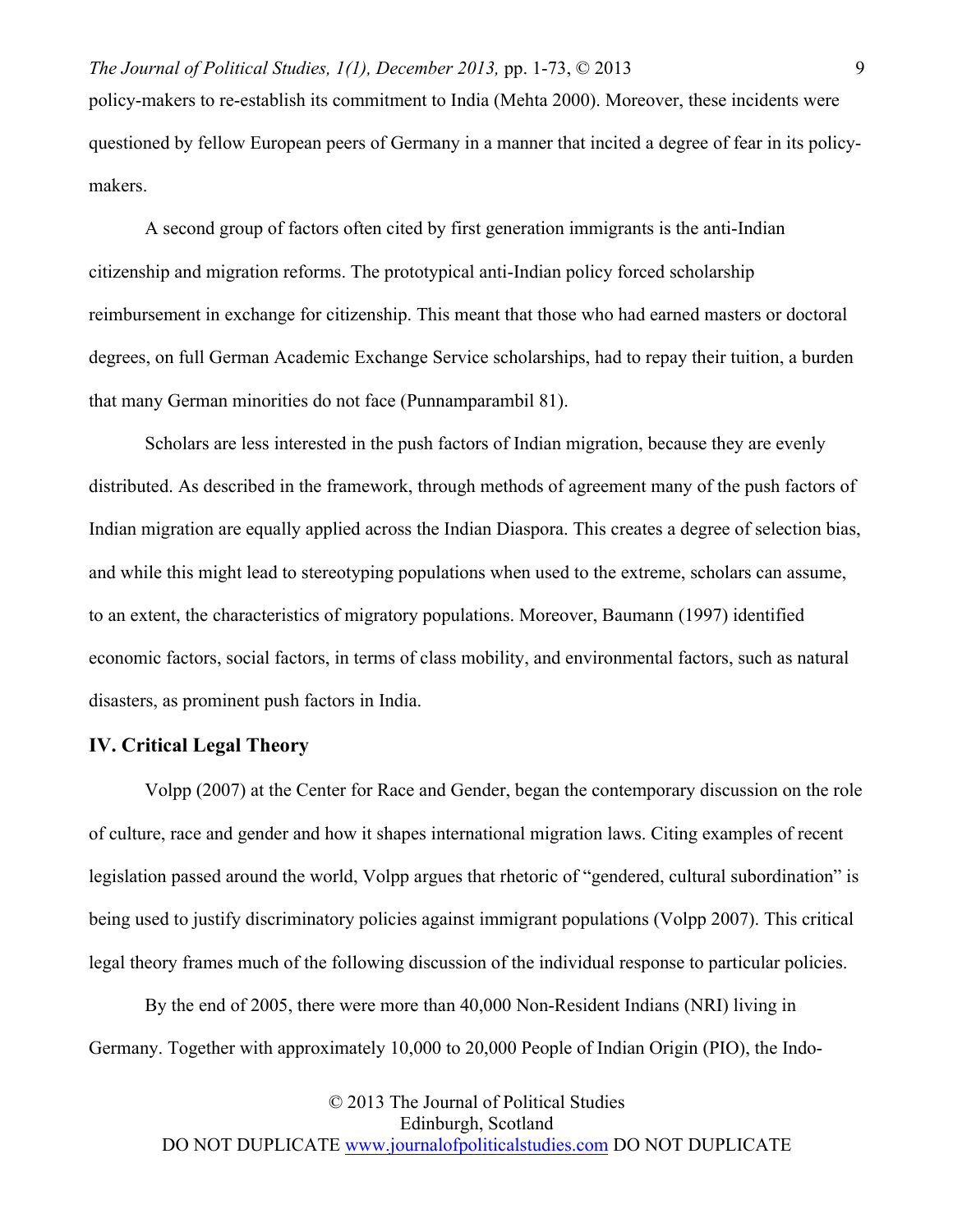German community numbers were a mere 50,000 to 60,000, but by 2009 this number was up to

110,000 (Stichs 2009). While this population may not seem significant, its rapid growth and sense of shared identity have established an imagined transnational citizenship through racial imposition from a dominant population, as well as pragmatic unity for those who perceive discrimination. This racial imposition is highlighted in Goel's (1998) discussion of foreigner policy, transactional ethnicity, and collective imagination:

The essentialist notion of being 'Indian' by birth and this being unambiguous is continually contradicted by the lives of individuals. …'Ethnic' identity according to them is not something natural but the outcome of social interactions. An 'Indian' identity in 'Germany' is developed through individuals being categorised as 'Indians' by others and thus in a transactional process entering their self-definitions. Thus also persons, who for example were born in 'Germany' or have the German citizenship can become 'Indians', because they are ascribed 'Indian' ancestors (independent of whether they really have them or not). (Goel 2006)

While the Indian-German community is quite noticeable in German society, they are still

regarded with a notion of foreignness and policies follow suit. Moreover, the interplay among

immigration, communities, and generational differences are proving to be more important in the Indo-

German culture. Specifically, Goel (1998) follows the aftermath of the Indian diaspora in Germany

through generational and demographic studies, and what she reveals is a history of identity imposition

on this minority population:

In the 70s when the South Asian students had completed their studies, were in their first employments in Germany, when their first children had been born and the state got more restrictive in its application of the laws made for 'foreigners', many of the migrants thought about applying for the German citizenship. (Goel 1998)

Goel (1998) further delves into the barriers to citizenship and the notion of perpetual foreignness

through a qualitative study:

"Given this imbalance of power it is, accordingly, very difficult for an individual opposing the administration to get justice and it requires many preconditions. If one is not as lucky as Dr. Agarwal having a friend who is a lawyer and is willing to work without recompense, one also needs sufficient finances to afford legal advice. Adding to this one must be able to argue one's own case, i.e. one must understand the legal system, must be articulate, etc. Finally, one can undertake such a project only if one has a secure legal status and must not fear disadvantages resulting from opposing the official view of the law." (Goel 98)

This legal manifestation can be broadly generalised between many different minority populations. The

Turkish model particularly highlights the stark distinction the German community can establish.

© 2013 The Journal of Political Studies

Edinburgh, Scotland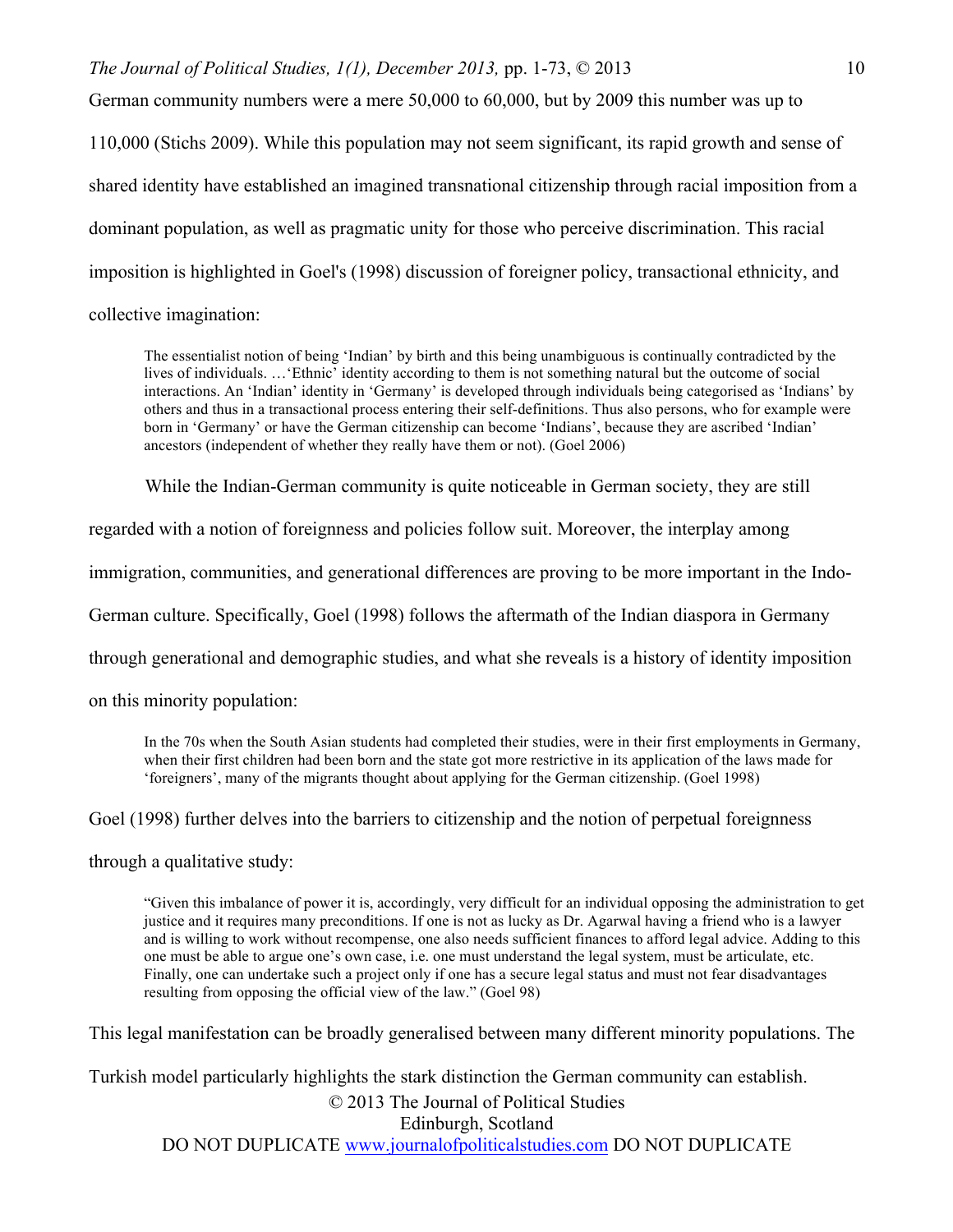*The Journal of Political Studies, 1(1), December 2013,* pp. 1-73, © 2013 Moreover, Goel (1998) highlights the effect of exclusionary policies and how they may aid in the establishment of counter-cultures and transnational citizenship through common disgust and need for recourse.

[Turkish] Foreigners from developing countries, i.e. those who are visibly different from the Germans, are depicted as seeking only their personal advantage, as coming from a place far inferior to Germany. In that country, furthermore, they are perceived to infringe on the rights of the indigenous population, costing much money and blocking its progress. There is a display of utter disregard for the countries of origin as the only aim is to keep the foreigners away; if not physically because the law prevents this then at least symbolically by not letting them legally become Germans. (Goel 1998)

Paradoxically, these exclusionary policies build solidarity among those they oppress. In this case, the Indo-German community used foreigner policy and other racial impositions as a means to unite their community.

Aspects of community and solidarity arose in online interactions. The internet portal theinder.net identifies itself as the "Indian Online Community." Many online interviews have been conducted for various research projects, and current research focuses on "'Indians in Germany' and how they form or should form a community" (Goel 2006). This type of new media is helping connect first and second generation Germans of Indian descent not only for networking purposes, but also to better articulate their demands as a minority population. Many scholars predict that these small pockets of the Indian Diaspora will be further sustained through these technological connections that aid in the establishment of a constructed/shared identity, but these developments alone do not explain these different forms of engagement (Baumann 1997).

The election of certain Indian officials in Germany, such as Raju Sharma, Sebastian Edathy, and Gujjula Ravindra Reddy, have been cited as the ending of Indian oppression in Germany; however, this unprecedented level of representation and policy outcomes does not guarantee sociopolitical equality. Moreover, when compared to the relatively unrepresented Turkish population in German politics, it seems that there is some degree of social mobility and community capital that can be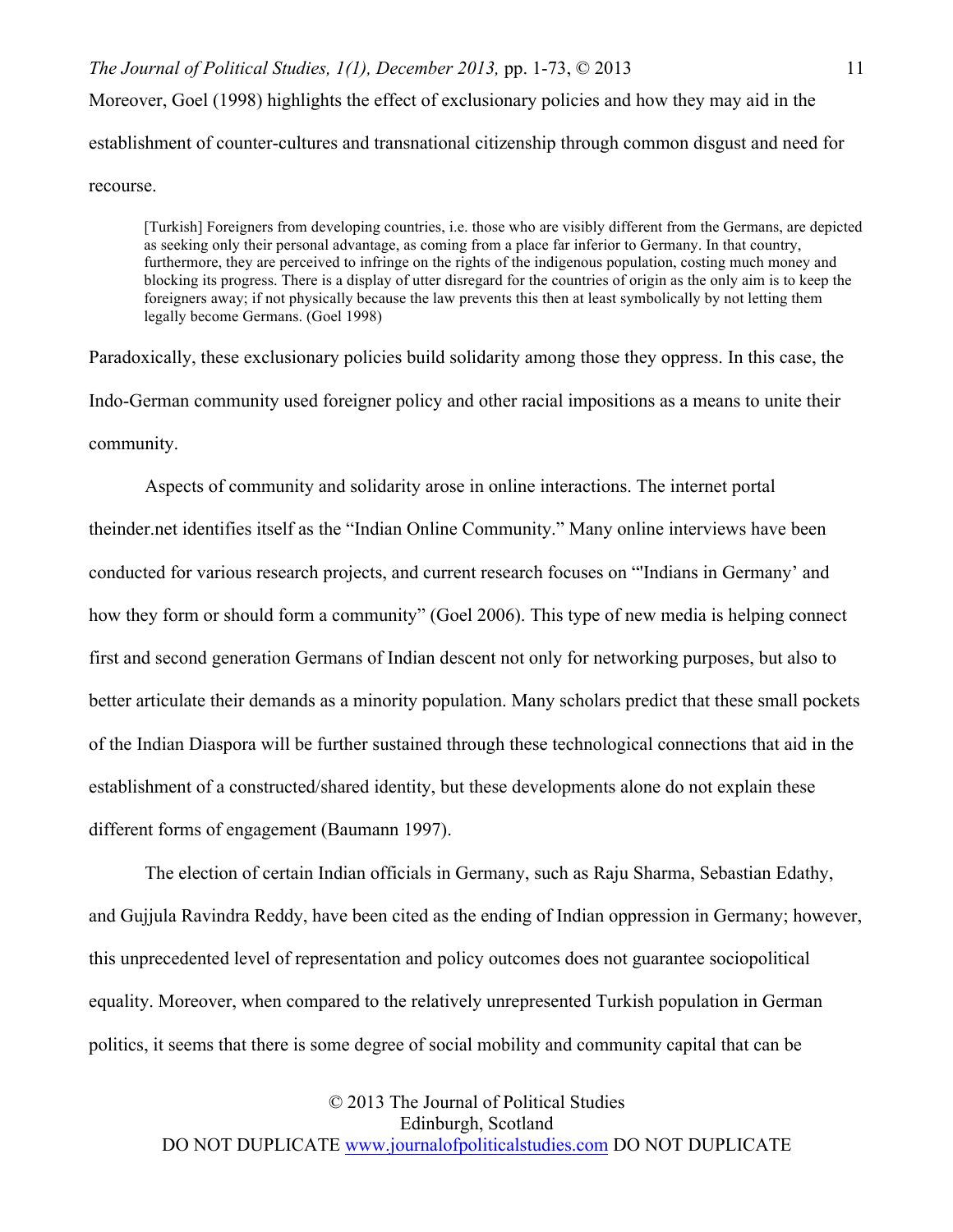politically leveraged by the Indian-German community that is not generally present in Turkish-German populations (Klusmeyer 2001). Attempts to describe this inequality usually begin with a discussion of the importance of networking that is championed by the Indian-German community, in addition to the nature of skilled-based Indian immigration.

Additionally, not-for-profit engagement at the grassroots levels, such as the Indo-German Society or the DIG, helps communities organise and provide an outlet for cultural arrangements. While these types of cultural institutions are not new or confined to the Indian diaspora (Punnamparambil 1981), they demonstrate how a relatively dispersed and isolated population can come together in modern society. Furthermore, while much technological advancement has helped catalyse organisation, it does not deny the sense of shared identity that has developed among Indian-Germans.

This identity traverses cultural, economic, or even social barriers in a manner that is politically successful. Many of these NPOs have in fact advocated on the behalf of Indo-German social issues as well as endorsed political candidates (Baumann 1997). Political advocacy and civic engagement are often cited as necessary conditions of a healthy community and in this case a sense of transnational citizenship may have played a powerful role in these political organisations.

## **V. Conclusion**

The Indo-German relationship is constantly evolving. As Germany begins to liberalise its immigration laws, it is important to understand the economics behind these policies for it drives much of the German government's rationale. Furthermore, as Germany attempts to overcome relics of xenophobia, the nation must be willing to integrate foreign populations, including members of the Indian Diaspora. A two dimensional understanding will not be enough for our globalised world. The Indian Diaspora in Germany highlights many themes found in Asian-American and Turkish-German studies, but the nuances and intersectionality of this discussion reveals far more implications for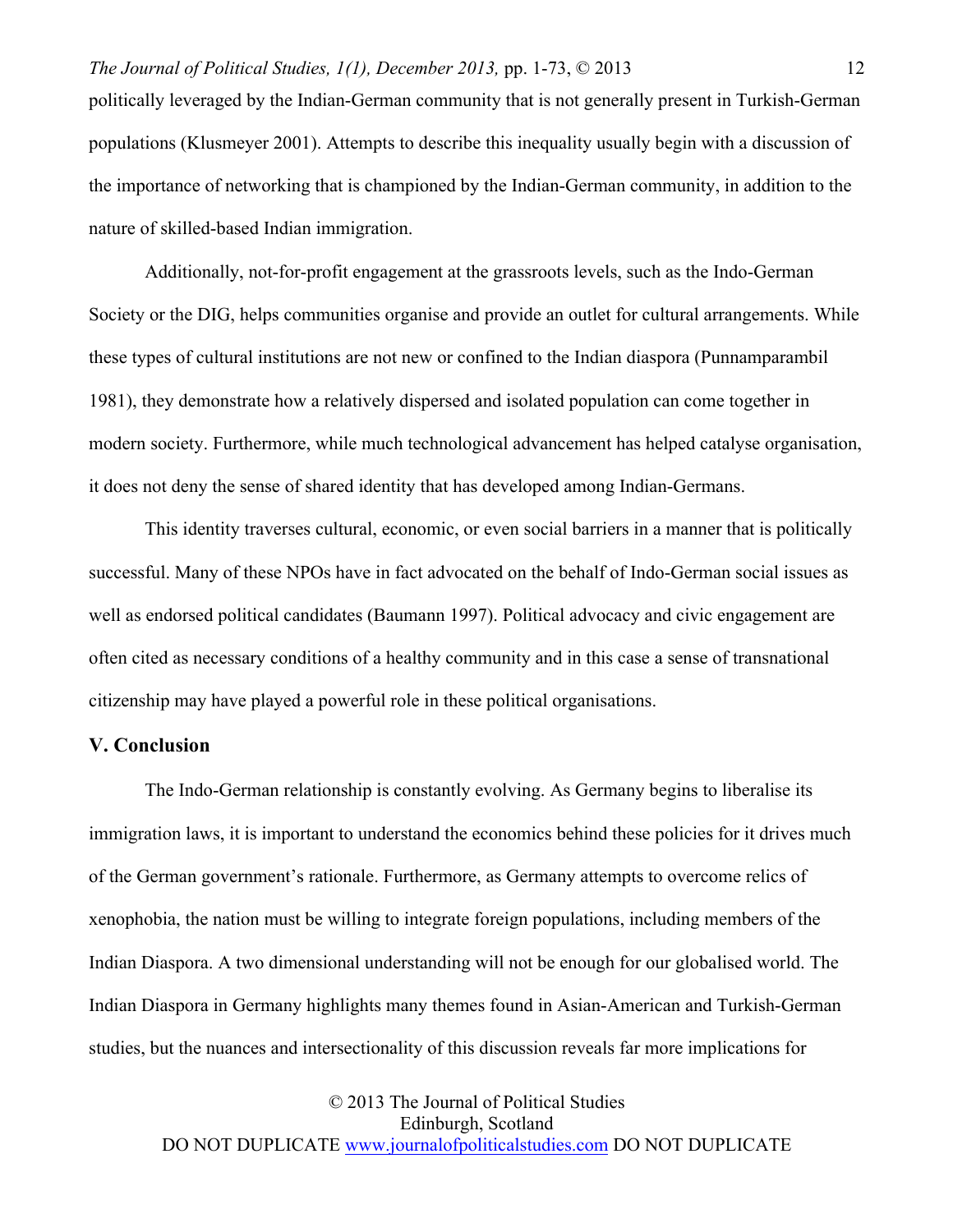transnational citizenship. The identity of Indian-Germans is socially constructed through macro, meso,

and micro-level forces and these perceptions have created a unique role for the Indo-German culture.

To fully understand this distinct community, further research that takes into account generational

understandings will be necessary for unpacking the many implications of international migration, and

such research may strengthen the relations of some of the largest immigrant democracies in the world.

## **Bibliography**

- Bauböck, R. (2003) "Towards a Political theory of migrant transnationalism." The International Migration Review. 37, 3. New York.
- Baumann, Martin (1997). "The Hindu Diasporas in Europe and an Analysis of Key Diasporic Patterns", paper presented at the international conference 'The Hindu Diaspora', Concordia University, Montreal, Canada, p. 12
- Bundesamt für Flüchtlinge und Migration, Dr. habil. Sonja Haug Stephanie Müssig, M.A. Dr. Anja Stichs (Hrsg): Muslimisches Leben in Deutschland, 2009
- Freeman, G. P. and Ögelman, N. (1998): Homeland citizenship policies and the status of third country nationals in the European Union, Journal of Ethnic and Migration Studies, 24:4, 769-788
- Goel, Urmila (2006). "The Virtual Second Generation An Own Space on the Internet" in: Voll, Klaus & Doreen Beierlein. Rising India – Europe's Partner? Berlin: Weißensee Verlag, 1154-1160
- Goel, Urmila (2005). "Fatima and theinder.net A Refuge in Virtual Space" in: Fritz, Angelika et al, Import Export – Cultural Transfer – India, Germany, Austria, Berlin: Parhas Verlag, 201-207

Goel, Urmila (2002a). "Indische Engel in Deutschland", Südasien. 22/2, 61-63

Gottschlich, Pierre (2007). "The Indian Diaspora in Germany" Paper presented at: Away but not Apart: Evolving Relationships between India and Her Diaspora .

Guha, S (2000). "German green cards go abegging", Times of India

- Kibria, N. 1998. The contested meanings of'Asian American': racial dilemmas in the contemporary US. Ethnic and Racial Studies. 21:5. 939-958.
- Klusmeyer, D (2001) "A 'guiding culture' for immigrants? Integration and diversity", Germany Journal of Ethnic and Migration Studies 27 519-32

Mehta, M (2000). "Racism rears its ugly head in Germany yet again", India Abroad\*non-scholarly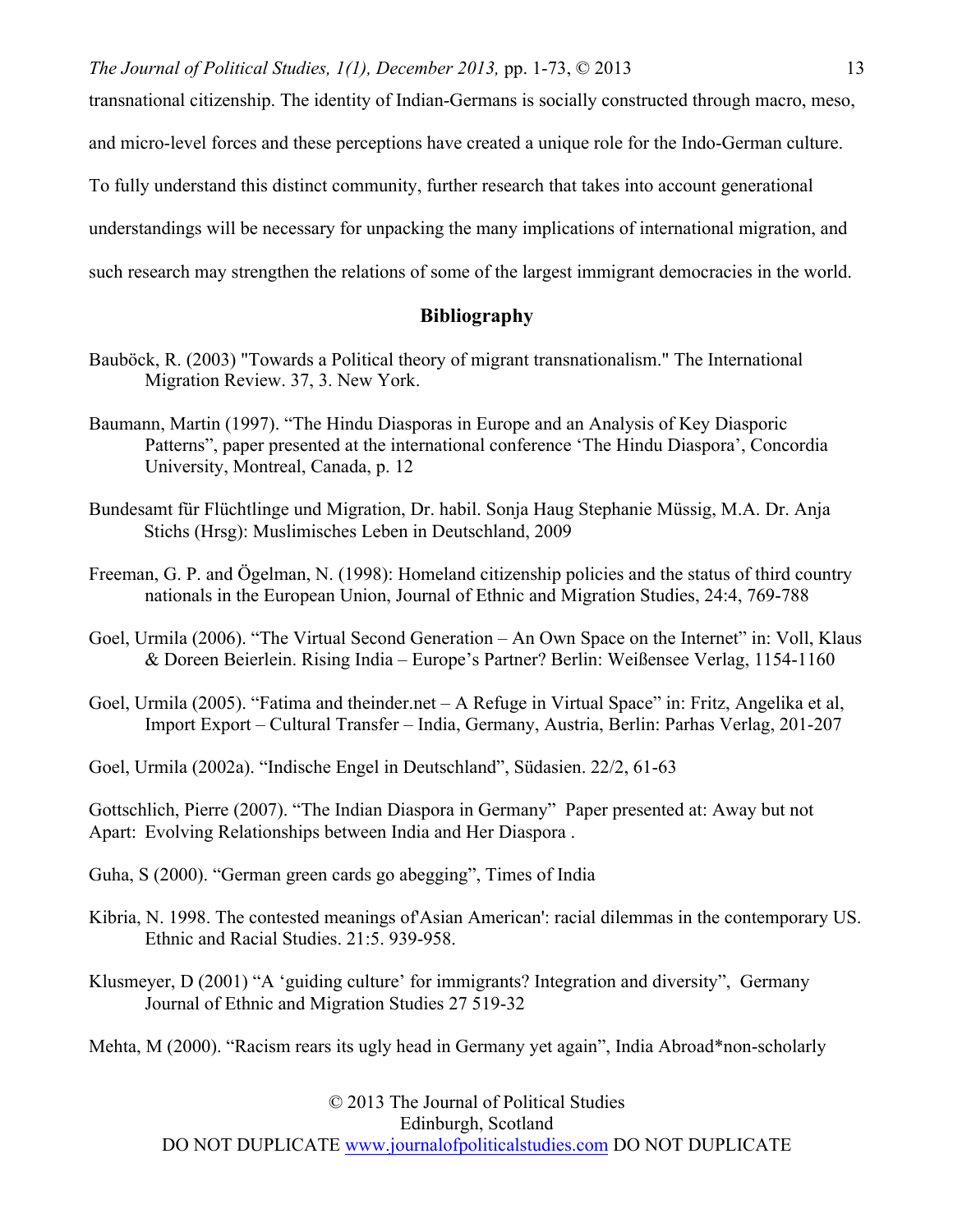Okamato, D.G. 2003. Toward a Theory of Panethnicity: Explaining Asian American Collective Action. American Sociological Review. Vol. 68. No. 6. 811-842.

Punnamparambil, Jose (1981). "Resource-Transfer through Migrant Indians", Indian Express.

- Statistisches Bundesamt Deutschland (2008) "Leichter Anstieg der Bevölkerung mit Migrationshintergrund". Pressemitteilung Nr.105 vom
- Yanagisako, S. 1995. Transforming Orientalism: gender, nationality, and class in Asian America Studies. Sylvia Yanagisako and Carol Delaney (eds), Naturalizing Power: Essays in Feminist Cultural Analysis. New York: Routledge, pp. 275 –98.
- Zingel, W. P. (2000). "Indien: Erfolgreich als Dienstleistungsexporteur"and "Politik, Wirtschaft, Gesellschaft", Hamburg: Institut für Asienkunde, 343-363.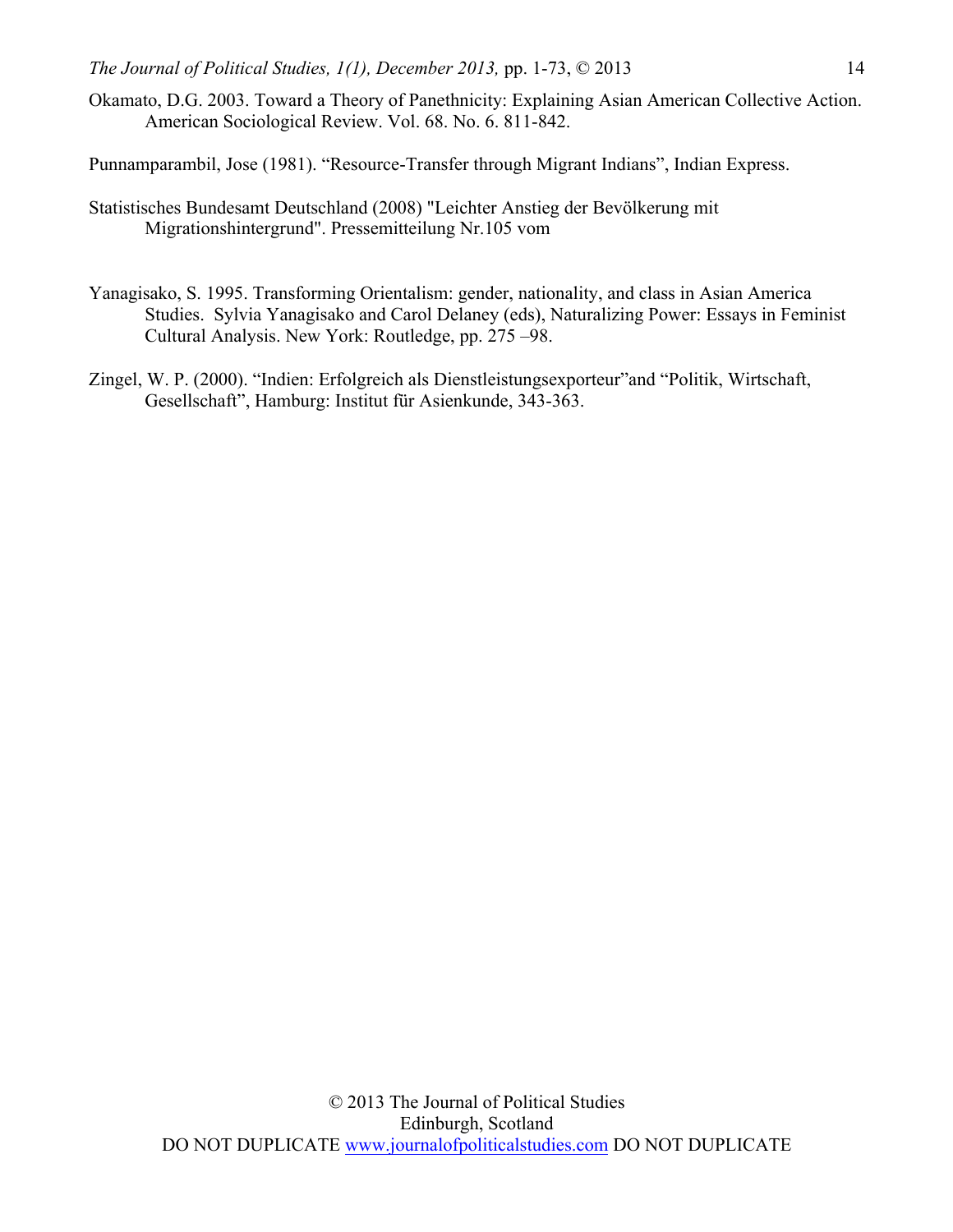## **Why Recent Hukou Reform is Insufficient in Addressing Urban-Rural Disparities**  Frank Weng

Hukou reform has recently captured the attention of many political scientists. This essay seeks to contribute to the discourse. This essay is divided into three sections: First, the essay uses Weber's three types of exclusion (social, economic, legal) from the theory of social differentiation as the framework to categorically examine the issues created by the hukou system. Then, the essay demonstrates the attempts central and local governments have made to confront the issues. Finally, the essay argues that the attempts have been insufficient in addressing the issues, because current policies target only legal exclusion while ignoring social and economic exclusions due to contradictions between the motivation for reform and the concerns of rural migrants, and due to a lack of political will.

Max Weber traces the source of inequality to three types of exclusion: social, economic and legal exclusion.<sup>1</sup> The first type is exclusion through social distancing or discrimination. The hukou identification generates social exclusion, because it has created a psychology of perceiving those with rural hukou as inferior. This is verified by the studies done by the psychologists at Beishida. The psychologists found that when university students who possessed urban hukou were primed that the hukou was abolished through false articles, they became less discriminatory as they showed less social distancing behaviours; conversely when primed that hukou remained, the level of discrimination remain unchanged.<sup>2</sup> Hence, their studies confirm that hukou contributes to social exclusion as urban subjects tend to distant themselves from those with rural hukou.

Weber's second type of exclusion is economic exclusion. In China, it consists of preventing rural migrants from accessing economic opportunities and rewards. In human resource management,

<sup>&</sup>lt;sup>1</sup> M., Weber. *From Max Weber: Essays in Sociology*. H. H. Gerth and C. Wright Mills, eds. (New York: Oxford Univ. Press, 1958.)<br><sup>2</sup> L., Kuang & L. Liu. "Discrimination against Rural-to-Urban Migrants: The Role of the*Hu* 2012.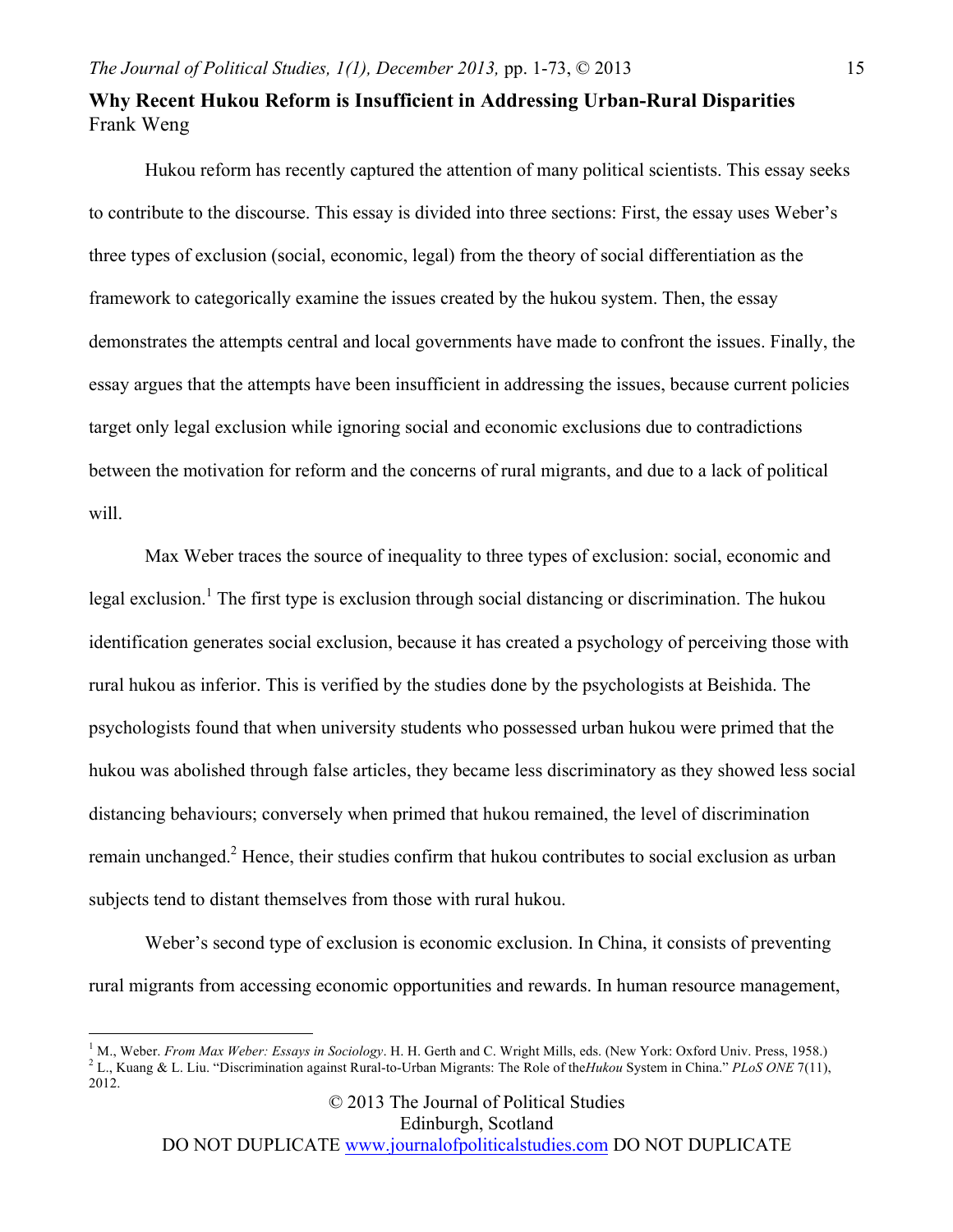this is especially true. In a study conducted in late 2006 in which 12 firms were investigated, it is revealed that the recruitment process is heavily based on hukou. For instance, renting rural migrant workers instead of recruiting allow firms to deny them social security benefits on the excuse that the land possessed by rural migrants provides a safety net.<sup>3</sup> Practices such as renting rural migrants ossified the notion among HR managers that rural workers are incapable of specialised jobs.<sup>4</sup> Hence, rural workers are reduced to auxiliary positions with no career prospects and with a wage that is 33 to 86 percent of their urban counterparts.<sup>5</sup> Evidently, rural workers are denied fair economic opportunities and rewards because of hukou identification.

The third type of exclusion is legal exclusion. In China, it consists of using hukou to enforce legal boundaries such as preventing rural migrants from transferring their hukou from rural to urban. Historically, the function of hukou was to legally prevent rural farmers from moving to urban areas so that sufficient goods were produced to fuel cities. With the reform of the 80s, millions of rural migrants moved to cities for work. The trend still continues, as the percentage of migrant workers leaving their home for more than 6 months increased from 114 million in 2003 to 145 million in 2009.<sup>6</sup> The fact that they cannot change their hukou prevents them from accessing the same social benefits and government jobs that urban citizens are entitled to. For example, rural children without urban hukou cannot receive the same degree of education from public schools; hence, they have to pay an additional fee.<sup>7</sup>

A significant amount of rural children who are not adjusted to urban setting, or whose parents cannot afford to support them, find themselves growing up without their parents.<sup>8</sup> An estimation of 23

## © 2013 The Journal of Political Studies

Edinburgh, Scotland

<sup>&</sup>lt;sup>2</sup><br>3 <sup>3</sup>M., Zhang, C. Nyland & C. Zhu. "Hukou-based HRM in contemporary China: the case of Jiangsu and Shanghai." *Asia Pacific Business* 

*Review,* 16(3), 2010.<br><sup>4</sup> M., Zhang, C. Nyland & C. Zhu. "Hukou-based HRM in contemporary China: the case of Jiangsu and Shanghai." *Asia Pacific Business Review*, 16(3), 2010.

*Review,* 16(3), 2010. <sup>5</sup> M., Zhang, C. Nyland & C. Zhu. "Hukou-based HRM in contemporary China: the case of Jiangsu and Shanghai." *Asia Pacific Business*  Review, 16(3), 2010.<br><sup>6</sup> F., Cai. "Hukou System Reform and Unification of Rural-urban Social Welfare." *China & World Economy*, 19(3), 2011.<br><sup>7</sup> S., Zhan. "What determines migrant workers' life chances in contemporary chin

*China, 37(3), 2011.* 

Z., Liang & Y. P. Chen. "The educational consequences of migration for children in china." *Social Science Research, 36*(1), 2007.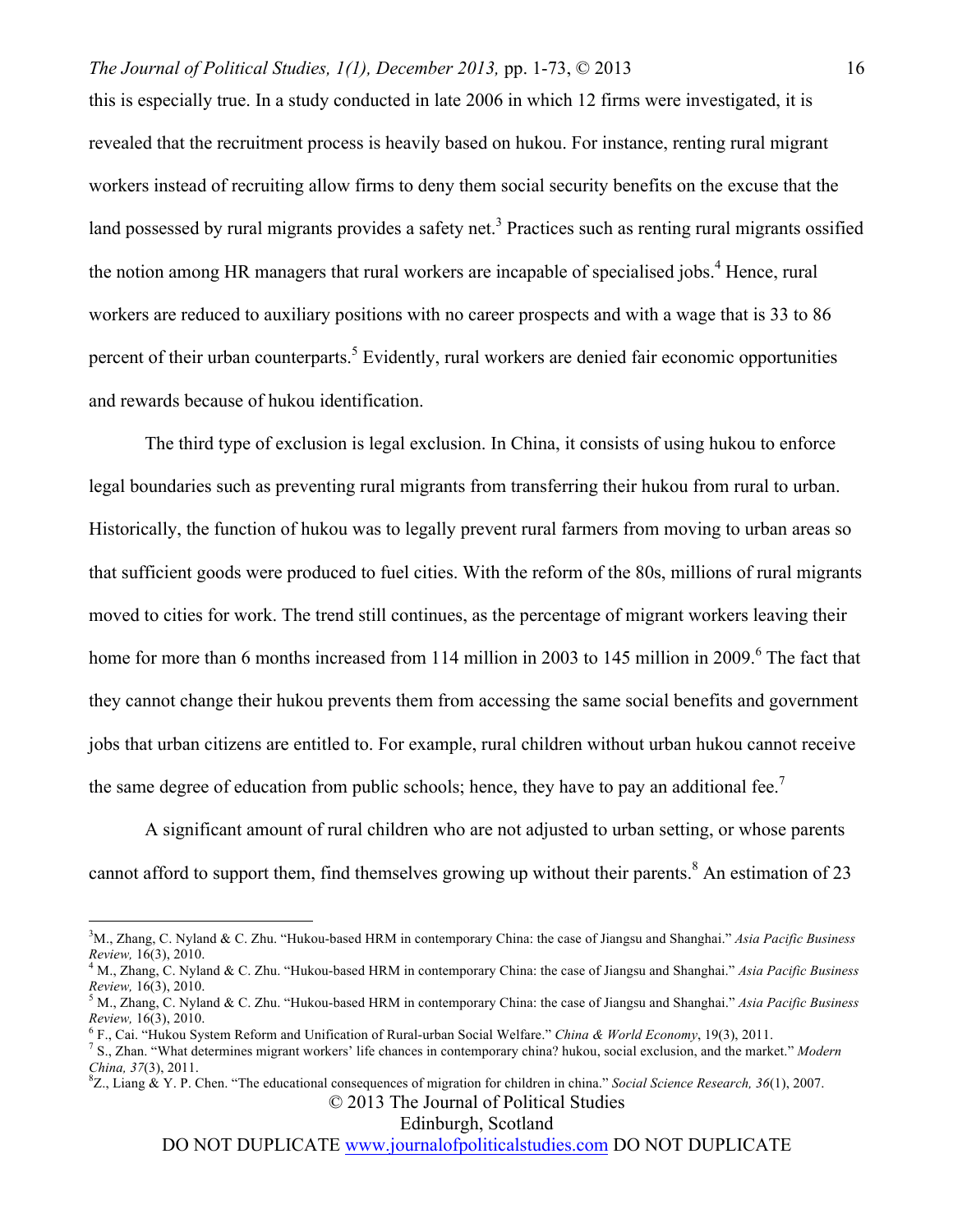to 60 million children under 14 are in this situation.<sup>9</sup> While many are under the care of grandparents, some have argued that these left-behind children are prone to psychological illnesses due to the failure to reintegrate into rural community or a lack of interaction with parents.<sup>10</sup> Hence, besides denying access to social benefits, hukou has created the left-behind child phenomenon.

To confront the issues caused by hukou, the central government has decentralised its responsibility for hukou reform to local governments; hence there are variations in methods of addressing hukou issues. However, two common motivations for local governments to implement reform exist: First, the financial crisis of 2008 caused a labour shortage and hindered the capacity for coastal enterprises to function; hence, hukou reform was prioritised by governments seeking a stable source of labour. <sup>11</sup> Second, because of some local governments' limited access to land for development, they have encouraged hukou reform that requires migrants to forfeit their contracted land such that local government can use it for development.<sup>12</sup> These two motivations demonstrate that it is not due to the ambition of the local governments to ensure equality that reforms are implemented. This puts in doubt that reform will address exclusions.

Indeed, land development is why Chongqing implemented hukou reform. One condition for transferring hukou is transferring land rights to the government for compensation. There is a 3-year time frame in which claims to land rights can be reversed should employment problems arise. Rural migrants who agree and have met other requirements can receive the same privileges as urban citizens.13 In spite of these attractions, it must be noted that Chongqing is heavily dependent on boosting land values to finance the hukou reform. More importantly, boosting land value and attracting

© 2013 The Journal of Political Studies <sup>13</sup> T., Miller. *China's Urban Billion: The story behind the biggest migration in human history*. Zed Books. Kindle Edition, 2012.

Edinburgh, Scotland

 <sup>9</sup> S., Ma. "China's "left behind" children often suffer health consequences." *Canadian Medical Association.Journal, <sup>182</sup>*(16), E731-2, 2010.

<sup>10</sup>Z., Liu & F. Zhu. "China's returned migrant children: Experiences of separation and adaptation." *The Asia Pacific Journal of Anthropology, 12(5), 2011.*<br><sup>11</sup> F., Cai. "Hukou System Reform and Unification of Rural-urban Social Welfare." *China & World Economy*, 19(3), 2011.<br><sup>12</sup> F., Cai. "Hukou System Reform and Unification of Rural-urban Social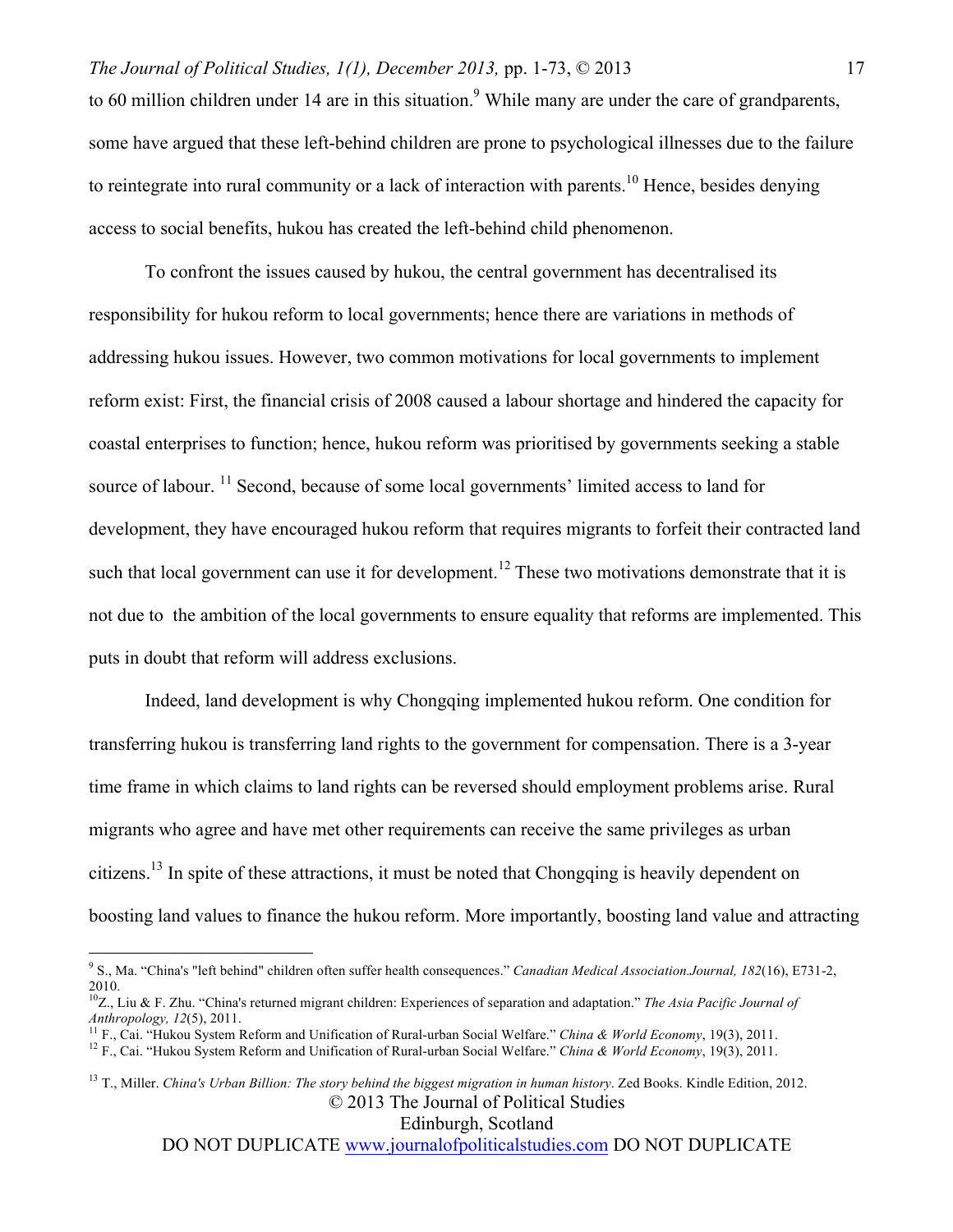# *The Journal of Political Studies, 1(1), December 2013,* pp. 1-73, © 2013 investmentcontribute positively to cadre evaluation targets of urbanisation and GDP growth. Consequently, the government has been forceful in settling farm families into apartments that are at times incomplete, and it has been active in pressuring families into changing hukou through intimidation in order to take possession of land rights.<sup>14</sup>

Despite, or perhaps because of these incidents, the Chongqing hukou reform has seen results statistically. Between 2010 and 2011, 3 million migrants changed their hukou.<sup>15</sup> These include university students and families of migrant workers. A logical reason for the result is because of Chongqing's mayor's ambition to reduce surplus labourers in rural Chongqing. However, the focus of the reforms has been targeting legal exclusion. Reforms that address social and economic exclusion would first require the local government to stop coercive measures, because it is a manifestation of discrimination against rural people. Under the circumstance of prioritising the accomplishment of cadre evaluation targets through means of coercion rather than aiming for basic equality, the prospects for reforms that address social and economic exclusion is slim despite the statistical result.

Contrasting Chongqing, Shanghai's motivation for hukou reform is to attract social elites. This is done through the points system.<sup>16</sup> The system was implemented because by 2009 it had become the most aged city in China.<sup>17</sup> Hence, the system allows the city government to distribute points based on financial qualifications and education, such that talented rural migrants are integrated into the human capital to support Shanghai's development.

In addition to the points system, Shanghai has several kinds of hukou. The Talents residence card, which divides into four categories, is for those with stable jobs, while collective hukou is given to those assigned with a danwei. The division of hukou allows Shanghai to better allocate resources

Edinburgh, Scotland

<sup>&</sup>lt;sup>14</sup> D., Hai. "In Chongqing. Hapless Farmers Yield to Dozers." *Caixin Online*, 2011.<br><sup>15</sup> T., Miller. *China's Urban Billion: The story behind the biggest migration in human history*. Zed Books. Kindle Edition, 2012.<br><sup>16</sup>

*Review, <sup>38</sup>*(3), 2012. <sup>17</sup> L., Li, S. Li, & Y. Cheng. "Better city, better life, but for whom?: The hukou and resident card system and the consequential citizenship stratification in shanghai." *City, Culture and Society, 1*(3), 2010.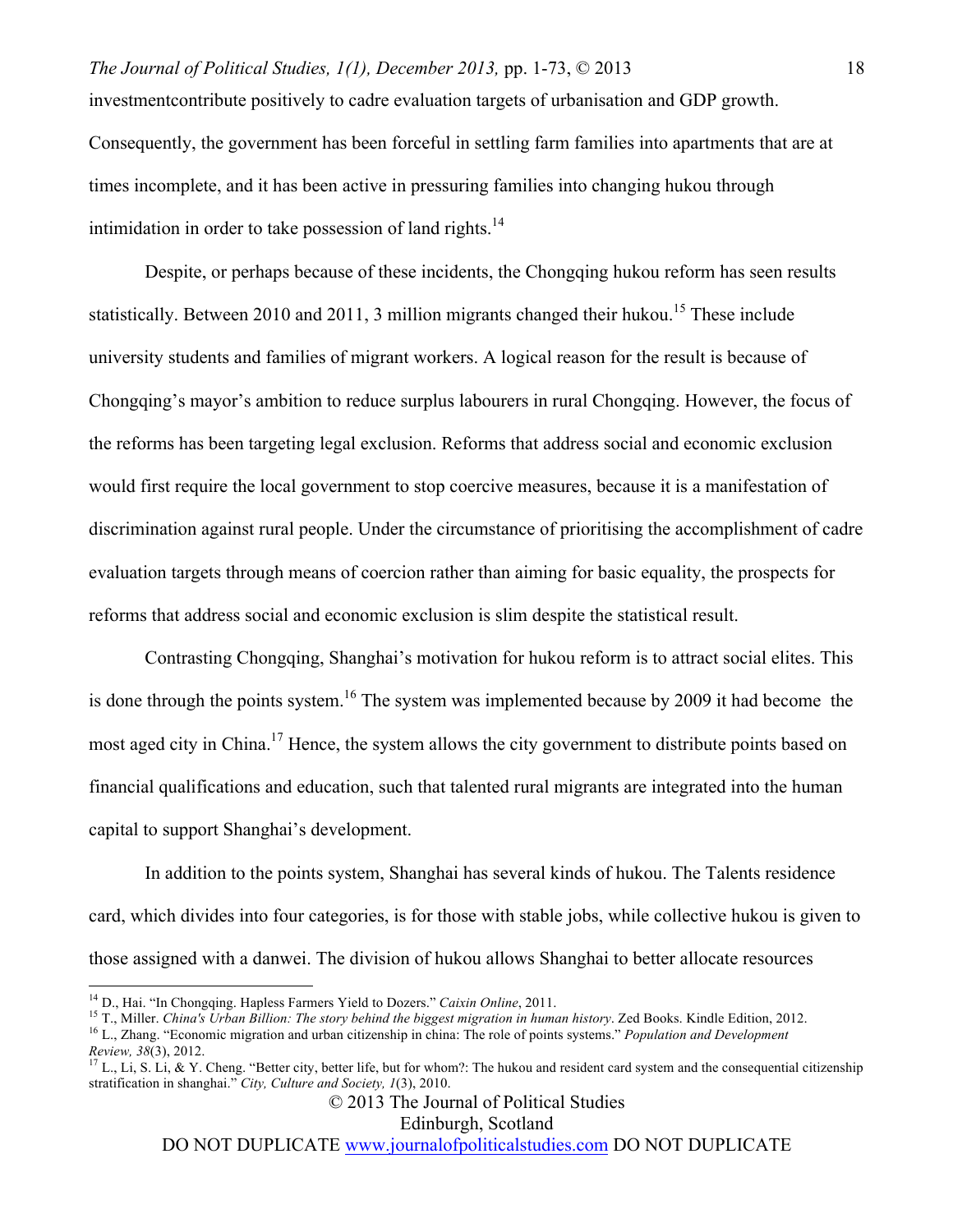according to Shanghai's needs, and Shanghai does not need old or uneducated rural migrants. This suggests that Shanghai is implementing hukou reform not for the sake of eliminating social or economic exclusions, but to achieve economic growth through elitist selection.

Shanghai's elitist selection process is not unique in China. According to a study, Shanghai's approach of barring the contributors with high expectations is consistent with methods of hukou exclusion adopted by 45 cities.<sup>18</sup> Hence, the majority of migrants who contribute to Shanghai's development do not qualify for the high conditions of urban hukou and are not beneficiaries of it. Ultimately, the elitist process suggests there is no correlation between the extent of economic prosperity and the embracement of equity and that many cities prioritise the former.

Even in the realm of education, equality is not a principle applied. Because Shanghai has the economic capacity to support children of migrants for school, those with residence card receive the 9 year compulsory education. However, it is only under the condition that schools have an extra enrolment quota, and that parents are qualified as residents that children can enrol.<sup>19</sup> Furthermore, upon being registered, migrant students are educated separately from local students.<sup>20</sup> Evidently, Shanghai has not made attempts to address social or economic exclusion, but temporarily addressed education issues caused by legal exclusion.

Nevertheless, Shanghai's efforts are reflected in many other governments. In Guangdong, a similar points system is applied in which resident status becomes obtainable upon meeting a threshold of financial, professional and educational requirements.<sup>21</sup> Social insurance contributions are also a requirement, but social welfare becomes accessible only upon obtaining the residence. Similarly in

Edinburgh, Scotland

<sup>&</sup>lt;sup>18</sup> L., Zhang. "Economic migration and urban citizenship in china: The role of points systems." *Population and Development Review*, 38(3), 2012.

<sup>&</sup>lt;sup>19</sup> L., Li, S. Li, & Y. Cheng. "Better city, better life, but for whom?: The hukou and resident card system and the consequential citizenship stratification in shanghai." *City, Culture and Society, 1*(3), 2010.

<sup>&</sup>lt;sup>20</sup> L., Li, S. Li, & Y. Cheng. "Better city, better life, but for whom?: The hukou and resident card system and the consequential citizenship stratification in shanghai." *City, Culture and Society, <sup>1</sup>*(3), 2010. <sup>21</sup> T., Miller. *China's Urban Billion: The story behind the biggest migration in human history*. Zed Books. Kindle Edition, 2012.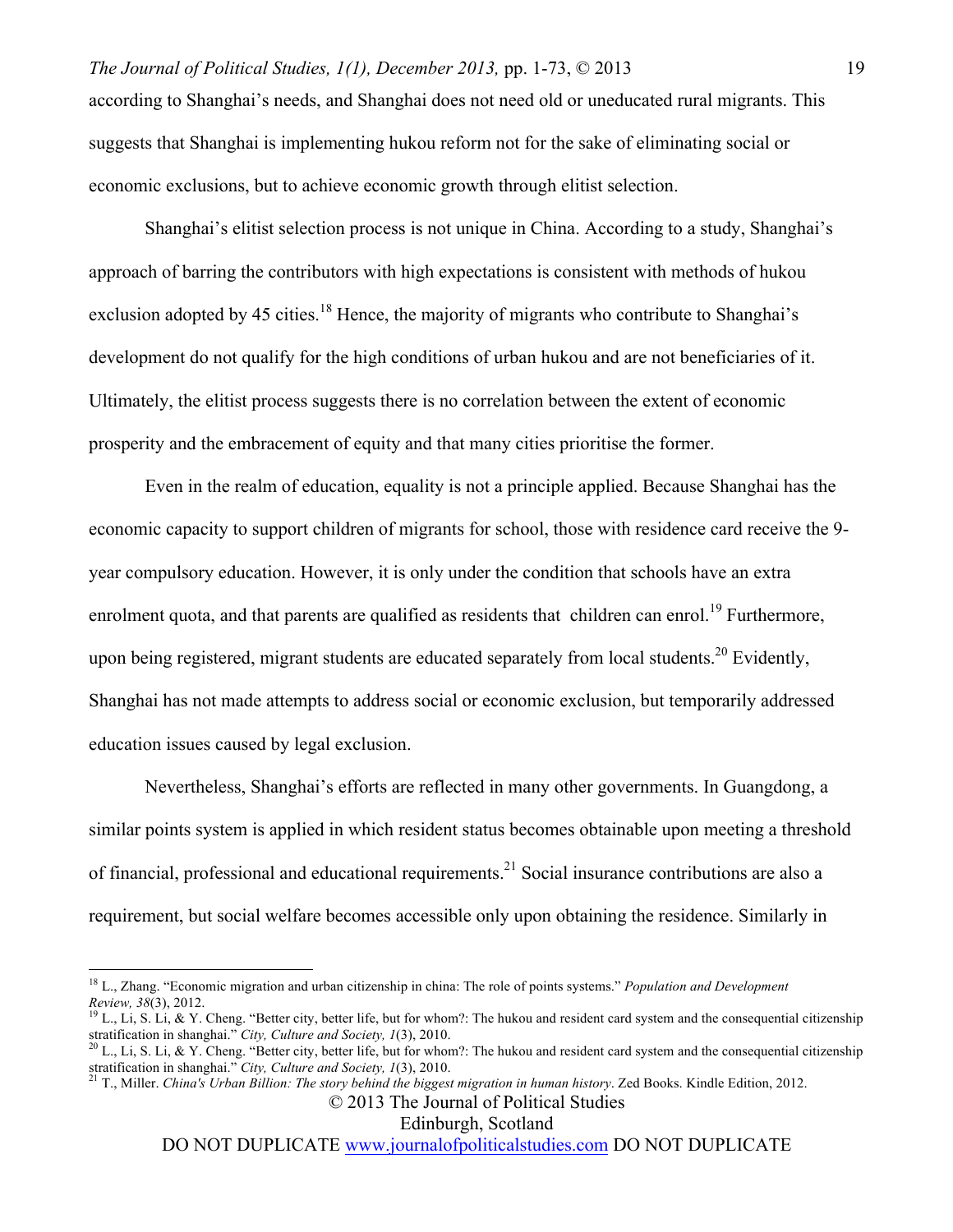Zhejiang province, the government claims that it will unify the hukou system such that all gain access to social benefits.<sup>22</sup> But the government fails to mention whether the extent of benefits will be cut such that it is affordable. In fact, the government hopes that the reform will attract enough rural workers such that the new system is sustainable. Evidently, unequal access to social benefits due to legal exclusions has been the aim of many governments.

However, evidence suggests that despite reforms, rural migrants are unmoved. In 2010, the National Population and Family Planning Commission found from interviews done in 106 cities that only 26 percent of migrant workers were willing to change hukou.<sup>23</sup> In Shijiazhuang of Hebei, only 69,000 out of two million registered for urban hukou after reform actually changed their status. The number decreased to less than a thousand by  $2004.<sup>24</sup>$  Similarly, peasants did not rush to change their status in Luoyang, Henan during the  $2009$  reform.<sup>25</sup>

There are several reasons why rural migrants are unmoved, none of which are addressed by hukou reform yet. For instance, a common reason for not changing hukou is that it entails giving up land rights. Because migrant workers' wages cannot compete with the cost of living due to inflation, land becomes a means of living cheaply and independently. The concern contradicts one motivation for hukou reform; for some local governments need land to finance welfare programs or urbanisation. In addition, the social welfare is allocated on a city basis. This means that the benefits cannot follow the migrants as they move from one to another temporary position. Especially when temporary jobs fail to provide financially for moving one's whole family such that stability is achieved, there is no incentive

<sup>22</sup> M., Chan. "Migrants could be given equal footing in Zhejiang." South China Morning Post, 2006.<br><sup>23</sup> T., Miller. China's Urban Billion: The story behind the biggest migration in human history. Zed Books. Kindle Editio

© 2013 The Journal of Political Studies

Edinburgh, Scotland

*International, <sup>31</sup>*(1), 2007. <sup>25</sup> S., Zhan. "What determines migrant workers' life chances in contemporary china? hukou, social exclusion, and the market." *Modern China, 37*(3), 2011.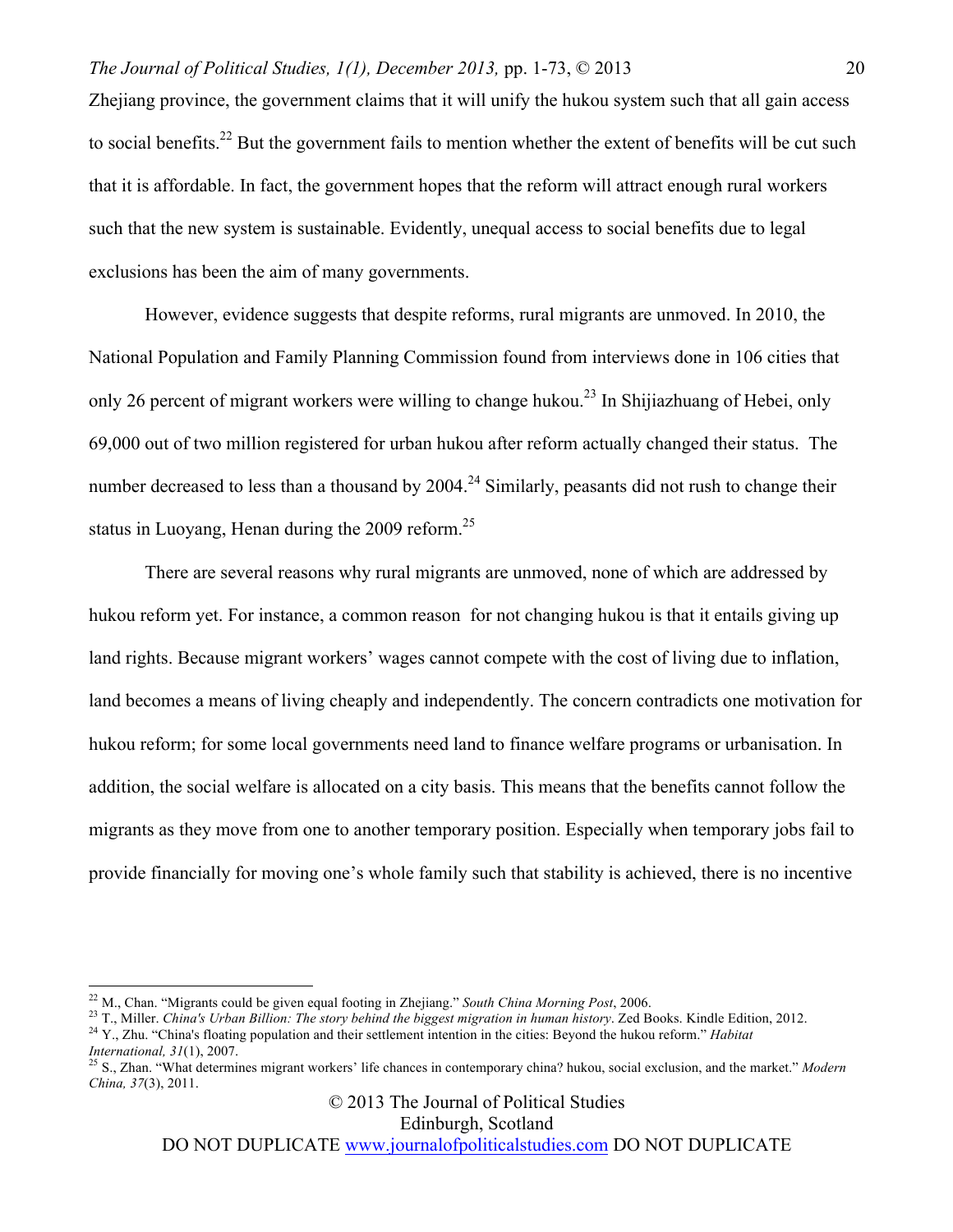Concerns have been ignored also because there is a lack of political will despite voices that call for reform. The Deputy Minister of Public Security has stated that a draft for national reform is circulating within State Council.<sup>27</sup> Wen Jiabao has also called for a faster reform.<sup>28</sup> Rhetoric aside, there is a strong political stake that hinders the will for drastic change. For example, the Chinese Academy of Social Science estimated that with reform, the cost of welfare programmes will be around 45 trillion Yuan.<sup>29</sup> Wen has suggested that by turning the rural migrants into active consumers, the programmes can be funded.<sup>30</sup> But making rural migrants consumers require that they be paid more, which means inefficiencies in their work locations must be reduced to increase profit. Naturally, SOEs which are economically inefficient must be reformed. Indeed in 2010, only five percent of 1.1 trillion Yuan of profits was distributed to the central government.<sup>31</sup> If SOEs are reformed, the central government can support local government's economic capacity for financing hukou reforms. However, because SOEs are fundamental in ensuring the legitimacy of the Communist Party, it is likely to remain untouched for it affects the grey income and political status of many officials. Hence, hukou reform requires a political will that is willing to go beyond safe reforms, since hukou reform cannot be considered in isolation.

Meanwhile, a lack of hukou reform poses the potential for social disorder. This is because of three reasons: One, the media has exposed social elites with multiple hukous. Many have used them to

Edinburgh, Scotland

 <sup>26</sup> Y., Zhu. "China's floating population and their settlement intention in the cities: Beyond the hukou reform." *Habitat* 

<sup>&</sup>lt;sup>27</sup> R., Li, R. "Hukou reform plan enters final stage new system of residence permits will be submitted to the state council for approval within a year." South China Morning Post, 2012.

<sup>&</sup>lt;sup>28</sup> A. Mccabe. "China's wen jiabao lays out his government's program." *Star – Phoenix*, 2010.<br><sup>29</sup> Reporter. "Hu's calls on household registration reform face opposition." *South China Morning Post*, 2012.<br><sup>30</sup> J. Ruwit

<sup>© 2013</sup> The Journal of Political Studies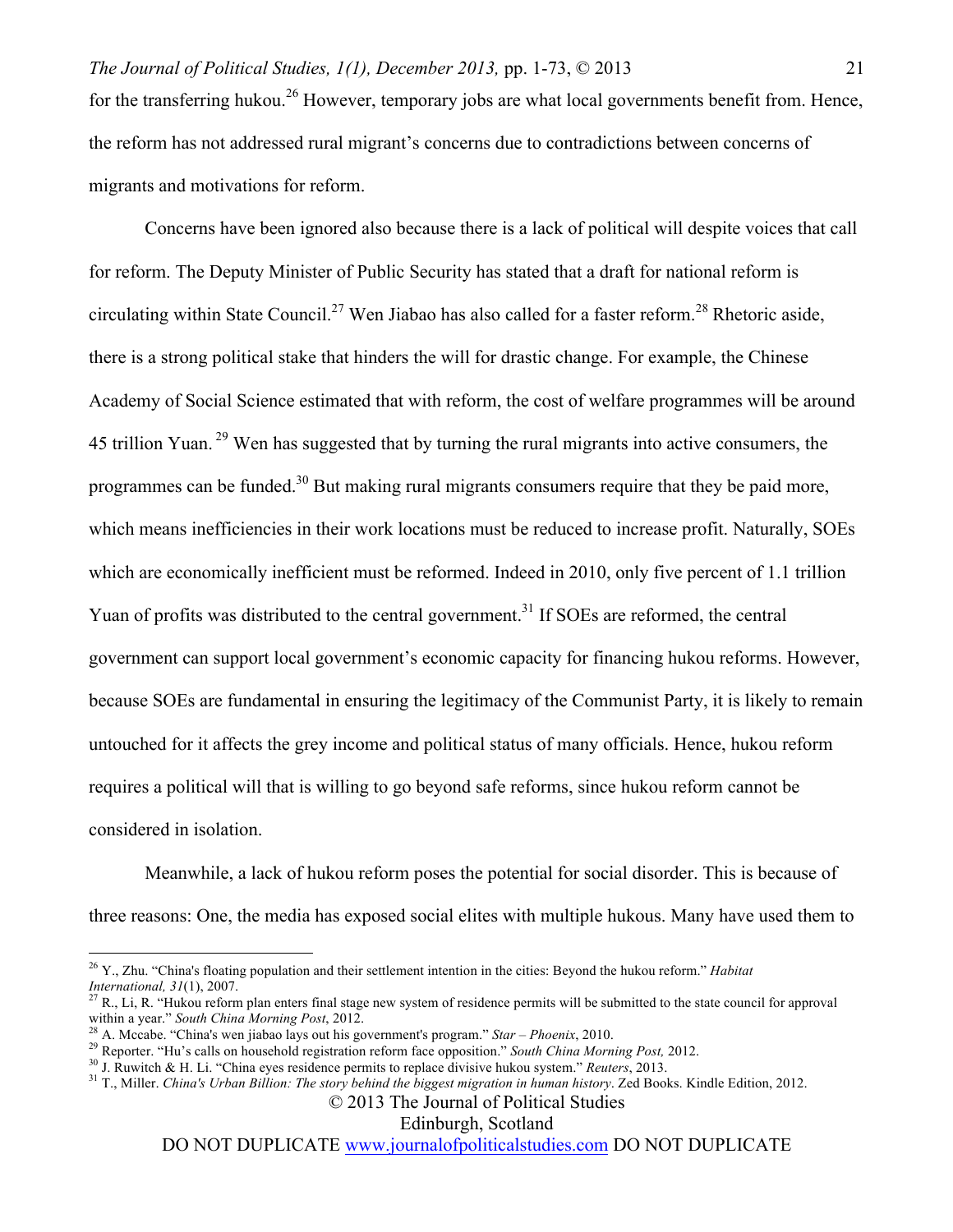purchase properties as a form of investment and it has become a tool for corruption.<sup>32</sup> This raises the concern of whether these officials are a powerful force that will hinder reform, but also whether exposure may compel rural migrants to demand reform. Two, although removal of the legal exclusion aspect of the hukou may give access to benefits for all, issues caused by social and economic exclusion may cause social unrest. To confront these issues, discriminatory treatments against migrants must be addressed through education about the idea of equality, but this has yet to happen.<sup>33</sup> Three, the leftbehind children are currently predominantly cared for by NGOs.<sup>34</sup> However, the psychological damage to the future labour force is undetermined.<sup>35</sup> There is the possibility that this generation will be less tolerant of injustice due to a development of a sense of abandonment.

In conclusion, this essay has argued that the current hukou reform only addresses issues caused by legal exclusion; hence, it is insufficient in addressing urban-rural disparities as issues caused by social and economic exclusions are largely ignored due to contradiction between the concerns of migrants and the will behind reforms, and due to a lack of political will. The essay has mainly focused on the reforms in Chongqing and Shanghai, and has used Weber's three types of social exclusion as the framework for analysing the issues caused by hukou. Toward the end, the essay has suggested that if hukou reform is not addressed, there is potential for issues related to it to cause social unrest.

## **Bibliography**

- Cai, F. (2011). "Hukou System Reform and Unification of Rural-urban Social Welfare." *China & World Economy*, 19(3), 33-48
- Chan, C.W. (Jan 19, 2013). "China's hukou system stands in the way of its dream of prosperity." *South China Morning Post.*

© 2013 The Journal of Political Studies

Edinburgh, Scotland

<sup>&</sup>lt;sup>32</sup> C.W. Chan. "China's hukou system stands in the way of its dream of prosperity." South China Morning Post, 2013.<br><sup>33</sup> J., Ito. "The removal of institutional impediments to migration and its impact on employment, produ

<sup>&</sup>lt;sup>34</sup> R., Lu. "Care and concern for left-behind children." *China Today*, 2012.<br><sup>35</sup> K. W. Chan. "The household registration system and migrant labor in china: Notes on a debate." *Population and Development Review, 36*(2), 2010.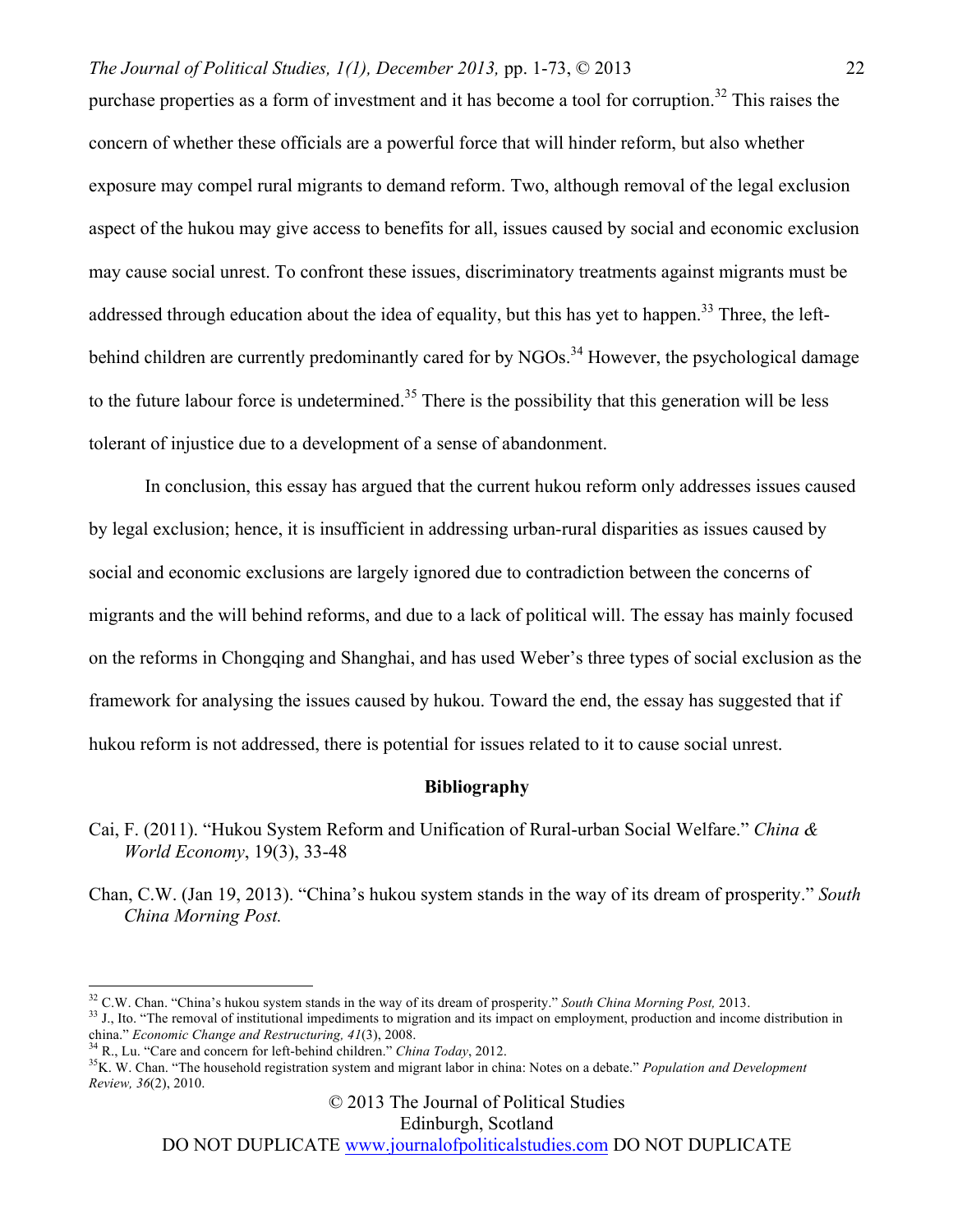- Chan, K. W. (2010). "The household registration system and migrant labor in china: Notes on a debate." *Population and Development Review, 36*(2), 357-364.
- Chan, M. (Mar 5, 2006). "Migrants could be given equal footing in Zhejiang." *South China Morning Post*.
- Hai, D. (2011). "In Chongqing. Hapless Farmers Yield to Dozers." *Caixin Online*.
- Ito, J. (2008). "The removal of institutional impediments to migration and its impact on employment, production and income distribution in china." *Economic Change and Restructuring, 41*(3), 239- 265.
- Kuang L, & Liu L. (2012). "Discrimination against Rural-to-Urban Migrants: The Role of the *Hukou* System in China." *PLoS ONE* 7(11).
- Li, L., Li, S., & Chen, Y. (2010). « Better city, better life, but for whom?: The hukou and resident card system and the consequential citizenship stratification in shanghai." *City, Culture and Society, 1*(3), 145-154.
- Li, R. (Mar 12, 2012). "Hukou reform plan enters final stage new system of residence permits will be submitted to the state council for approval within a year." *South China Morning Post*.
- Liang, Z., & Chen, Y. P. (2007). "The educational consequences of migration for children in china." *Social Science Research, 36*(1), 28-47.
- Liu, Z., & Zhu, F. (2011). "China's returned migrant children: Experiences of separation and adaptation." *The Asia Pacific Journal of Anthropology, 12*(5), 445-461.
- Lu Rucai. (Jun 5, 2012). "Care and concern for left-behind children." *China Today*.
- Reporter. (Nov 12, 2012). "Hu's calls on household registration reform face opposition." *South China Morning Post.*
- Ruwitch J. & Li, H. (Mar 6, 2013). "China eyes residence permits to replace divisive hukou system." *Reuters*.
- Ma, S. (2010). "China's "left behind" children often suffer health consequences." *Canadian Medical Association Journal, 182*(16), E731-2.
- Mccabe, A. (Mar 6, 2010). "China's wen jiabao lays out his government's program." *Star – Phoenix*.
- Miller, T (2012). *China's Urban Billion: The story behind the biggest migration in human history*. Zed Books. Kindle Edition.
- Shaohua Zhan, (2011). "What determines migrant workers' life chances in contemporary china? hukou, social exclusion, and the market." *Modern China, 37*(3), 243-285.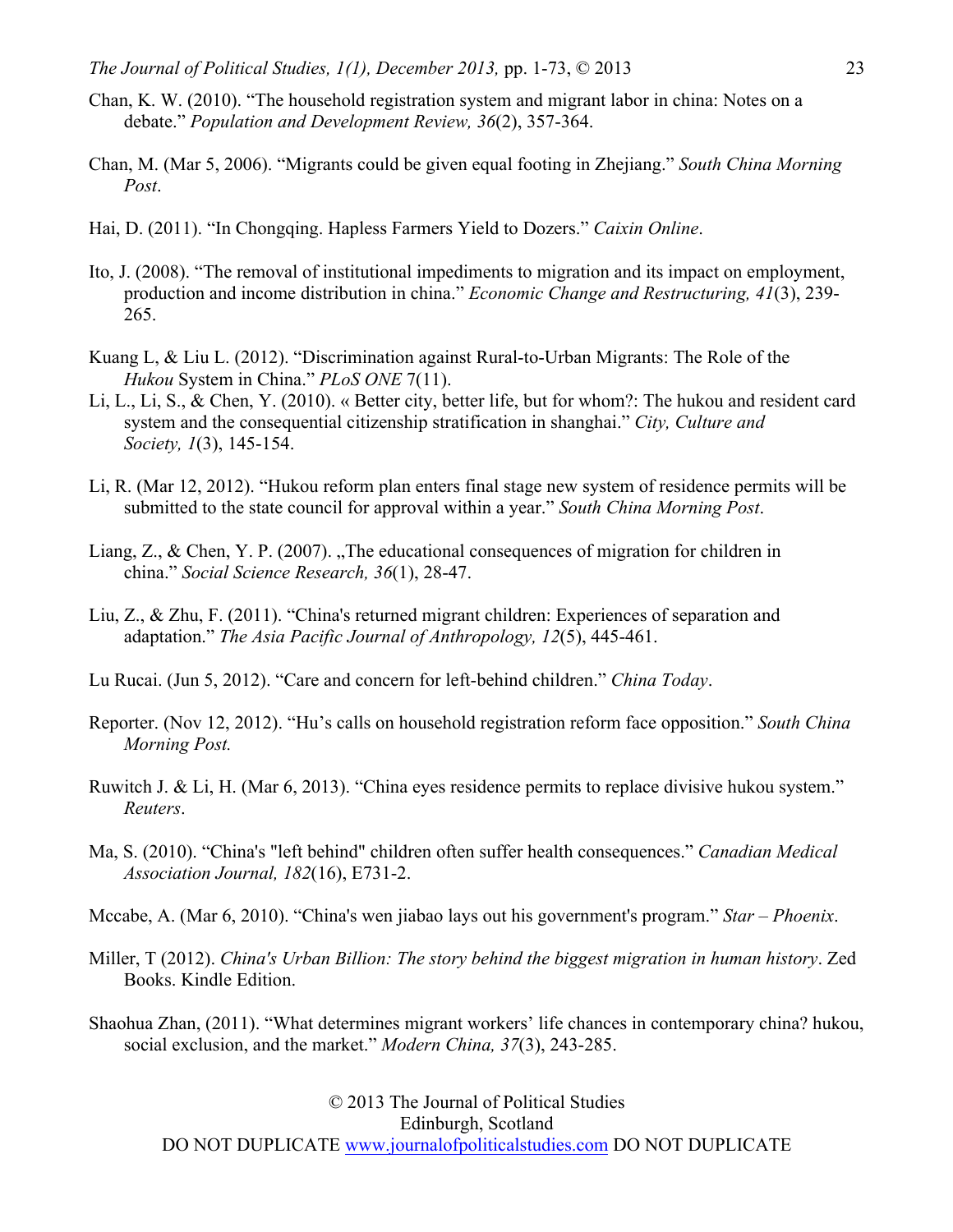- Weber, M. *From Max Weber: Essays in Sociology*. H. H. Gerth and C. Wright Mills, eds. New York: Oxford Univ. Press, 1958.
- Zhang, M., Nyland, C., & Zhu, C. (2010). "Hukou-based HRM in contemporary China: the case of Jiangsu and Shanghai." *Asia Pacific Business Review,* 16(3).
- Zhang, L. (2012). "Economic migration and urban citizenship in china: The role of points systems." *Population and Development Review, 38*(3), 503-533.

Zhu, Y. (2007). "China's floating population and their settlement intention in the cities: Beyond the hukou reform." *Habitat International, 31*(1), 65-76.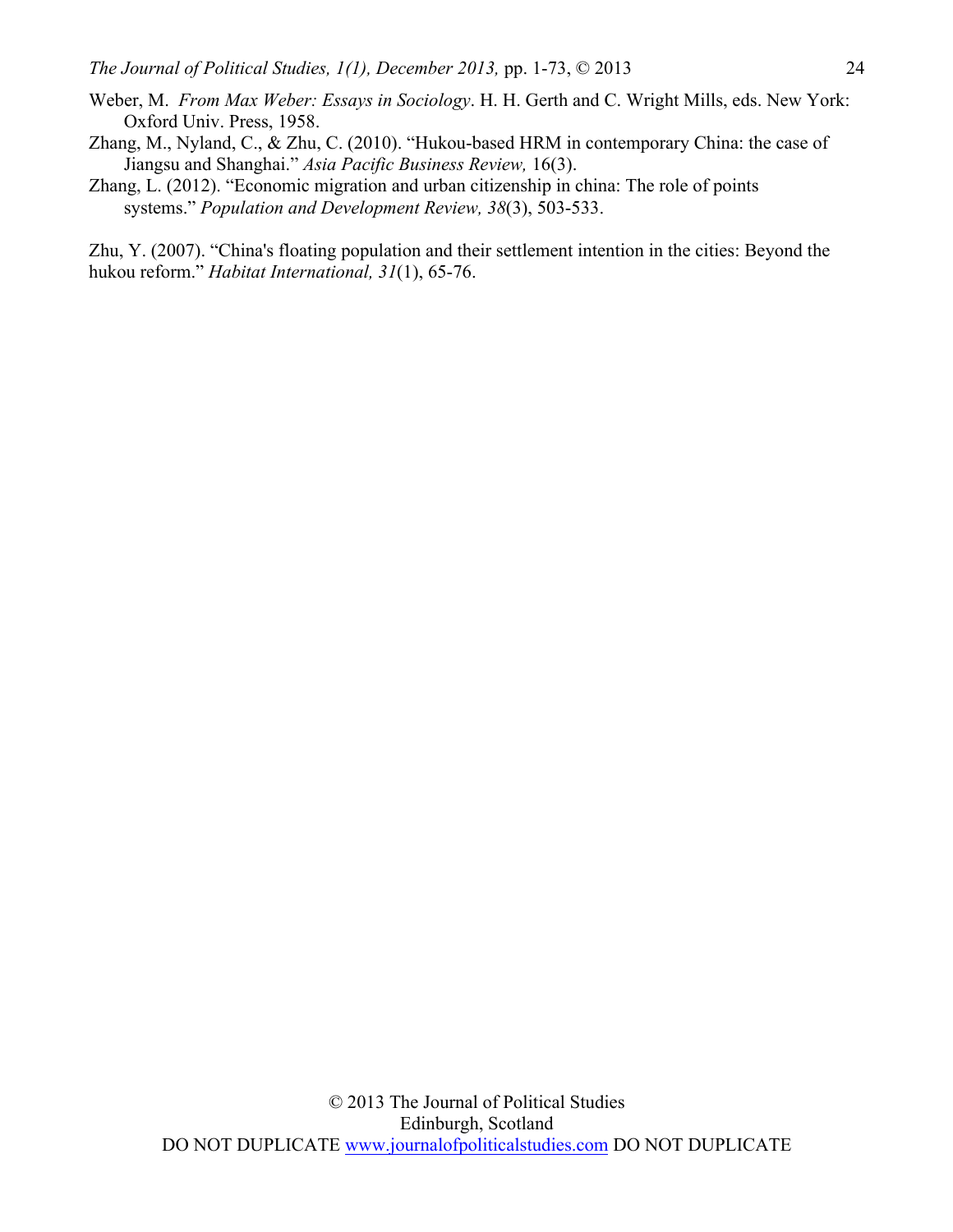## **Towards a New Sustainable Diplomacy: Pragmatic Lessons from Lyn Boyd-Judson and Robert Frost** Jozef Kosc

**Abstract:** The following exposition critically analyses, critiques and contrasts two contemporary theories of international relations and crisis control: Lyn Boyd-Judson's Strategic Moral Diplomacy, and Robert Frost's Constitutive Theory of International Relations. A comparative qualitative framework of analysis—cross-referencing historical cases, political psychology, as well as the writings of diplomatic practitioners—concludes with a synthesised account of diplomatic relations in the  $21<sup>st</sup>$ century, drawing from the most accurate elements of both theories. In the context of an increasingly multipolar world, this exposition concludes with new, collaborative, pragmatic and sustainable solutions to contemporary problems of diplomatic negotiation and crisis management.

**Key Words:** *diplomacy, international relations, global ethics, international relations theory, sustainable diplomacy*

## *The Limitations of Theory & Collaborative Solutions for New Diplomacy*

In order to be of interest to political actors and diplomats, effective academic theories of international relations need to work collaboratively—within the scope of practical wisdom—in order to form complete descriptions of the world today.<sup>36</sup> The failure of academic research traditions in cultivating a co-operative spirit amongst each other has led to the creation of many divided, and perilously partial theories of diplomatic management and crisis resolution. Consequently, very few provide insight into the practical world of diplomacy and international relations—diverting

© 2013 The Journal of Political Studies

Edinburgh, Scotland

<sup>&</sup>lt;sup>36</sup> David A. Lake, "Why "isms" Are Evil: Theory, Epistemology, and Academic Sects as Impediments to Understanding and Progress," in *International Studies Quarterly,* 2011, vol. 55, p. 472.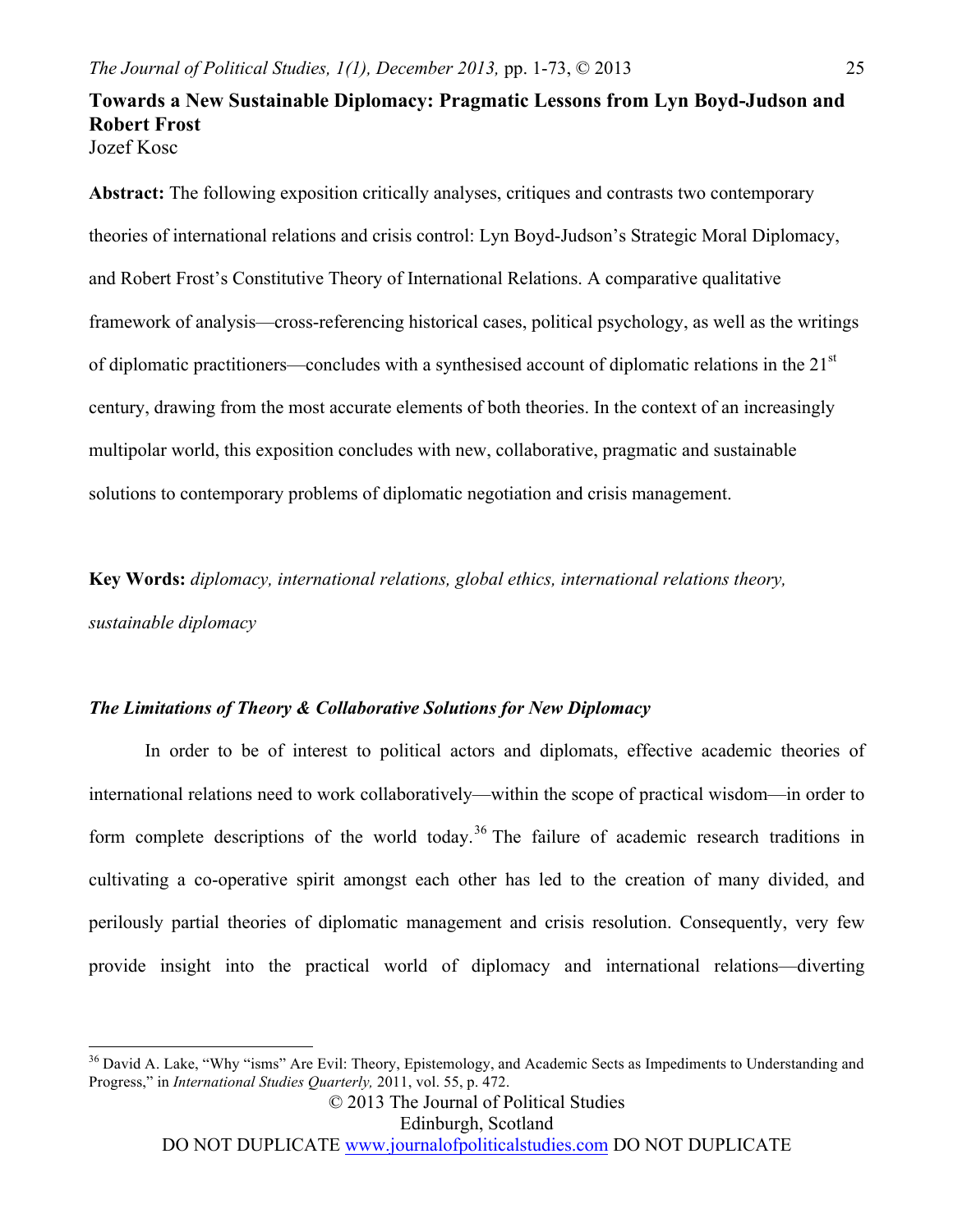"professional debate from the substance of world politics to first principles."<sup>37</sup> The theory of Strategic Moral Diplomacy formed by Professor Lyn Boyd-Judson,<sup>38</sup> as well as the Constitutive Theory of International Relations envisioned by Professor Mervyn Frost<sup>39</sup> are two notable exceptions. While neither theory provides a complete description of the workings of contemporary diplomacy, both deliver expressive accounts of "real-world patterns"<sup>40</sup> and provide pragmatic solutions to contemporary diplomatic problems. Both can also be interpreted as responses to the increasingly urgent call for a new and "sustainable diplomacy that keeps alive the hope of mediating difference" in a multipolar and increasingly sectarian  $21<sup>st</sup>$  century,<sup>41</sup> where the aged geopolitical tactics of coercion cannot reasonably attempt to resolve any pressing global political crises.<sup>42</sup>

Within this context, the following exposition will critically analyse and contrast both Boyd-Judson's theory of Strategic Moral Diplomacy, as well as Frost's Constitutive Theory of International Relations, cutting through academic misperceptions where they exist, while outlining accurate aspects of both theories—justified through lived and historical accounts of international relations. Theories will be analysed through a comparative framework, concluding with a synthesised and fuller account of diplomatic relations and crisis management in the modern era.

## *Global Ethics & Constitutive Theory*

Central to Frost's Constitutive Theory of International Relations is the belief that political actors define each other's positions in the world through the mutual recognition of each other as

© 2013 The Journal of Political Studies

Edinburgh, Scotland

<sup>&</sup>lt;sup>37</sup> Ibid., p. 471.<br><sup>38</sup> In: Lyn Boyd-Judson, *Strategic Moral Diplomacy: Understanding the Enemy's Moral Universe* (Kumarian Press, 2011).<br><sup>39</sup> In: Mervyn Frost, *Global Ethics: Anarchy, Freedom, and International Relatio* 

Frost, Ethics in International Relations: A Constitutive Theory (Cambridge, Cambridge University Press, 1996).<br><sup>40</sup> Lake, "Why "isms" Are Evil: Theory, Epistemology, and Academic Sects as Impediments to Understanding and Progress," p. 472.

<sup>&</sup>lt;sup>41</sup> Costas M. Constantinou and James Der Derian, "Introduction: Sustaining global hope: sovereignty, power and the transformation of Diplomacy", in *Sustainable Diplomacies,* ed. Costas M. Constantinou and James Der Derian, (Palgrave Macmillan, 2010), p. 8.

<sup>&</sup>lt;sup>42</sup> Wilfried Bolewski, "Session 4: Bilateral and multilateral diplomacy, Summitry, Minilateralism and Ad Hoc Diplomacy," Lecture, Sciences Po Paris, Paris, Sept. 23/13.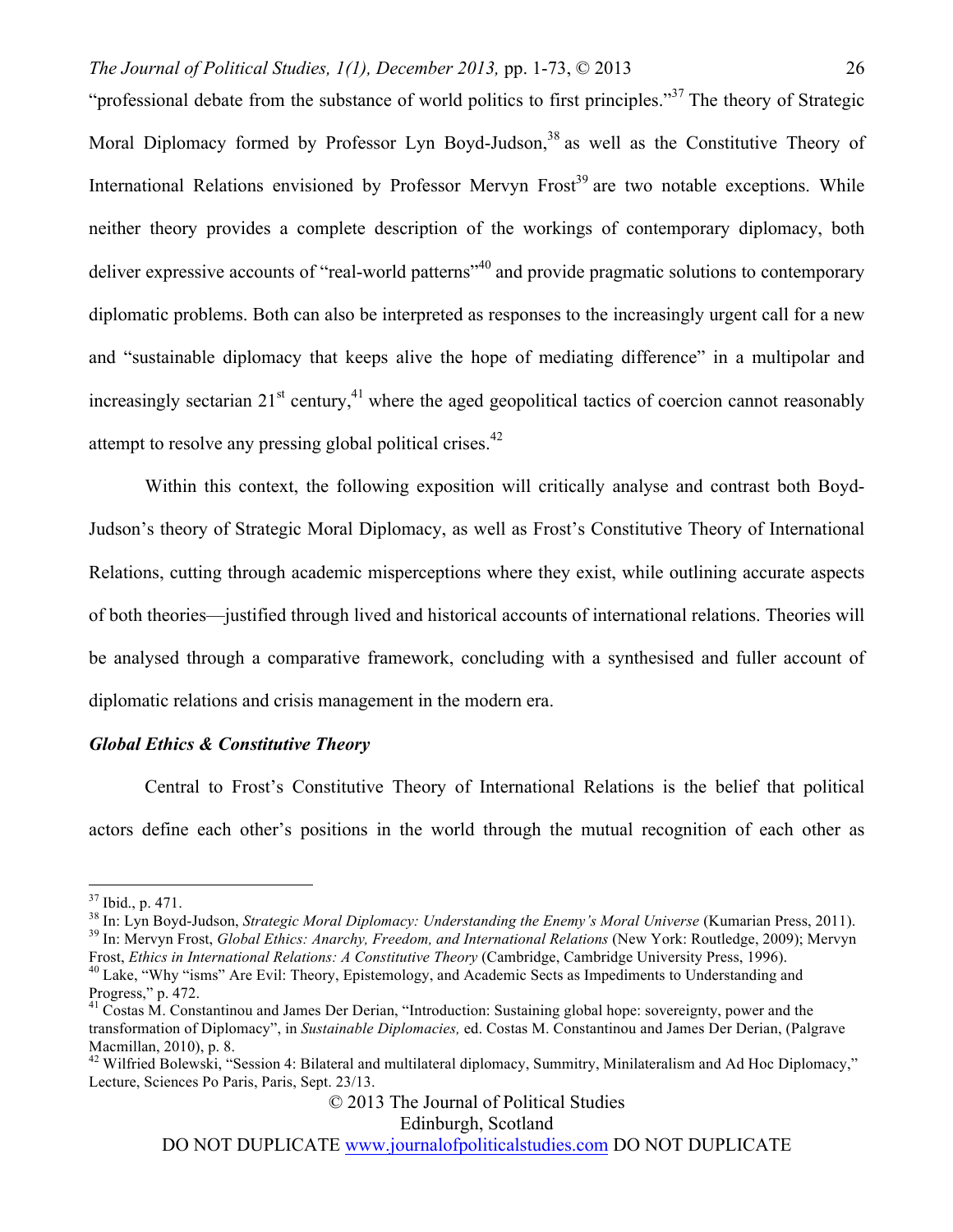legitimate actors.<sup>43</sup> In a multilateral world with a strong and organised civil society—both at the level of the domestic nation-state, and at the level of the international community—political power is drawn from authority and legitimacy. Consequently, political actors find themselves in constant pursuit of legitimacy, vis-à-vis a globally asserted normative standard established by global civil society (GCS) and the society of sovereign states (SOSS).<sup>44</sup> According to Frost, this universal set of norms and ethical practices—although extant in a constant state of flux due to its construction and affirmation by legitimate political actors—is manifest through the powers and limitations of international law.<sup>45</sup> In order to maintain legitimacy in the eyes of domestic citizens and before the GCS, states are forced to defend their policies and policy actions—both at home and abroad—as ethically standing within the structures of international law.<sup>46</sup>

According to Frost, not only does the GCS and the SOSS decide which norms are justified through the creation, alteration, or removal of international law,  $47$  but the global community of legitimate world actors also creates for a hierarchy of norms and their respective laws.<sup>48</sup> This is why, for example, a state which breaks "the ethic of the international practice of sovereign states," may find *itself* the victim of increasingly stringent sanctions, followed by a military breach of its very own power as a sovereign state.<sup>49</sup> Frost cites the example of the 1991 invasion and war against Iraq, as the result of international punishment for ignoring the established "set of conflict resolution techniques to be used by states involved in disputes about borders."50 It follows that when state actors break the "rules of appropriateness," and become rogue, they invite the "politics of "exclusion"  $51$ —international

Edinburgh, Scotland

<sup>&</sup>lt;sup>43</sup> Frost, *Global Ethics: Anarchy, Freedom, and International Relations, p. 27.*<br><sup>44</sup> Ibid., p. 25.<br><sup>45</sup> Ibid., p. 31.<br><sup>45</sup> Ibid., p. 37.<br><sup>47</sup> Ibid., p. 30.<br><sup>48</sup> Frost, *Ethics in International Relations: A Constitutive* 

<sup>© 2013</sup> The Journal of Political Studies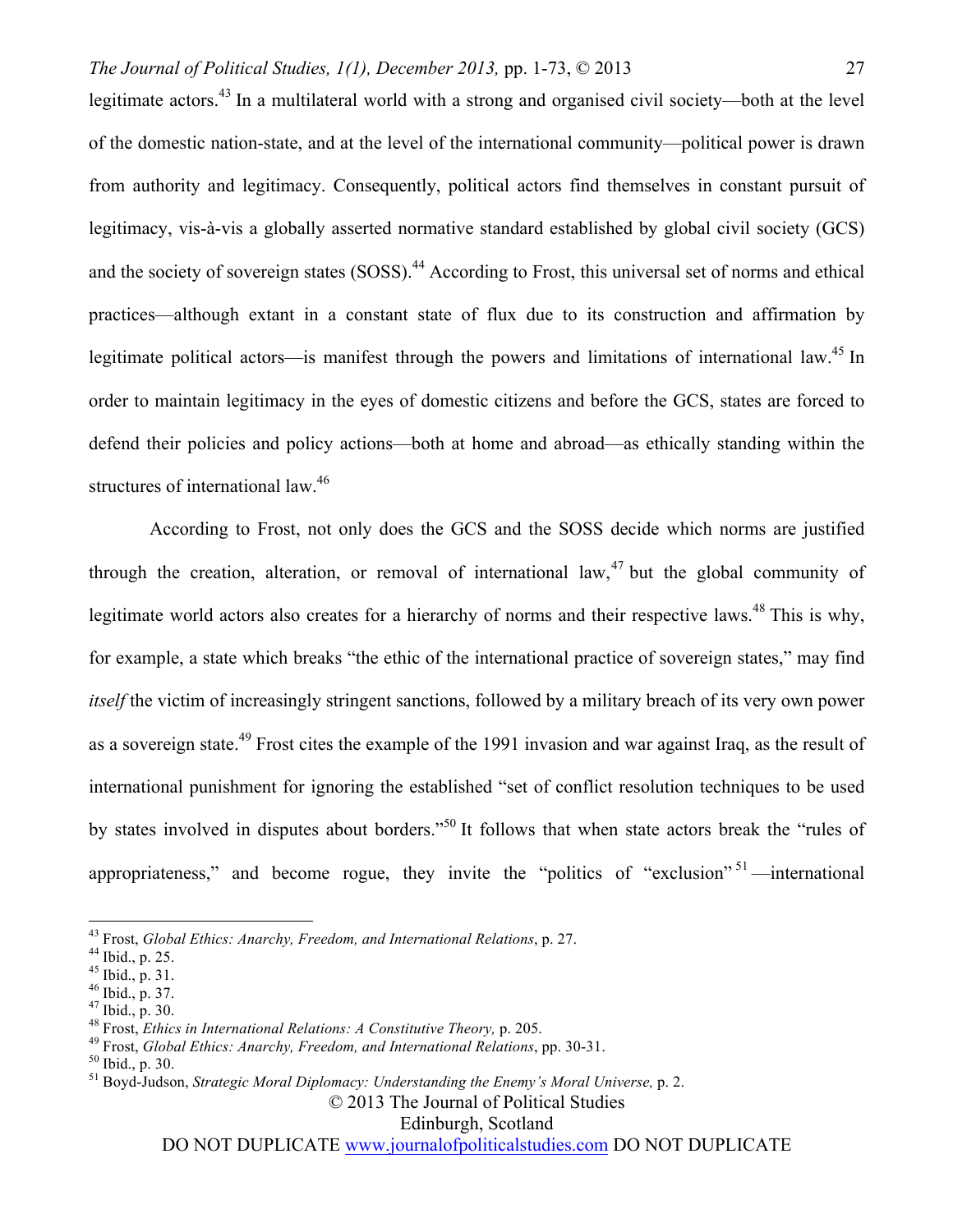punishments such as economic sanctions, political isolation, military intervention, and aggressive silence from the SOSS and the GCS. $52$ 

#### *Strategic Moral Diplomacy*

Boyd-Judson's Strategic Moral Diplomacy is framed as an alternative normative theory of international relations, which like Frost's Constitutive Theory, maintains that "norms and laws are the product of social agreement,<sup>553</sup> and that international relations are governed by ethical norms such as justice, human rights and democracy, which lie underneath a set of legal "rules of the international game."<sup>54</sup> Unlike Frost, however, Boyd-Judson concludes with the assertion that the GCS and the SOSS do *not* define what is licit or illicit, and that diplomats must rather presuppose that *all* norms can be justified morally through reference to different moral universes.<sup>55</sup> Practically speaking, Boyd-Judson disagrees with Frost's position that international ethical norms can be used to settle diplomatic disputes, because political conflicts themselves are usually the result of equally legitimate, yet conflicting norms.<sup>56</sup> She cites the example of the Bosnian war, in which Serbians and Croatians claimed their legitimate right to self-determination in Bosnia, whereas Bosnians asserted that their human rights were being violated.<sup>57</sup> Thus, in resolving diplomatic crises, the diplomat must move beyond the realm of categorisation between licit and illicit actions, and seek to negotiate over specific points of differentiation between distinct moral universes.<sup>58</sup>

#### *Comparative Analysis: Legitimacy, Jus Cogens & Ritualization*

Frost is accurate in his account of the existence of a global normative framework through which diplomatic actions can be judged to be moral or immoral. With the widespread recognition of the

© 2013 The Journal of Political Studies

Edinburgh, Scotland

<sup>&</sup>lt;sup>52</sup> Frost, *Global Ethics: Anarchy, Freedom, and International Relations, p. 31.*<br><sup>53</sup> Roger P. Alford, and James Fallows Tierney, "Moral Reasoning in International Law," in *The role of ethics in*<br>*International Law, ed.* 

<sup>&</sup>lt;sup>54</sup> Frost, *Global Ethics: Anarchy, Freedom, and International Relations*, p. 27.<br><sup>55</sup> Boyd-Judson, *Strategic Moral Diplomacy: Understanding the Enemy's Moral Universe*, p. 27.<br><sup>56</sup> Ibid., p. 26.<br><sup>57</sup> Ibid.<br><sup>58</sup> Ibid.,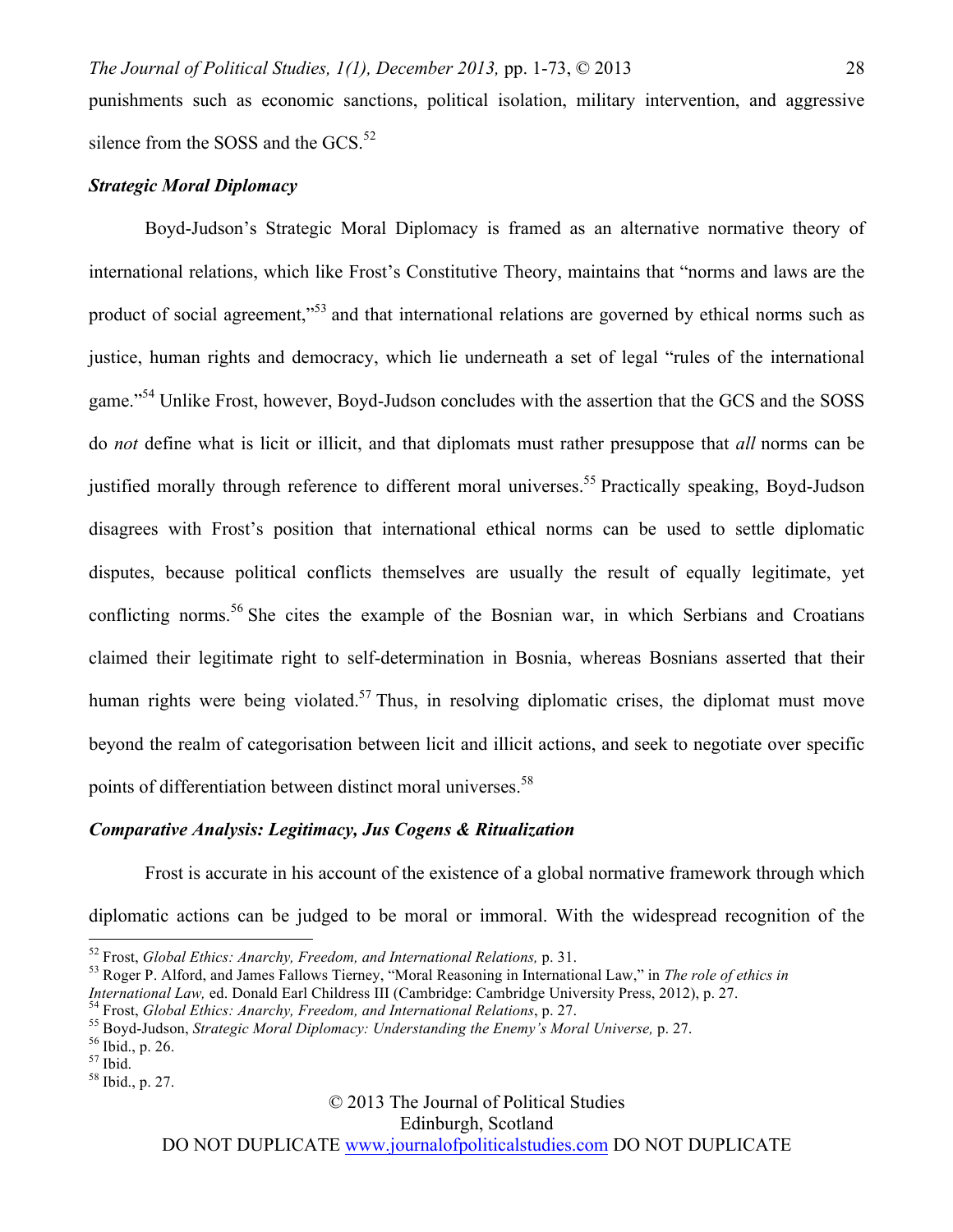Charter of the United Nations, the Vienna Convention on Diplomatic Relations, and the Vienna Convention on the Law of Treaties, it is simply not true that a state can reasonably expect to exist within its own moral universe—set apart from others—regardless of whether its policies can be theoretically justified as licit using tenets of moral psychology. According to former Ambassador Wilfried Bolewski: "The aim of diplomacy is twofold: to protect and guide the individual interests of states and to promote global norms and values characterizing the growing sense of a community of states and international unity."<sup>59</sup> A state which only engages in diplomatic relations for the sake of its own geopolitical desires and whose moral universe exists antithetical to the presiding set of norms in a multilateral world fails to recognise the second aim of diplomatic relations, and will quickly lose its legitimacy in the eyes of the GCS. The maintenance of real political power requires the proliferation of both authority and legitimacy. Power without legitimacy can be reasonably opposed, and as such, the cultivation and maintenance of legitimacy remains a most vital task for state actors, who can ill afford to exist as normative pariahs for very long. $60$ 

Frost is also accurate in his portrayal of a globally-reaching hierarchy of norms, even though, from a legal-theoretical perspective, laws do not exist within a hierarchy, for they are held together through different sources of law.<sup>61</sup> *De facto*, the existence of a hierarchy is perpetuated through the recognition of peremptory norms or *jus cogens* under Article 53 of the Vienna Convention on the Law of Treaties, which stresses the existence of normative *absolutes* in international law.62

Edinburgh, Scotland

 <sup>59</sup> Wilfried Bolewski, "Diplomatic Processes & Cultural Variations: The Relevance of Culture in Diplomacy" in *The* 

<sup>&</sup>lt;sup>60</sup> Wilfried Bolewski, "Session 2: Law and ethics in rule-based diplomacy," Lecture, Sciences Po Paris, Paris, September 9,  $^{2013.}_{61}$  Ibid.

<sup>&</sup>lt;sup>62</sup> Vienna Convention on the Law of Treaties, Article 53, May 23, 1969, 1155 U.N.T.S 331, 8 *International Legal Materials* 679 (1969), URL: http://www.worldtradelaw.net/misc/viennaconvention.pdf.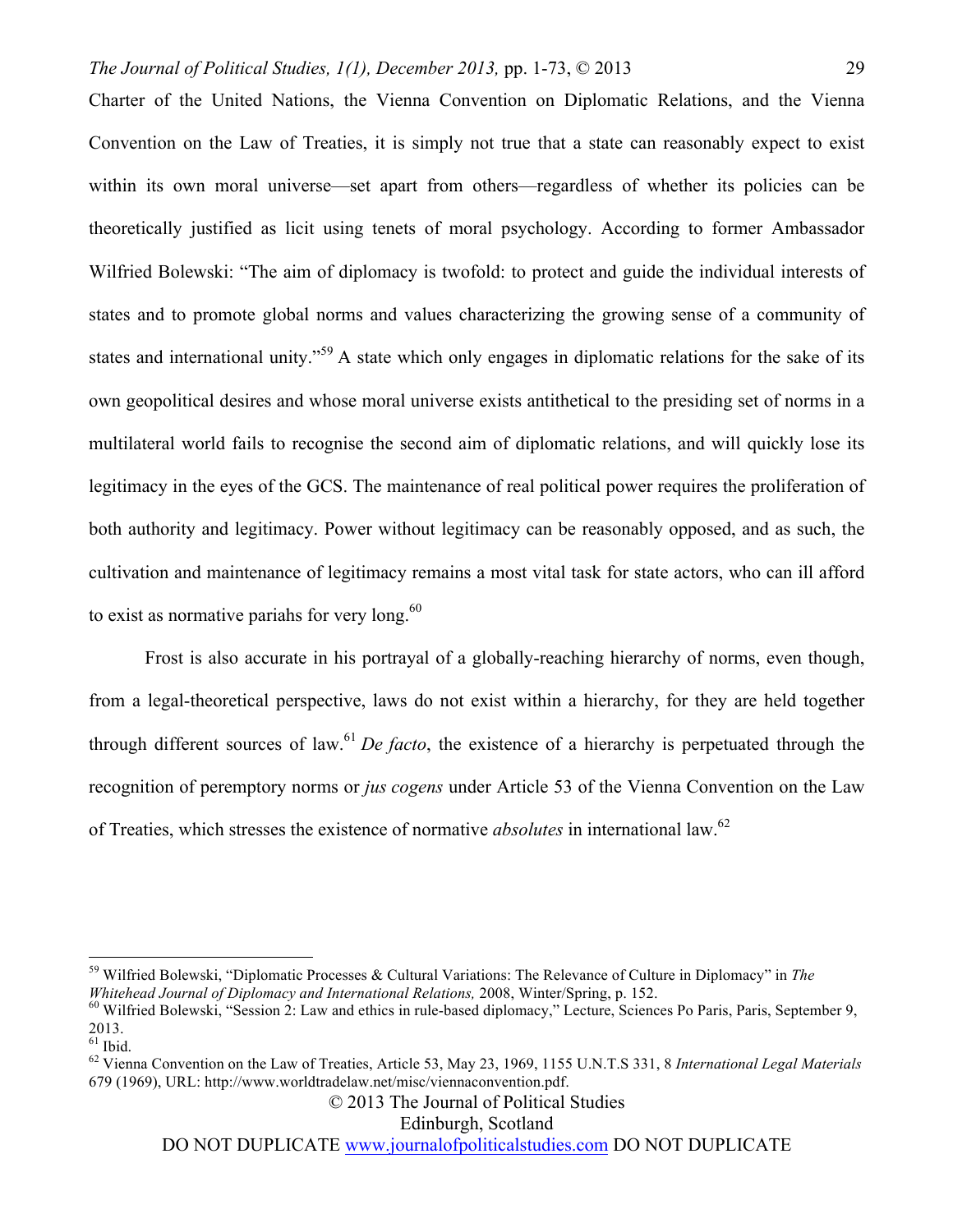The infiltrative power of global norms can further be illustrated through the existence of diplomatic ritual and protocol, which exists at a level below that of international law.<sup>63</sup> Although political rituals differ from state to state, the ritualization of diplomacy as a practice itself cannot be understated. Contrary to the suppositions of Boyd-Judson, real and lived diplomacy at the level of state actors is often *far removed* from academic speculations over differing moral considerations, and rather concerns itself predominantly with the minutiae of political ritualisation. This is a result of the fact that today, as in the late  $20<sup>th</sup>$  century, "almost all nations observe almost all principles of international law and almost all of their obligations almost all of the time."<sup>64</sup>

Notable and historic diplomatic interactions reveal the importance of political ritualisation as well as its underlying normative framework—revealing the accuracy of Frost's worldview underlying a global code of "ethical appropriateness."<sup>65</sup> To the chagrin of many international relations scholars, for example, diplomatic negotiations preceding Chinese President Hu Jintao's visit to the United States in April of 2006 did not address pertinent and challenging normative considerations of the time—such as a moral justifications for China's increasing carbon emissions—rather, it was taken for granted that President George Bush and President Hu Jintao would arrange for and experience a non-hostile assembly of peaceful dialogue.<sup>66</sup> Underlying this assumption was an *unspoken yet mutually-understood norm* of global diplomatic conduct—as defined by international law and custom.<sup>67</sup> In such a context, it is unsurprising that upwards of 80 percent of negotiations surrounding this planned visit concerned the details of ceremonial ritual.<sup>68</sup> Even in this field, it is notable that President Jintao did not wish for

Edinburgh, Scotland

 $63$  Wilfried Bolewski, "Session 3: Essential elements of diplomacy: communication, negotiation and representation (Art. 3) VCDR)," Lecture, Sciences Po Paris, Paris, September 16, 2013.

<sup>&</sup>lt;sup>64</sup> Louis Henkin, *How Nations Behave*,  $2^{nd}$  edition (New York, Columbia University Press, 1979), p. 47.<br><sup>65</sup> Frost, *Global Ethics: Anarchy, Freedom, and International Relations*, p. 34.<br><sup>66</sup> Lora Anne Viola, *Diploma* 

<sup>&</sup>lt;sup>67</sup> Frost, *Global Ethics: Anarchy, Freedom, and International Relations, p. 30.*<br><sup>68</sup> Viola, *Diplomatic Ritual as Power: Deliberation, Ritualization and the Production of Legitimacy, p. 14.* 

<sup>© 2013</sup> The Journal of Political Studies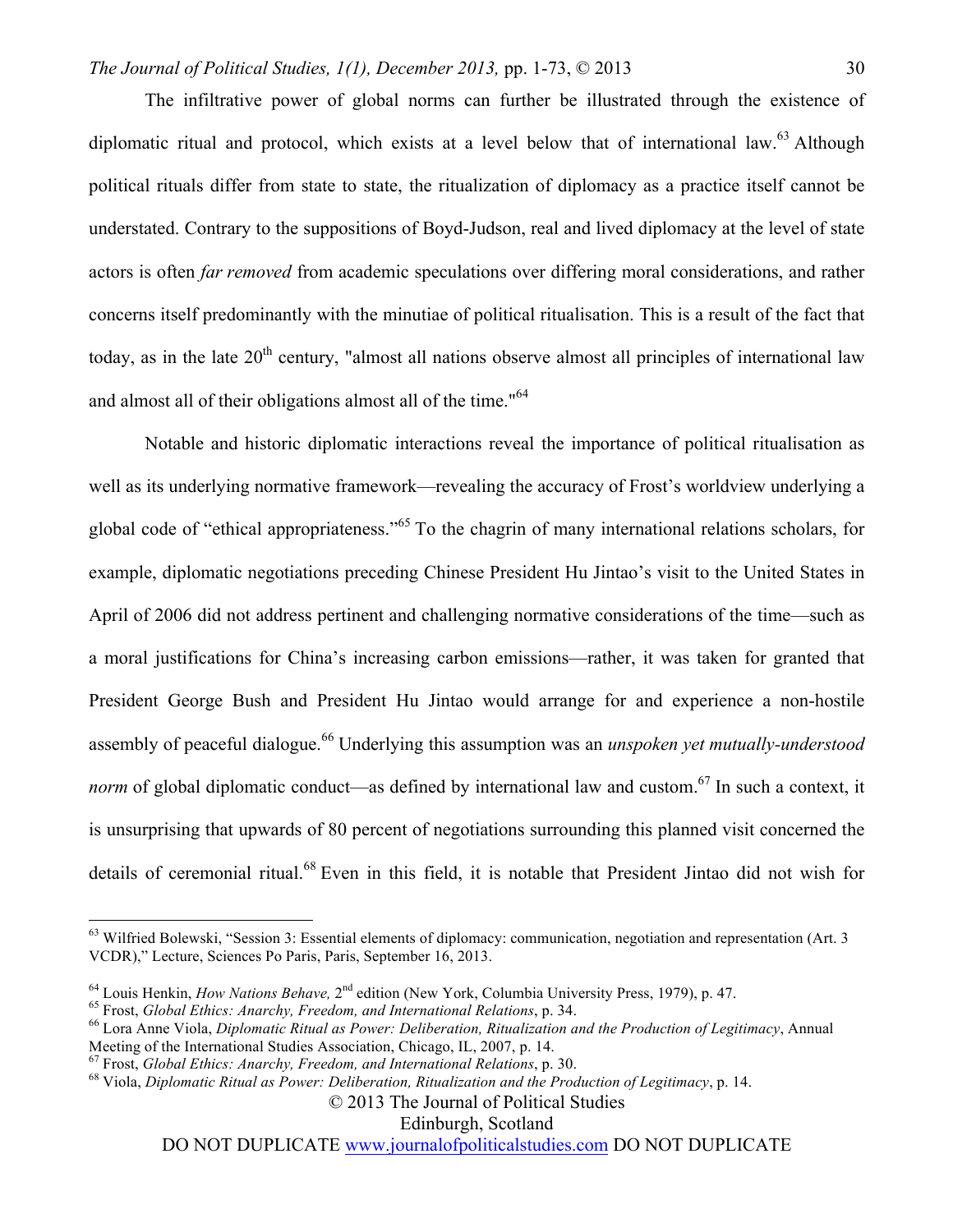rituals diffusing his own particular distinguished moral universe; considerations were much more pragmatic in nature. Jintao's representatives "pushed for a 21-gun salute, an official state dinner, and an exchange of toasts<sup>"69</sup> not because these actions expressed the will of a particular normative moral universe, but because Jintao's predecessor President Jiang Zemin received a similar ceremony while greeted by President Bill Clinton in 1997.<sup>70</sup>

Why does political ritualisation hold such a privileged position in the practice of diplomacy visà-vis normative deliberations over moral political crises? Professor Lora Anne Viola notes that ritualisation creates political legitimacy by cultivating authority and naturalising its existence through repeated and expected practices.71 Professor David Kertzer likewise argues that ritual is a *sine qua non* for the public acknowledgement of the delegation of authority.<sup>72</sup> Although normative discourse between inter-state actors and as well between state representatives and civil society has the power to create legitimacy, diplomatic ritualisation holds a privileged position in the *reality* of diplomatic affairs due to its far-reaching potential and unrivaled efficiency in the creation of legitimacy.<sup>73</sup> As Viola notes, "political rituals most likely reach and involve many more citizens than deliberation does… [they] can be more speedily transmitted to a broader audience because they can be easily transformed into images."<sup>74</sup>

## *Comparative Analysis: Political Psychology & Real-world Decision-making*

The theory of Strategic Moral Diplomacy accurately portrays realities of political and moral psychology. Boyd-Judson makes reference to moral philosopher Barbara Herman's two main principles: that individuals hold a "plurality of moral duties which *encompass* political aims and vice

© 2013 The Journal of Political Studies

Edinburgh, Scotland

<sup>&</sup>lt;sup>69</sup> Ibid.<br><sup>70</sup> Ibid.<br><sup>71</sup> Ibid., p. 17.<br><sup>72</sup> David Kertzer, *Ritual, Politics and Power* (New Haven, Yale University Press, 1988), p. 51.<br><sup>73</sup> Viola, *Diplomatic Ritual as Power: Deliberation, Ritualization and the Produ*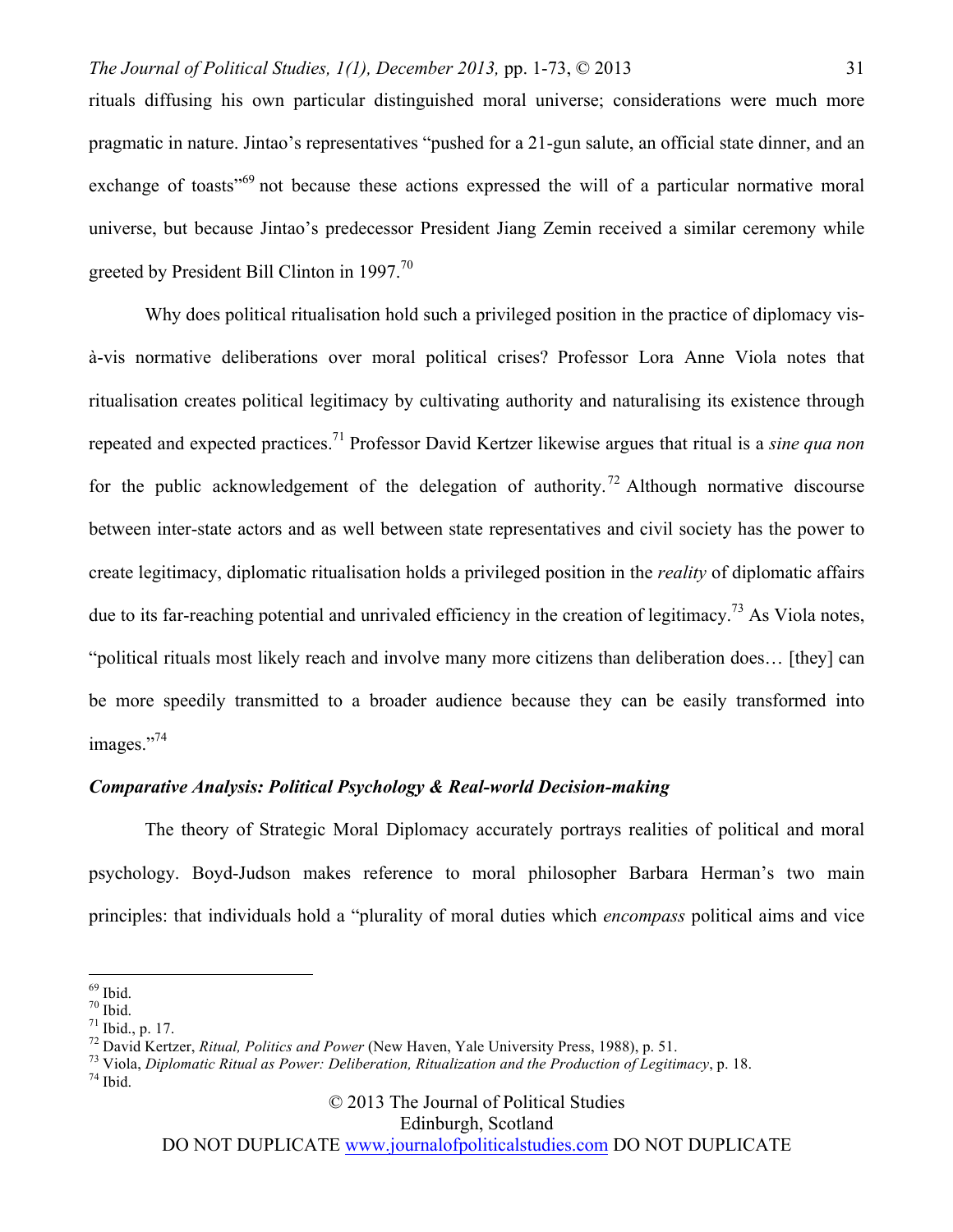versa," and that many moral universals can exist at the same time for the same person.<sup>75</sup> She likewise effectively cites the work of political psychologist Lawrence Kohlberg, whose two major claims are used to justify her own central assertion that all political decisions can be reasonably defined as either licit or illicit. Kohlberg's research reveals that moral behaviour stems from a particular moral worldview, and that the broad moral categorisations of social order, justice, political duties and rights are partially self-constructed within this unique moral universe.<sup>76</sup>

However, wherein Boyd-Judson draws extensively from Rational Choice Theory, her assumptions are ironically contradicted by the predominant findings of political psychology. According to professors Jonathan Renshon and Stanely A. Renshon: "Behavioural decision research has demonstrated that individuals have a very difficult time making trade-offs."<sup>77</sup> Thus, diplomatic actors often make decisions based on personal and subjective preferences, and create "*post-hoc* rationalisations" for their choices.<sup>78</sup> Boyd-Judson's supposition of international relations as "strategic and moral in nature and logic $10^{79}$  is an academic misperception of the high-pressure realities of highlevel decision-making. Renshon and Renshon accurately note that: "Compressed time, high stakes, enormous uncertainty about other actors' motives, beliefs and calculations clearly make arriving at high-quality decisions difficult."<sup>80</sup> Far removed from the ideas of Rational Choice Theory, state actors rely on "their basic worldviews, operational codes, heuristic preferences, leadership strategies, and psychological proclivities…all subjective..."<sup>81</sup> In *Foreign Policy: From Conception to Diplomatic Practice,* former Ambassador Ernest *Petrič* similarly stresses the predominant influence of personal

© 2013 The Journal of Political Studies

Edinburgh, Scotland

<sup>&</sup>lt;sup>75</sup> Boyd-Judson, *Strategic Moral Diplomacy: Understanding the Enemy's Moral Universe*, p. 19.<br><sup>76</sup> Ibid., p. 21.<br><sup>77</sup> Jonathan Renshon and Stanley A. Renshon, "The Theory and Practice of Foreign Policy Decision Making,"

<sup>&</sup>lt;sup>78</sup> Ibid.<br><sup>79</sup> Boyd-Judson, *Strategic Moral Diplomacy: Understanding the Enemy's Moral Universe*, p. 23.<br><sup>80</sup> Renshon and Renshon, "The Theory and Practice of Foreign Policy Decision Making," p. 514.<br><sup>81</sup> Ibid.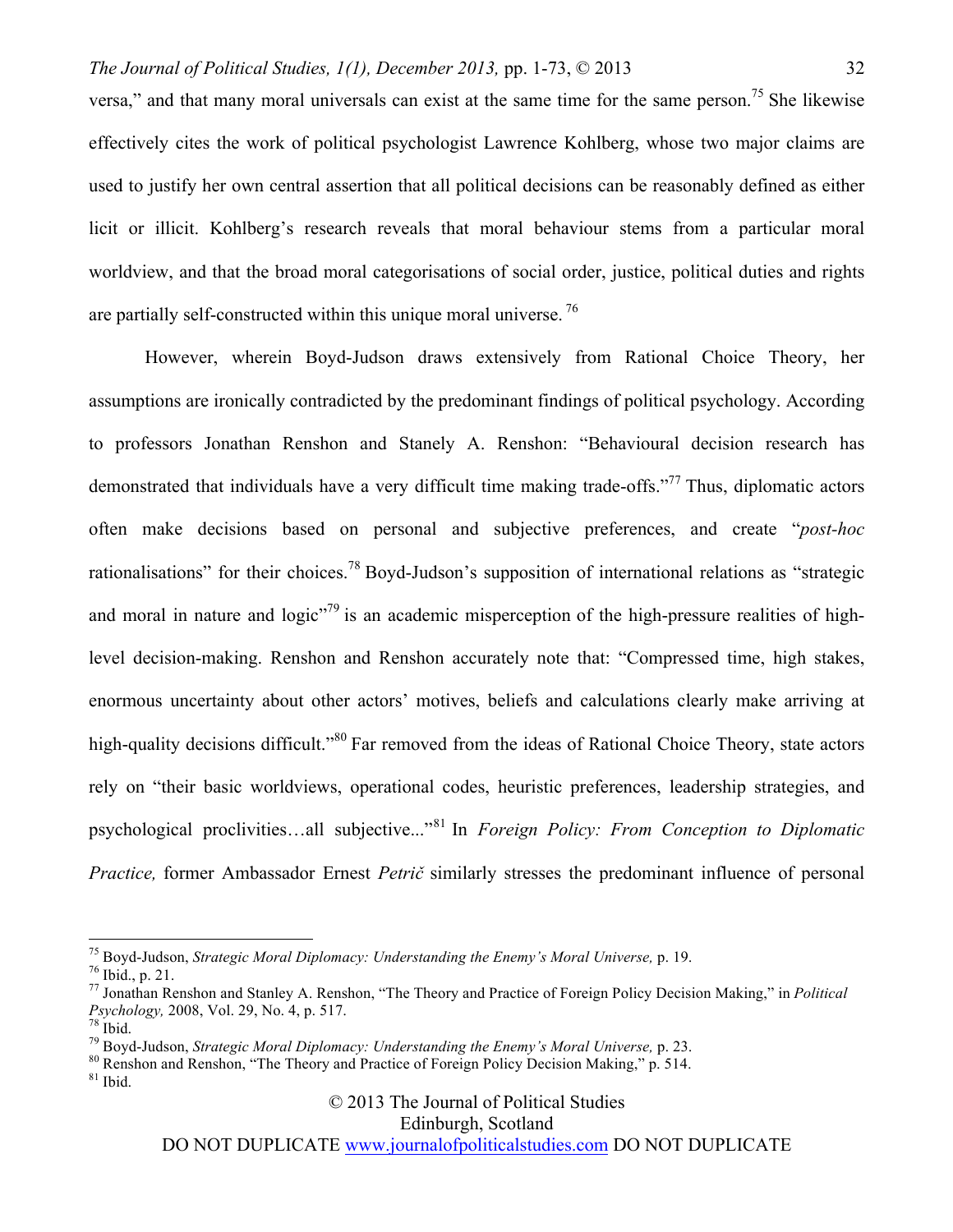and character qualities on the practice of diplomatic decision-making, and criticises the misconception of a purely reason-oriented diplomatic state of affairs.<sup>82</sup>

#### *Synthesis of Ideas: Transforming Norms & the Other's Moral Space*

Although Frost's Constitutive Theory accurately represents a world of hierarchical and normative diplomatic relations, Strategic Moral Diplomacy accurately supposes that normative political ethics are subject to transformation through negotiation, due to their nature as subjective and largely self-constructed ideas.<sup>83</sup> The past decade of international relations developments can attest to the rapidly shifting nature of legitimately-perceived normative codes, with the declared illegality of the 2003 US invasion of Iraq<sup>84</sup> reigning in the evolution of "pre-emptive" defense as a legitimate policy of action, and the successes of NATO military intervention in the Libyan Civil War of 2011 solidifying the "responsibility to protect" as a growing new development within the realm of accepted international affairs doctrine.<sup>85</sup>

More importantly, Strategic Moral Diplomacy offers a refreshing and intuitive approach to engaging in the amorphous development of these and other *novel* norms and rituals. In *21st Century Diplomacy: A Practitioner's Guide,* former Ambassador Kishan S. Rana, calls for a new paradigm of inter-state relations based on mutual recognition of differing systems of action and thought. He warns that: "Familiarity with one's own system lulls one into thinking that others use similar methods; in crisis it may be dangerous for one to assume that others act in the same way as oneself." <sup>86</sup> Strategic Moral Diplomacy's core idea—that of examining the perspective of the Other before the consideration

Edinburgh, Scotland

 <sup>82</sup> Ernest Petric, *Foreign Policy: From conception to diplomatic practice* (Leiden/Boston, Martinus Nijhoff Publishers, 2013), p. 82.<br><sup>83</sup> Boyd-Judson, *Strategic Moral Diplomacy: Understanding the Enemy's Moral Universe*, p. 21.

<sup>&</sup>lt;sup>84</sup> Julian Borger and Ewen MacAskill, "Iraq war was illegal and breached UN charter, says Annan," *The Guardian,* September 16, 2004, http://www.theguardian.com/world/2004/sep/16/iraq.iraq.<br><sup>85</sup> Ivo H. Daalder, and James Stavridis, "NATO's Success in Libya," *The New York Times*, October 30, 2011. URL:

http://www.nytimes.com/2011/10/31/opinion/31iht-eddaalder31.html?\_r=2&. 86 Rana, Kishan S. *21st Century Diplomacy, A practitioner's guide* (Continuum, 2011), p. 168.

<sup>© 2013</sup> The Journal of Political Studies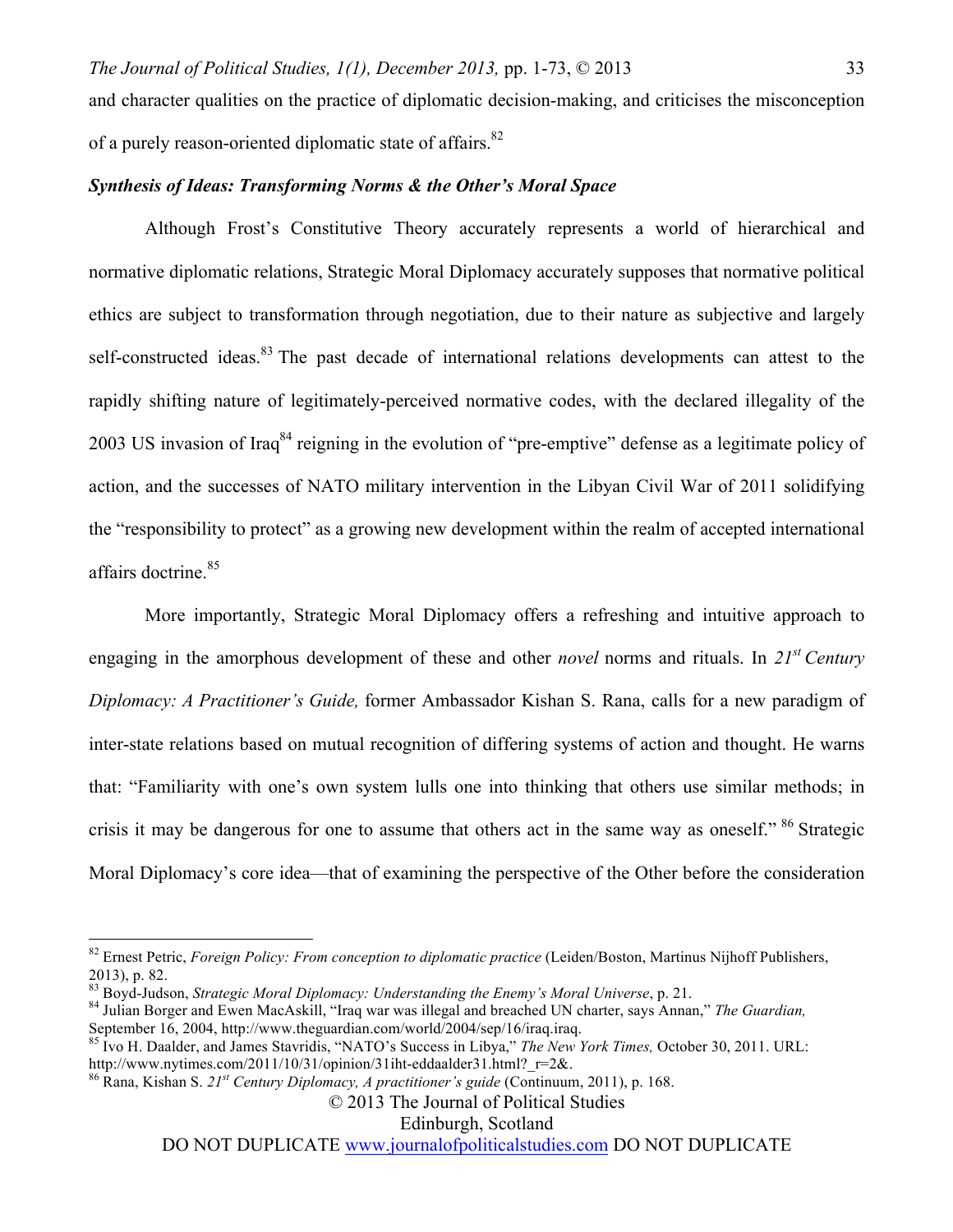of one's own standpoint<sup>87</sup>—remains central in addressing these concerns of mutual recognition in the context of a modern and sustainable diplomatic practice.

## *Conclusions: Pragmatic Lessons for the New Diplomat*

Conclusively, Frost's Constitutive Theory explains the workings of a hierarchical normative framework behind the existence of international laws and rituals, representing the interests of the international community. On the other hand, Strategic Moral Diplomacy depicts the reality of political pragmatism, whereby political conflicts are usually the result of equally legitimate and conflicting norms. Though neither theory perfectly portrays the realities of diplomatic affairs, a clear understanding of the underlying normative framework of international relations expressed through a synthesis of both theories, coupled with the ability to perceive its shifting nature, is crucial for the contemporary diplomat—for knowledge of these conceptual formulas, reflected wholly in reality, allows for the practicing policymaker or diplomat to actively *engage in, shape or reshape* new norms and paradigms of international relations. Furthermore, a pragmatic understanding of Strategic Moral Diplomacy allows for the diplomat to safely engage the Other's ideas in a situation of crisis management, and forms the bedrock of a much required new and sustainable diplomatic regime of mediating differences.

#### **Bibliography**

- Alford, Roger P., and James Fallows Tierney. "Moral Reasoning in International Law." In *The role of ethics in International Law,* edited by Donald Earl Childress III, Donald Earl, pp. 11-51. Cambridge, Cambridge University Press, 2012.
- Bolewski, Wilfried. "Diplomatic Processes and Cultural Variations: The Relevance of Culture in Diplomacy." In *The Whitehead Journal of Diplomacy and International Relations, 2008,* Winter/Spring, pp. 145-160.

© 2013 The Journal of Political Studies Edinburgh, Scotland DO NOT DUPLICATE www.journalofpoliticalstudies.com DO NOT DUPLICATE 87 Boyd-Judson, *Strategic Moral Diplomacy: Understanding the Enemy's Moral Universe*, p. 27.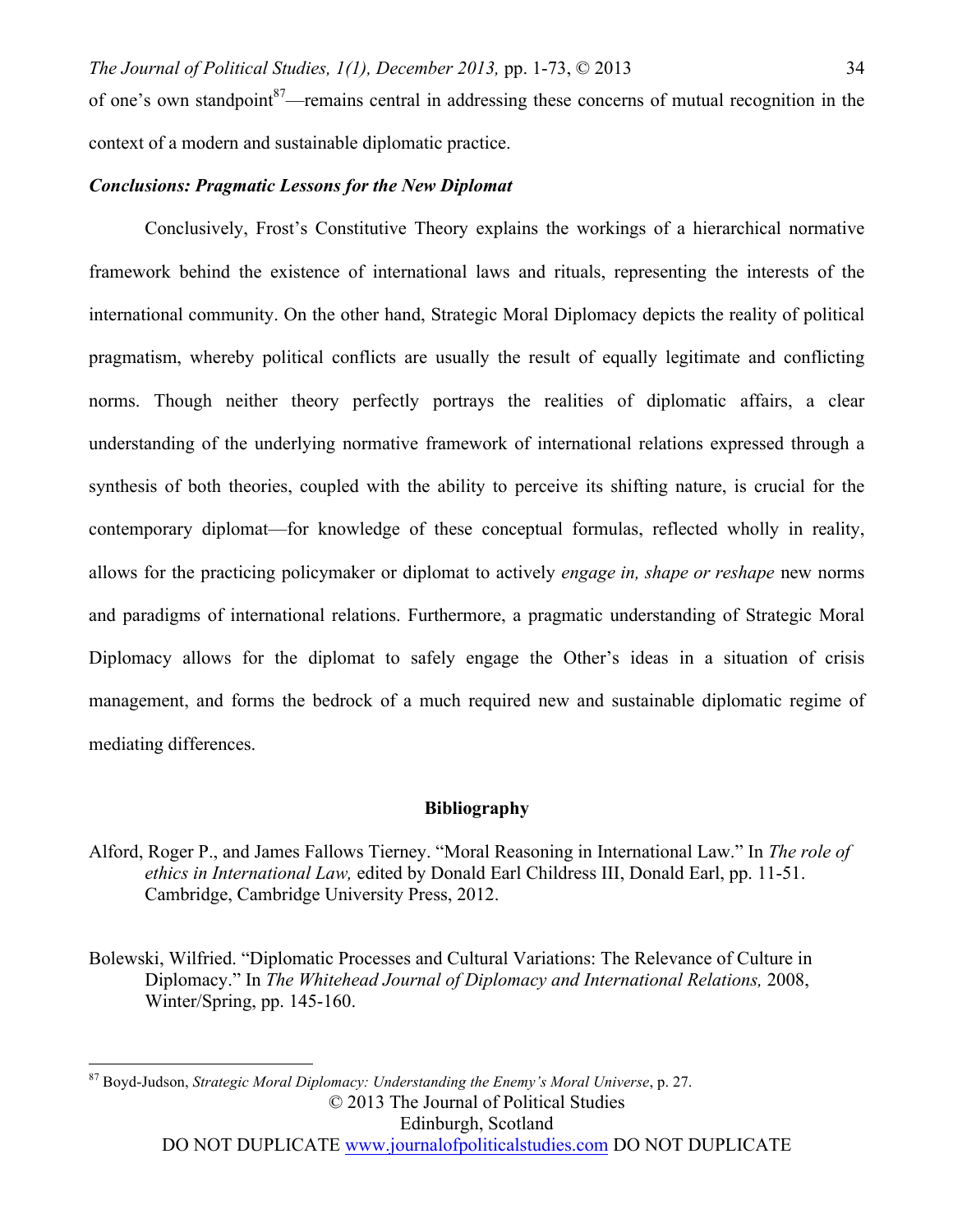- Bolewski, Wilfried. "Session 2: Law and ethics in rule-based diplomacy." Lecture, Sciences Po Paris, Paris, September 9, 2013.
- Bolewski, Wilfried. "Session 3: Essential elements of diplomacy: communication, negotiation and representation (Art. 3 VCDR)." Lecture, Sciences Po Paris, Paris, September 16, 2013.
- Bolewski, Wilfried. "Session 4: Bilateral and multilateral diplomacy, Summitry, Minilateralism and Ad Hoc Diplomacy." Lecture, Sciences Po Paris, Paris, September 23, 2013.
- Borger, Julian and Ewen MacAskill. "Iraq war was illegal and breached UN charter, says Annan." *The Guardian,* September 16, 2004. URL:http://www.theguardian.com/world/2004/sep/16/iraq.iraq.
- Boyd-Judson, Lyn. *Strategic Moral Diplomacy: Understanding the Enemy's Moral Universe.*  Kumarian Press, 2011.
- Constantinou, Costas M. and James Der Derian. "Introduction: Sustaining global hope: sovereignty, power and the transformation of Diplomacy." In *Sustainable Diplomacies,* edited by Costas M. Constantinou and James Der Derian, p. 1. Palgrave Macmillan, 2010.
- Daalder, Ivo H., and James Stavridis. "NATO's Success in Libya." *The New York Times,* October 30, 2011. URL: http://www.nytimes.com/2011/10/31/opinion/31ihteddaalder31.html?  $r=2\&$
- Frost, Mervyn. *Ethics in International Relations: A Constitutive Theory.* Cambridge, Cambridge University Press, 1996.
- Frost, Mervyn. *Global Ethics: Anarchy, Freedom, and International Relations.* New York: Routledge, 2009.
- Henkin, Louis. *How Nations Behave*, 2<sup>nd</sup> edition. New York, Columbia University Press, 1979.
- Kertzer, David. *Ritual, Politics and Power.* New Haven, Yale University Press, 1988.
- Lake, David A. "Why "isms" Are Evil: Theory, Epistemology, and Academic Sects as Impediments to Understanding and Progress." In *International Studies Quarterly,* 2011, vol. 55, pp. 465-480.
- Petric, Ernest. *Foreign Policy: From conception to diplomatic practice*. Leiden/Boston, Martinus Nijhoff Publishers, 2013.
- Rana, Kishan S. *21st Century Diplomacy, A practitioner's guide.* Continuum, 2011.
- Renshon, Jonathan, and Stanley A. Renshon. "The Theory and Practice of Foreign Policy Decision Making." In *Political Psychology,* 2008, Vol. 29, No. 4, pp. 509-536.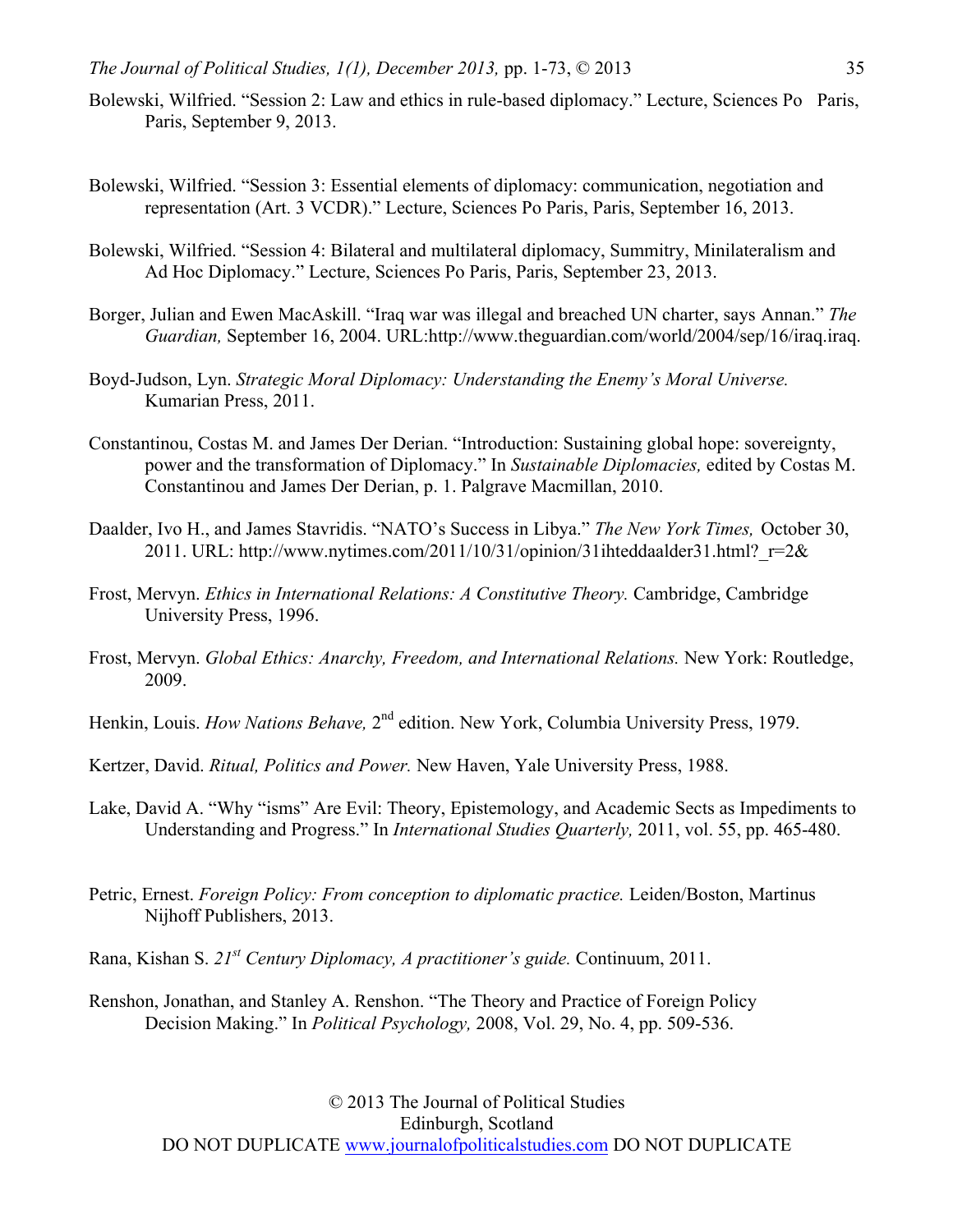- Vienna Convention on the Law of Treaties, Article 53, May 23, 1969. 1155 U.N.T.S 331, 8 *International Legal Materials* 679 (1969). URL: http://www.worldtradelaw.net/misc/viennaconvention.pdf.
- Viola, Lora Anne. *Diplomatic Ritual as Power: Deliberation, Ritualization and the Production of Legitimacy*. Prepared for the Annual Meeting of the International Studies Association, Chicago, IL, 2007.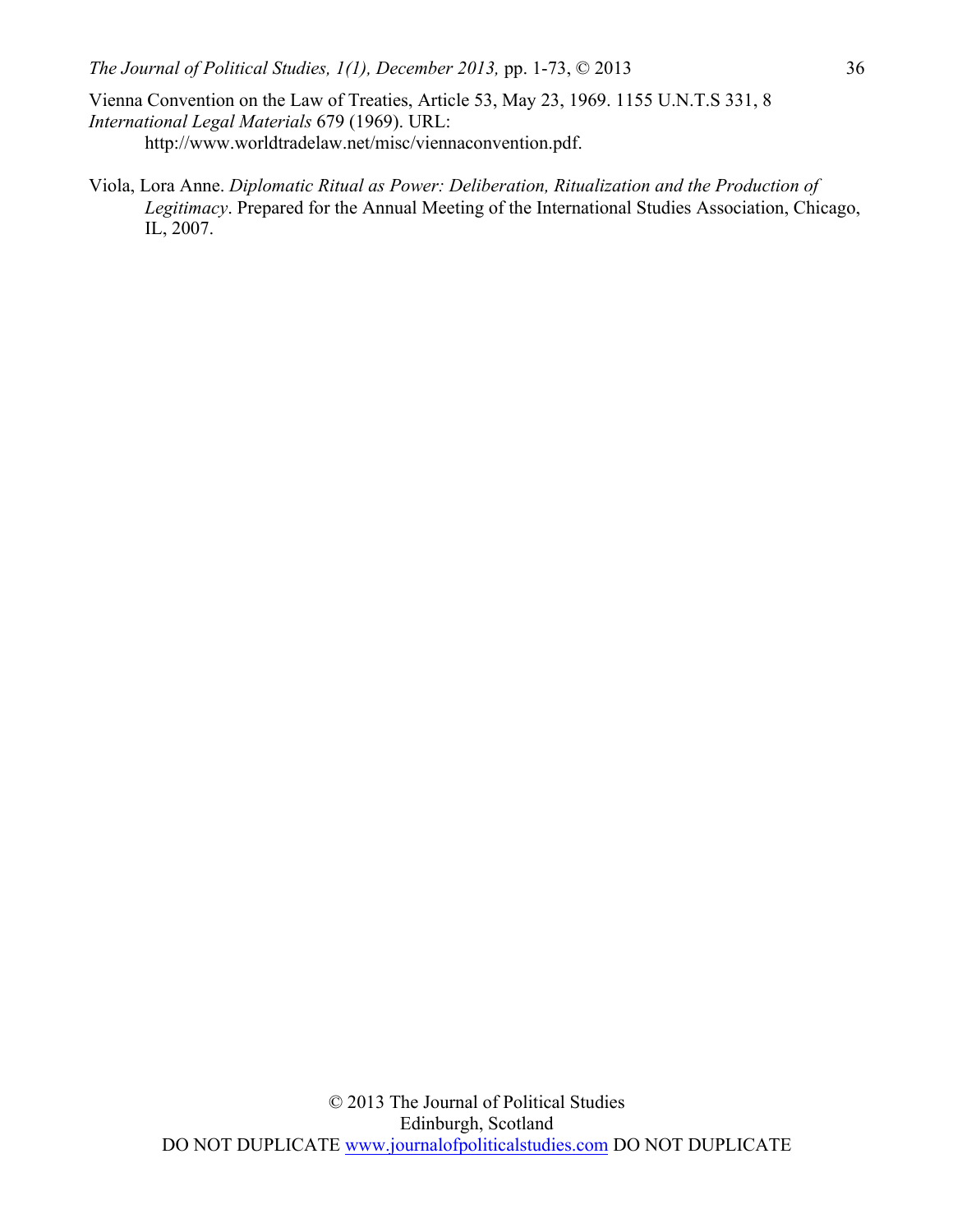## **'Salam, Vlad': The Silver Lining of Increasing Russian Involvement in the Middle East** David Gioe

Russian involvement – diplomatic, military, and covert – in the Middle East is nothing new. Indeed, the Soviet Union was extremely active in Egypt, Syria, Yemen and others during the Cold War. There is thus historical precedent, as well as contemporary political imperatives, to explain Russian President Vladimir Putin's recent diplomatic power play to avert punitive US missile strikes against Syria. Given American weariness of war, and wariness of the region, if Putin wants to shoulder some of the burden of trying to manage the unmanageable, perhaps he should be permitted to 'fish his wish', so to speak. This, of course, assumes that America really has much say in the matter at this point. Hearing some conservative commentators speak of the Kerry-Lavrov deal to disarm Syrian President Bashar al-Assad of his chemical weapons stockpile, one could be excused for thinking they were actually reading the text of the 1938 Munich Agreement whose main feature, in the present case, is ceding all (remaining) American influence in the region to Russia. Could this really be the end of American imperialism in the Middle East? It is not yet clear if Russia's interests in Syria are a one-off, pragmatic way to secure their own Mediterranean toehold at the port at Tartus and demonstrate solidarity with a misbehaving client state, or if Russia is signaling a broader shift to increased involvement in the region. Russia has long supported Iran and Syria as its proxies in the regional Cold War that pits the Russian-backed Shia states against America's Sunni Gulf state allies. Is this just the next chapter in the same story? Or is it, perhaps, a sequel with a surprise ending?

© 2013 The Journal of Political Studies The British and the French had their chance to manage the Middle East before World War II and didn't do a good job of understanding the complexities and nuances of the area, particularly the role of tribalism — a quick glance at the arbitrary borders of the region should be enough to drive that point home. The Americans became deeply involved in the Middle East during the Cold War (to secure energy supplies, support Israel and confront the USSR) and increasingly so after September 11,

Edinburgh, Scotland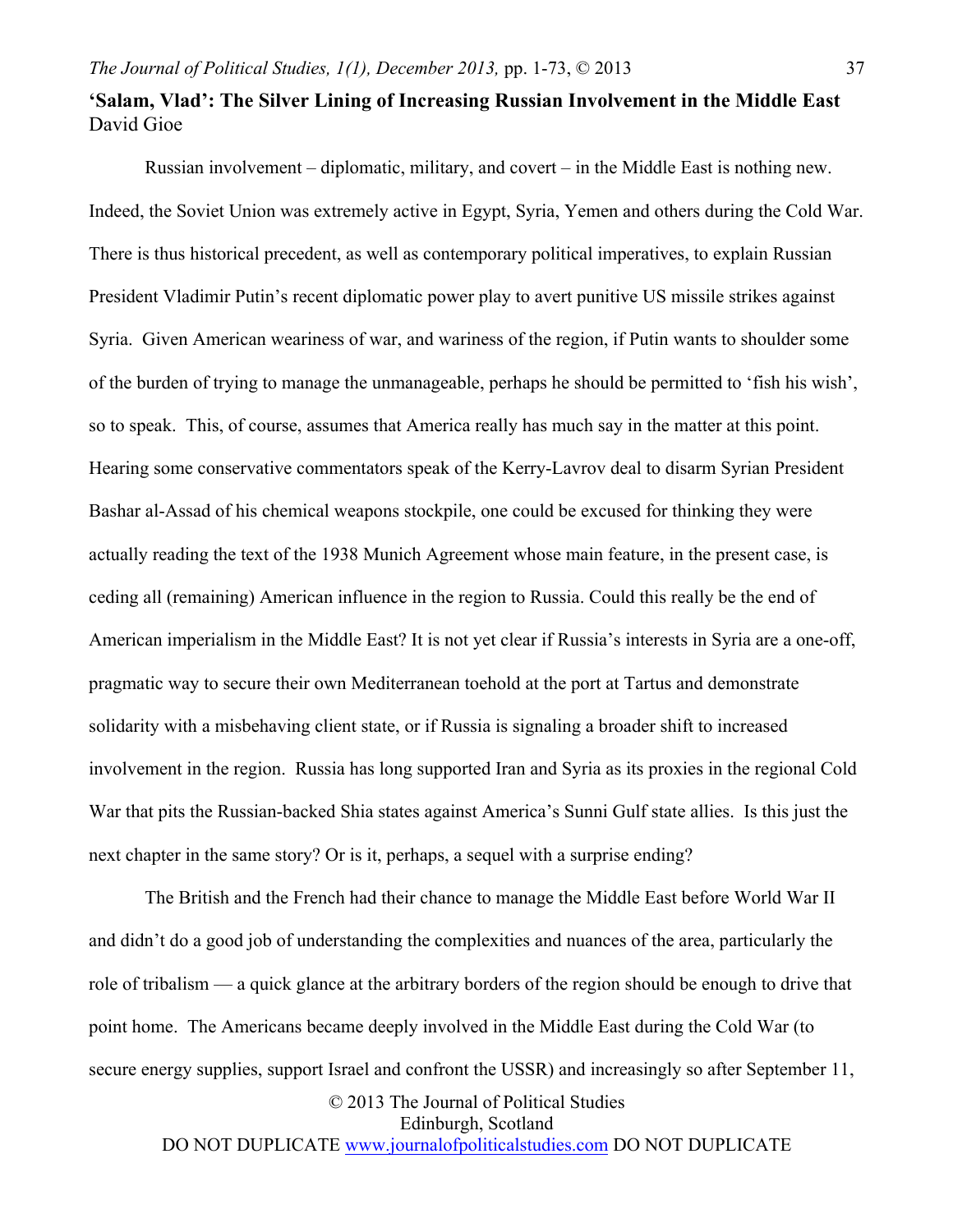2001 and the subsequent invasion of Iraq. American political leaders have long since ceased talking about victory and the focus now is on getting the remainder of American combat troops out of the region as quickly as possible (although naval bases will remain). The American public's desire for a hasty retreat from Iraq and Afghanistan, compounded with the overwhelming popular disapproval of even limited military involvement in Syria suggests that Americans are weary of continued embroilment in the Middle East.

The American quest for the Holy Grail of 'regional stability' in the Middle East led successive American administrations to support a multitude of tyrants and dictators whose corruption and record of human rights abuses make Putin look like a small-time mob boss. This search for 'stability' above all things was rejected by millions in the Arab Spring who finally had enough of their life-tenured, but stable, dictators (the fallout, of course, remains to be seen). Consistent backing of the wrong horse in the Middle Eastern stability derby (Tunisia's Ben Ali, Yemen's Salih, Egypt's Mubarak and even a young Saddam Hussein) has made American talk of freedom and democracy in the region hard to take seriously. Perhaps the time is right for America to welcome greater Russian involvement in order to relieve some of the strain on American global policing efforts and let America unwind some of its own foreign policy hypocrisy. Even if America did not wish to welcome Russia, the writing is on the wall. America's signaled desire to 'rebalance' away from the Middle East and 'pivot' to Asia will leave a power vacuum in the region that other rising powers, including Russia (and China), will seek to fill. That is the way of the international system and no amount of rhetorical railing against 'American decline' will alter the present reality. Alternatively, America could retain its regional preeminence with a massive infusion of military investment and extended deployment in the region, but most Americans rightly believe that the price is too high and other domestic or geostrategic priorities must take precedence.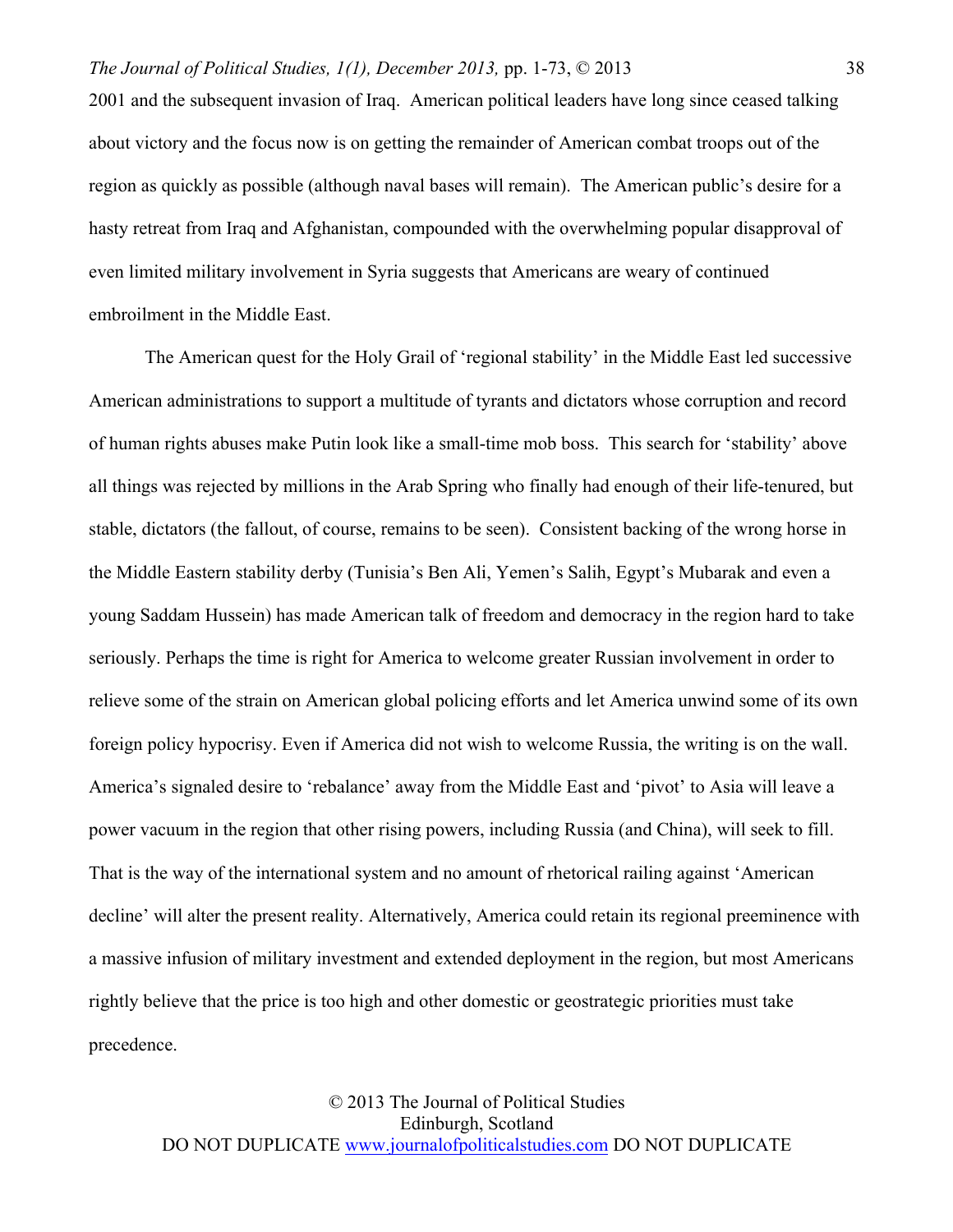America has conceived of itself, since the seventeenth century, as the proverbial 'City upon the Hill'. At least that has been its rhetoric and basis for believing in its own exceptionalism, which Putin recently chided it for in the New York Times. Indeed, unlike America's rather self-important image, Russia is not prone to making such claims about being an 'indispensable' nation. Despite American rhetorical rejection of empire, America has a sprawling overseas military presence with which to back up its own notions of the way ahead for the Middle East. In contrast, it should be quite clear from even the shallowest knowledge of Vladimir Putin that he does not stand for the same things America does, at least in its public pronouncements, and these competing visions are the basis for America's reluctance to make space for Russia in a region that America has dominated for over half a century. Specifically, Putin neither cares about upholding international norms (in this case banning the use of chemical weapons), or preferring diplomacy over military action; nor does he particularly care about the plight of Syrian refugees or any other humanitarian issue. In fact, his own nationalism, abuse of political rivals and dissenters and right wing crackdown on homosexuals in Russia ought to tell you everything you need to know about Putin. What he does care about is checking — and where possible eroding — American power, and the Middle East is the next front line in a confrontation that is eerily reminiscent of the Cold War.

In light of the above, one must hesitate to use the word 'partnership' when dealing with Putin, but could there be a benefit of Russian involvement in Syria in particular, or the Middle East generally? As American Republicans have complained about President Barack Obama, ironically using a famous quote by Democratic governor Mario Cuomo, 'you campaign in poetry, but govern in prose'. The Russians, acting as (dis)loyal opposition in the global house of commons, have been sniping and undermining American efforts at every turn. As there are no clear paths forward in the Middle East,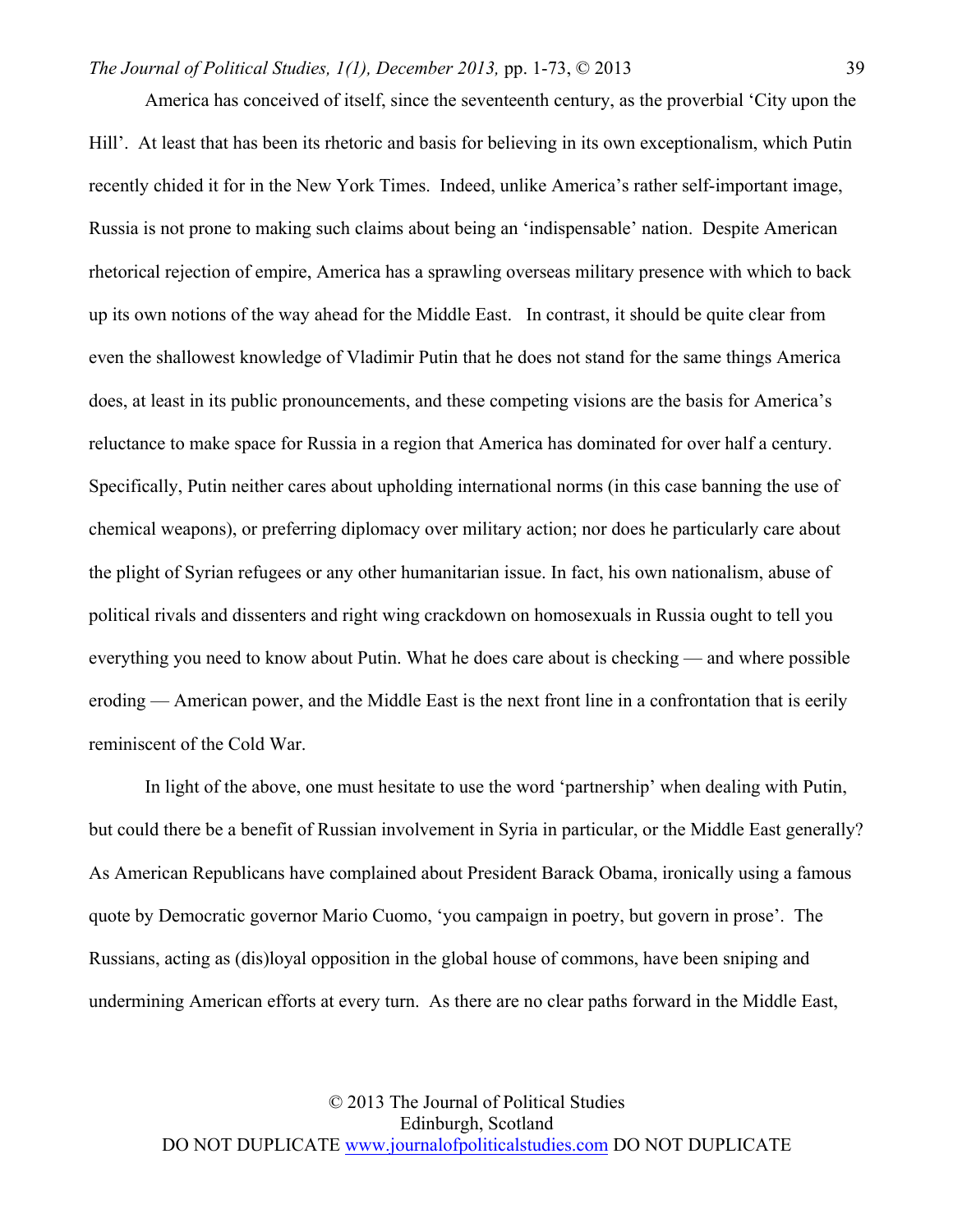Putin's plan for Syrian chemical weapon disarmament has notable flaws, including the challenging verifiability of such disarmament -- especially in the midst of a no-holds-barred civil war, and also the perception that negotiating with Assad brings him some level of increased international legitimacy. But what have the Americans offered as an alternative strategy? Limited stand-off missile strikes that somehow punish the regime without actually hurting it too badly. Consider the unpalatable options: if the strikes were too mild, America might look weak when Assad withstands them and mocks America for a tepid response. If the strikes were too devastating, it could degrade the martial capabilities of the regime, potentially shifting the momentum and delivering at least a sizable chunk of Syrian territory to the increasingly sizable and influential Islamists within the rebel ranks. Pretending to know what is best for the Middle East and South Asia has cost the Americans thousands of lives and trillions of dollars with very little to show for it. It could be argued that we have had our turn like the British and French before us. With slow but steady American withdrawal from the region, the Russians represent the next wave of multi-polar competition.

What are the downsides of Russian involvement? First, Russia is already arming Syria and Iran, Syria's main backer, so it must be acknowledged that Russia is already involved. It is true that America might have to share the world power stage with Russia, at least in Syria, but American power is already on the decline. The EU and the rise of the so-called BRIC countries (Brazil, Russia, India and China) have foretold a global transformation from a unipolar world of American hegemony to a multipolar world where American effortless unilateralism is no longer the order of the day. Even with its formidable military power, polling data suggests that the American people have sought to narrow the definitions of 'core national interests'. This tectonic power shift coincides with increasing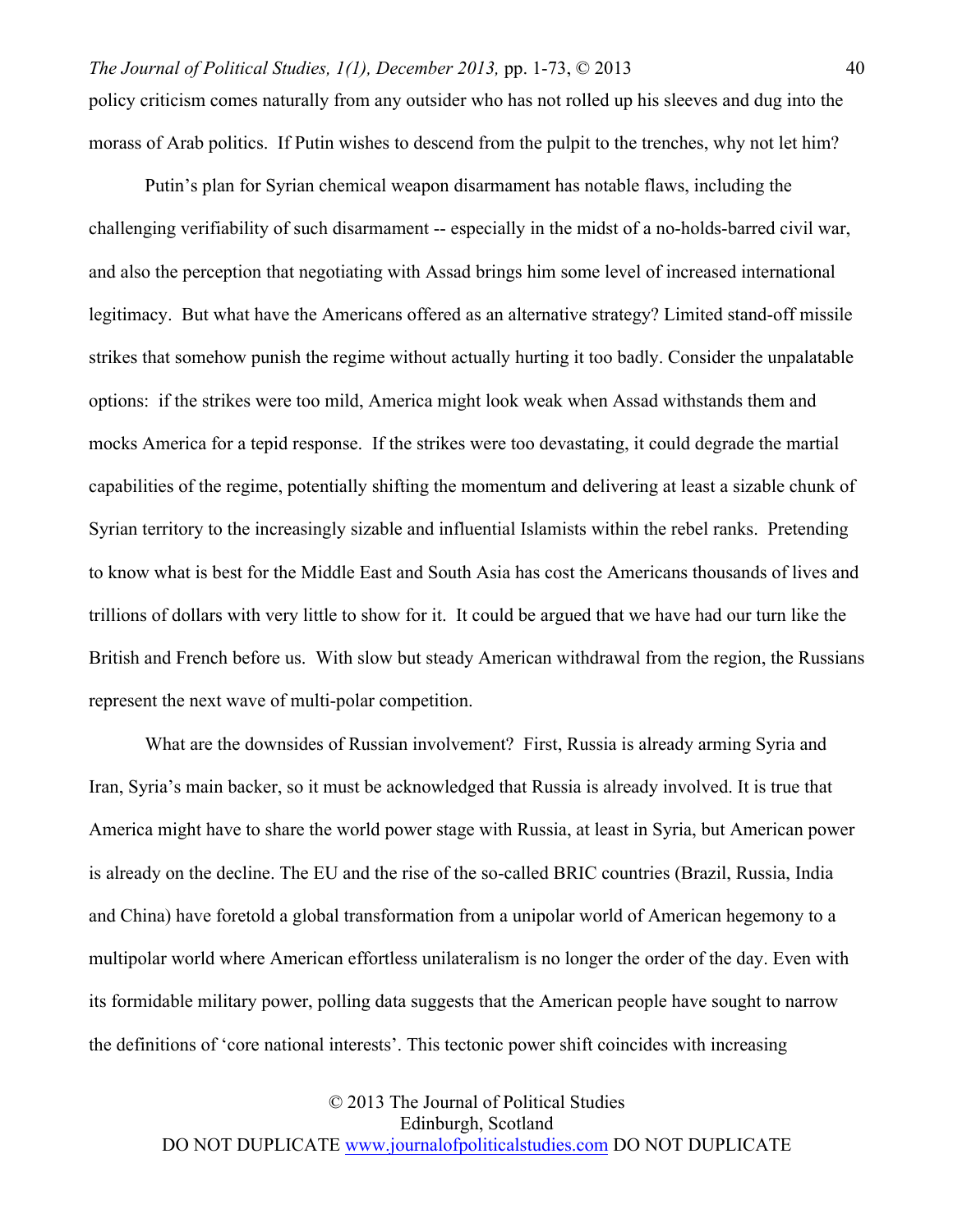American energy independence, budget sequestration, military force drawdowns, war weariness and a host of domestic issues (e.g. unemployment, spy scandals, the economy) that have drawn American attention away from the region.

The Middle East is a cauldron, boiling over with ethnic and sectarian tensions, and frothing with realism. American efforts to bring democratic liberalism have not been effective – and might never be. One reason for this is that the Middle East is a region where power, force, bribery and coercion have been the levers of power for centuries. Given Putin's demonstrated expertise in these areas, perhaps his approach will bear more fruit. Thus far, Russia has borne no responsibility for events in Syria or the Middle East broadly. If Putin is given the chance to become a stakeholder in Syria, the silver lining is that he will have to 'put up or shut up', to borrow a phrase from the American vernacular. If Russian efforts do indeed help to rid Syria of chemical weapons, that is a fine outcome. But, if Putin's regime learns firsthand about the duplicitous quagmire of operating in the region, that is fine too. So Salam, Vlad, and welcome to the neighbourhood. We were just leaving.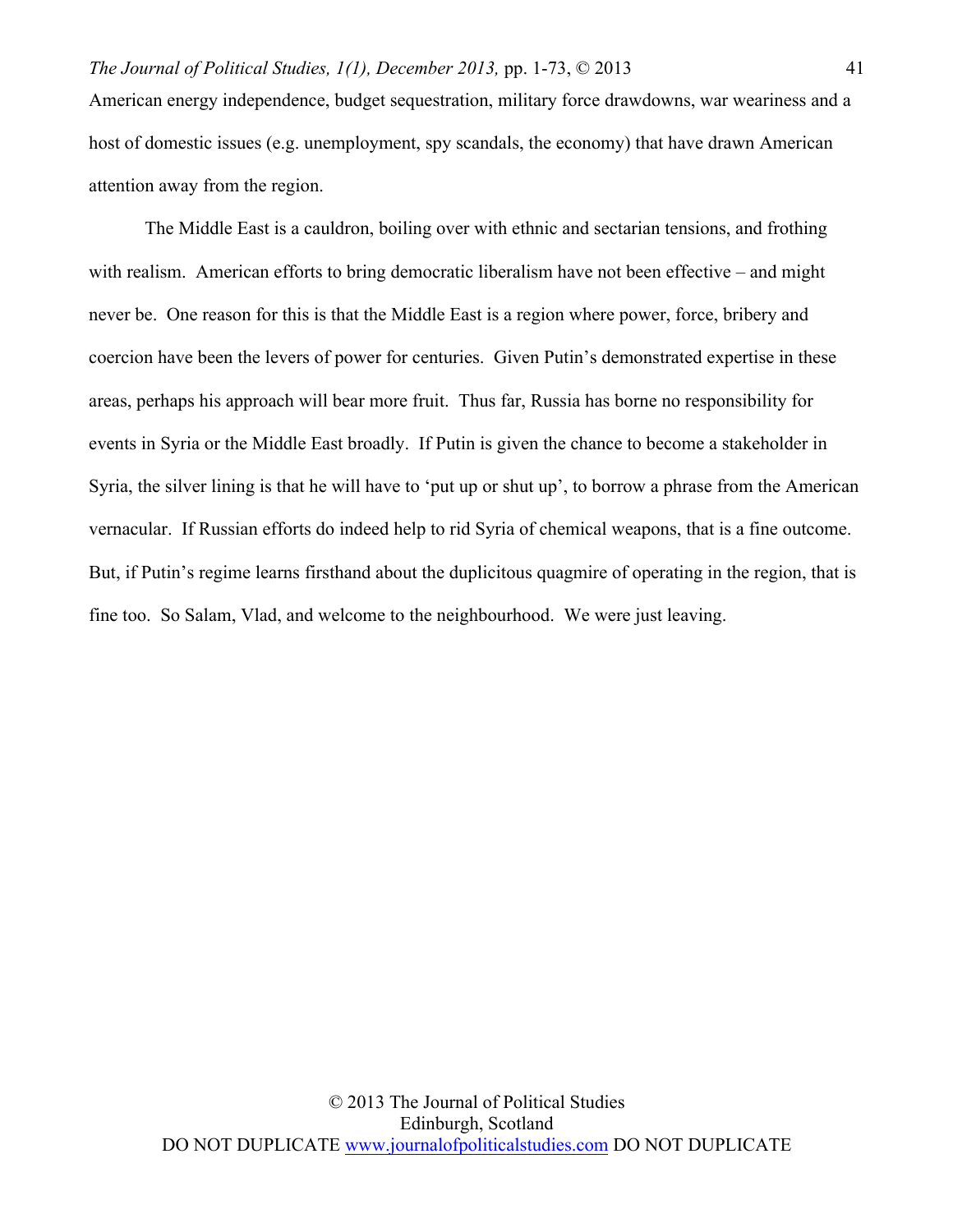## **Receptive Autonomy: Political and Legal Discourse Within the Self** Katie Glanz

Notions of autonomy, differing widely with respect to the treatment of the social and the historical, circulate throughout philosophical and political thought. Both the political Right and the Left have deployed specific notions of autonomy to provide philosophical credence to ethical, political, and moral projects. Originally a concept with connotations of self-rule, radical isolationism, and unlimited individual agency, autonomy is being re-discovered in non-liberal and radical streams of thought. Recent feminist scholarship on autonomy has sought to resuscitate it from its liberal associations by positing a distinct notion of relational autonomy.<sup>i</sup> While much feminist scholarship has focused on relational autonomy as a critical tool for subverting and resisting mainstream knowledges that sustain social violence, little attention has been paid to the fruitful engagement between feminist theories of psychoanalysis and conceptualizations of autonomy. I will draw on the productive potential of this engagement by turning to Jean Copjec's account of autonomy in Lacan's reading of *Antigone* and Elisabeth Young-Bruehl's exploration of ego instincts. From these theories I will derive an account of autonomy in feminist psychoanalytic terms, as freedom from the law of the superego and the creation of a strong receptive ego.

© 2013 The Journal of Political Studies Edinburgh, Scotland Copjec turns to Lacan's critical reading of Hegel's interpretation of *Antigone,* to develop a notion of ethical autonomy characterised by a radical break with both the law of the self and the law of the community, as manifested in the superego. Lacan claims that Hegel mistakenly construes *Antigone* as a moral play about the inherent and tragic conflict between differing orders of law, between the law of the state, the human, man and the universal, as embodied by Creon, and the law of the family, the divine, woman and the particular as personified in Antigone. In Hegel's account, both Antigone and Creon's actions fall in line with one order of law, thereby violating the opposing order. Thus Hegel finds that Antigone and Creon are equally guilty of violating one law in favor of the other. Antigone,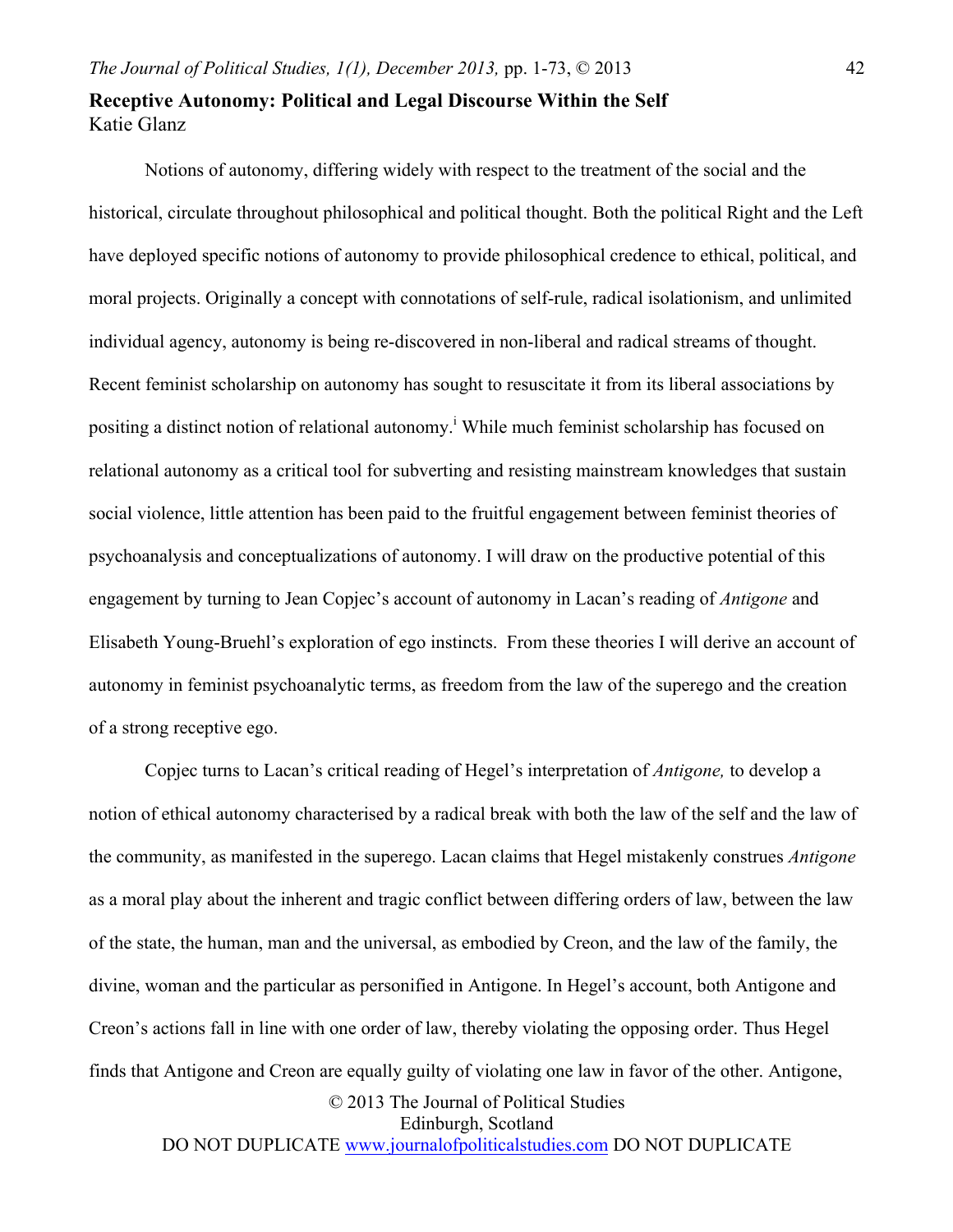"acting on behalf of a particular individual, her brother…betrays the community and terrorizes the state, while Creon acts on behalf of the city-state and thus sacrifices Polynices and the values of the family" (Copjec, 14). Lacan rebukes this account of mutual culpability, and instead suggests that Creon plays the unethical actor and Antigone, the ethical autonomous heroine.

Contrary to Hegel's reading of Antigone as siding with the law of the family and the divine, Lacan claims that Antigone disregards both the law of the State, as manifested in Creon's orders, and the law of the gods. Proclaiming neither to break any law, nor obey any law, Antigone simply establishes a place for herself that is *beyond* law (Lacan, 278). She refuses to consider the divine or the human order, claiming, "I'm not going to get mixed up in it; I'm not concerned with all these gods below who have imposed laws on men" (Lacan, 278). Antigone intends her ethical act, the burial of her brother Polynices, to neither accord with the law of the family nor the law of the gods, and most certainly not with the law of the State, as Creon has explicitly forbidden the burial of Polynices. Thus, in this instance, Antigone rejects all dominions of law and moves toward lawlessness.

Copjec and Lacan portray this place beyond the law as a realm of autonomy, and suggest that in refusing to concern herself with either the laws of the community or the laws of the gods, Antigone embodies a truly ethical actor. Antigone's deed, the burial of her criminalized brother, is rendered ethical by the nature of its autonomy. Copjec reads the coercive nature of moral law as a hindrance to ethical action. The moral law that commands: "everyone must act in the same way…loses its ethical connotation," as the *must* in the commandment of this law is "guided by, rather than independent of, external sanction" (Copjec, 17). Thus, acting in accordance with a moral law, either in the realm of the universal or the particular, renders the actor coerced, unfree, and unethical. For both Lacan and Copjec, it is precisely only the momentarily autonomous action that can surpass the coercive force of the law and become ethical.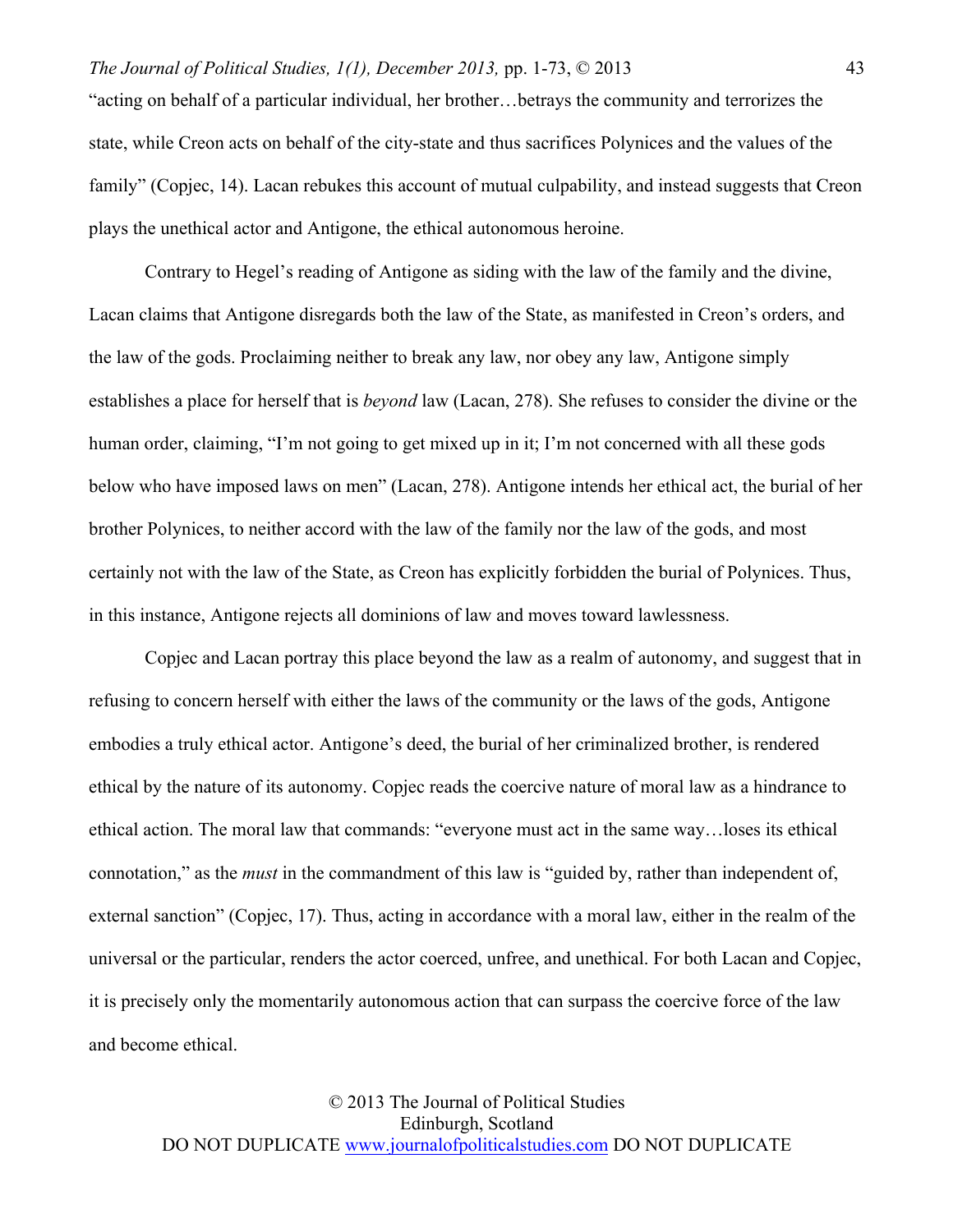In burying her brother, Antigone rejects law and follows her desire. She does not genuflect to the superego, as an internalized version of this law. Antigone proclaims that she will bury her brother because he is essentially singular. She claims, "'if my husband had died, I could have had another, and a child by another man, if I had lost the first, but with my mother dead and father in Hades below, I could never have another brother'" (11. 908-912)(Copjec, 40). Copjec recounts Antigone's sentiment as she attests to her brother's irreplaceability: "There will never be another like him. His value to her depends on nothing he has done nor on any of his qualities. She refuses to justify her love for him by giving reasons for it, she calls on no authority, no deity, none of the laws of the polis to sanction the deed she undertakes on his behalf" (2002, 40). Lacan and Copjec read Antigone's claim about her brother's singularity, as indicative of Hegel's misreading of the play as a chronicle of the inherent tragedy underlying moral law. Lacan instead, claims, "Antigone's position represents the radical limit that affirms the unique value of his being without reference to any content, to whatever good or evil Polynices may have done, or to whatever he may be subjected to" (Lacan, 279). Thus Antigone breaks away from the realm of law, and her actions are rendered uncoerced and therefore ethical.

This element of critical self-removal from the jurisdiction of law also appears in Young-Bruehl's account of the receptive ego. Young-Bruehl presents the ego as something endowed with a certain amount of autonomy, capable of rejecting an adherence or fixation on law, predictability, and hyperactivity. In her explication of the ego's natural receptivity and the cultural refusal to acknowledge this receptivity, Young-Bruehl attests to the need to focus on the notions of affection and ego-instinct as sources for understanding the processes that strengthen the ego.

Like Copjec and Lacan, who note the ethical nature of lawlessness and the imperative to reject the commands of the community, should they demand the sacrifice of desire, Young-Bruehl suggests that the ego, which is nourished by the affectionate and receptive current of love, acts as a bulwark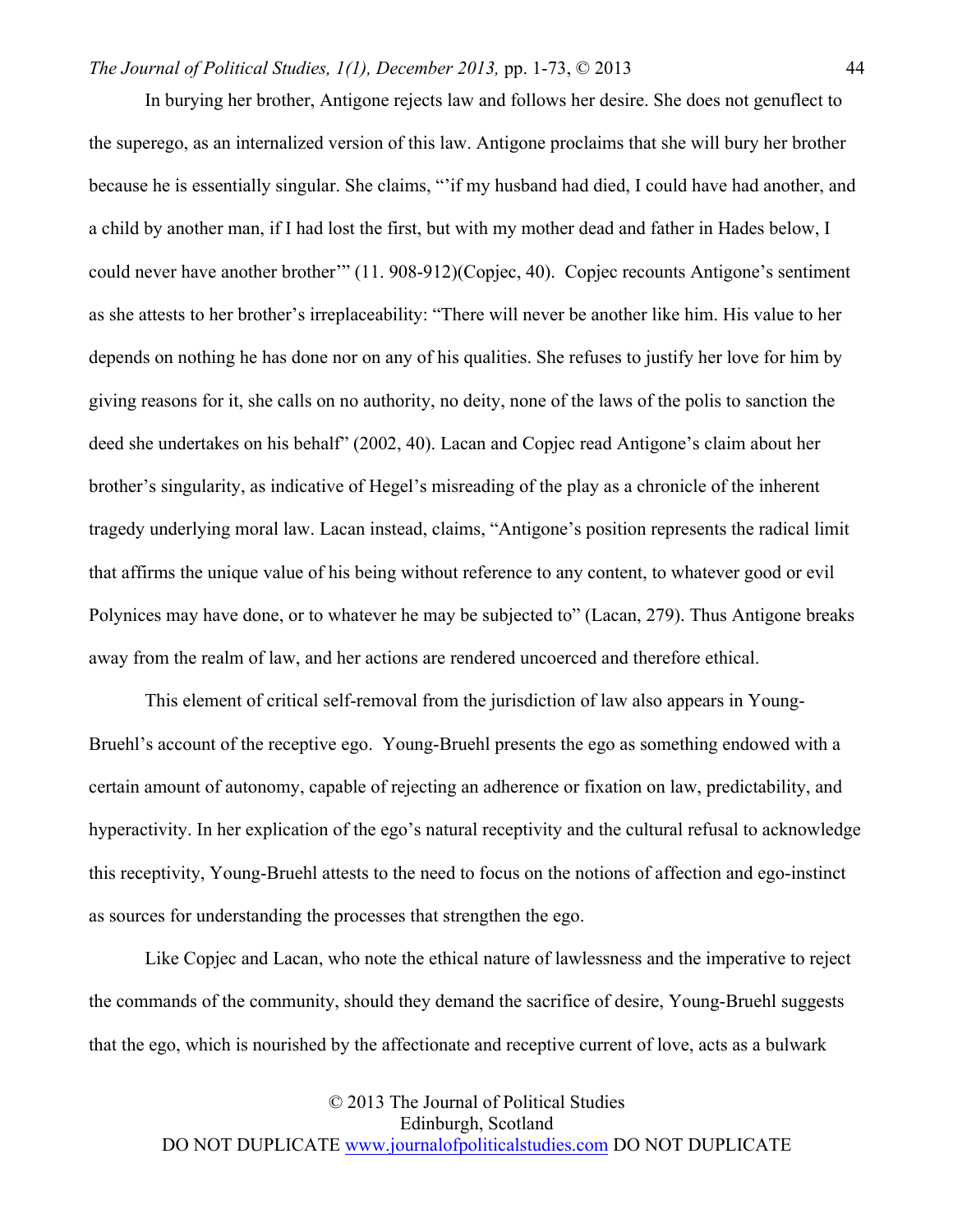against the rules of a sociality that denies the primacy of receptivity. Young-Bruehl suggests that the receptive ego, "this amae core is lost to a worldview that denies altogether that a need to be loved is the foundation of receptivity to love" (2003, 35). She claims that the imperative of modern civilization entails "a process of making living beings, in all their spontaneity, new beginnings, dynamism, growth, unpredictability, and proliferation, strictly predictable, useable, dominatable" (Young-Bruehl, 37). Thus she prescribes a rejection of the systematizing and dominating imposition of social law in favor of a strengthening of the "I" through love, cherishment, and receptivity.

Young-Bruehl's notion of the cherishing ego does differ from the account of autonomy proffered by Copjec and Lacan, in that Young-Bruehl does not explicitly refer to the rejection of law or suggest the ethical nature of the shattering of self-law. However, her account of the ego shares with Lacan and Copjec's understanding of autonomy the rejection of social rule and a turn toward loving as a source of strength for an "I" who seeks to move away from the oppressive aspects of the community. The account of autonomy I wish to give here, read through Copjec and Lacan, as well as Young-Bruehl's notion of the ego, shares with traditional understandings of autonomy the implication of autonomy's critical capacity, manifest in distance from the social. The rehabilitation of this understanding of distance however, is not matched with a reiteration of autonomy as self-containment, isolation, or rigidity. To the contrary, the deployment of autonomy in its loving and receptive form depends upon openness, relationality, and resilience.

Copjec argues that it is precisely Antigone's love for her brother that engenders her autonomy, and she turns to Lacan to give an account of love that explicates its autonomy-creating potential. She suggests that Lacan depicts love, in this particular case, Antigone's love for her brother, as "the coincidence, or near coincidence, of the drive with its object" (Copjec, 41). This account of love develops from Lacan's characterization of the death drive as always aligned with sublimation. The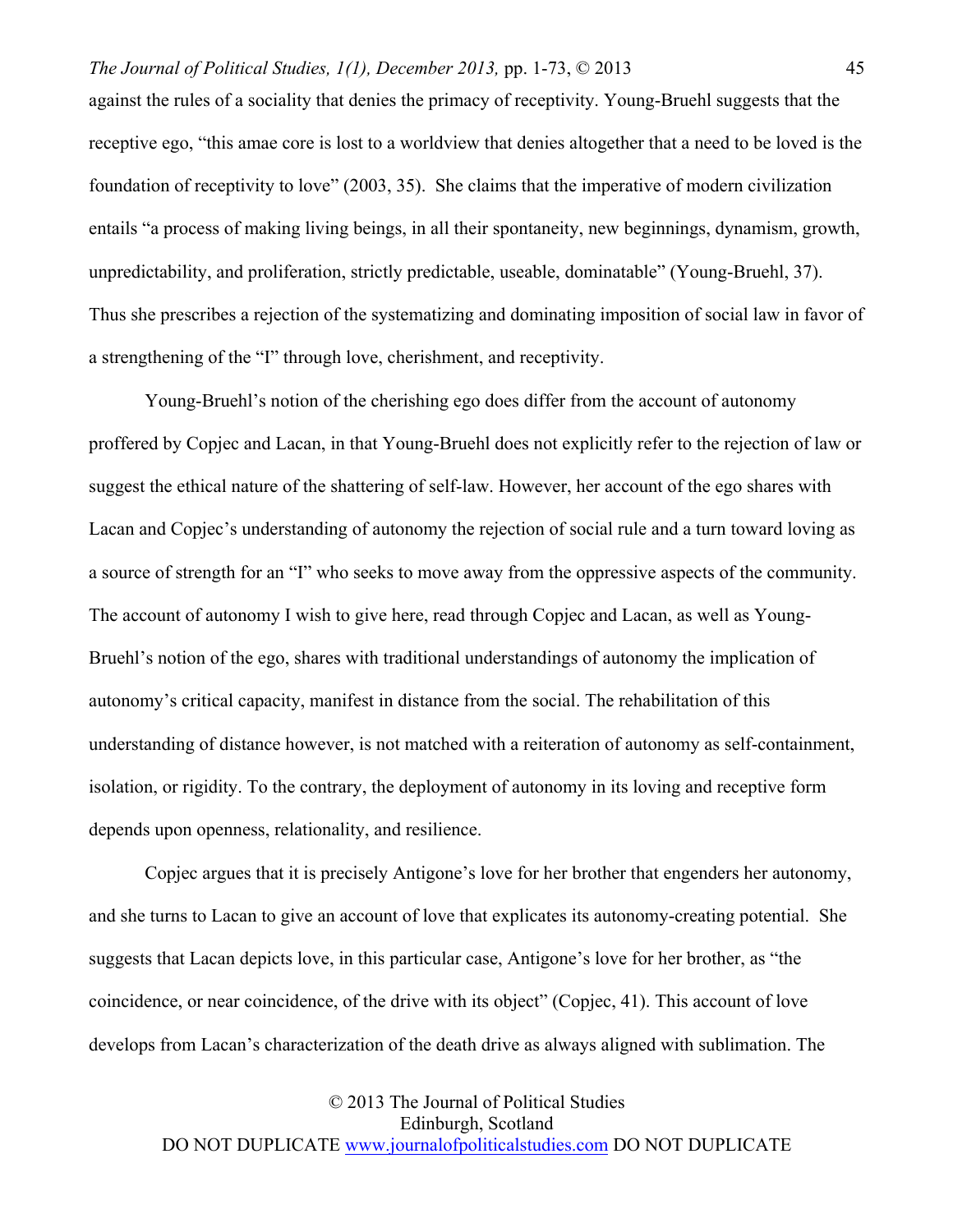paradox of the death drive entails that the achievement of its aim (death) would inhibit the drive's satisfaction. Thus, sublimation, defined as the inhibition of the drive's aim, is "the proper destiny of the drive" (Copjec, 29). This sublimation occurs, as objects inevitably appear in the path of the death drive and block the drive from achieving its aim of self-annihilation. These objects break the drive into partial drives that then seek to "content themselves with…small nothings…objects that satisfy them" (Copjec, 33). Still, the drive in its partial form, unlike the instincts, remains indifferent to objects. The drive aims not at the objects themselves, but at the satisfaction that it can draw from such objects, as it takes to them in their romanticised form.

Since the drive aims not at objects themselves, but at satisfaction that can be derived from objects, the desire of the lover only "nearly" coincides with the loved object. This aim of satisfaction accompanied by the presence of the object constitutes the "something more" that is always imagined in the act of loving. Lacan calls this "the illusion of love," when "one believes the beloved is everything one could hope for without recognising the role one's love for him or her plays in one's satisfaction" (Copjec, 41). Thus the splitting of the drive is accompanied by the fracturing of the loved object, as "the beloved is always slightly different from or more than herself" (Copjec, 42). The beloved object is thus drawn into a relation characterised by the presence of ineffable excess.

As previously mentioned, Lacan describes this drawing close to satisfaction, this "near coincidence, of the drive with its object" as love, or "the illusion of love" (Copjec, 41). The autonomy in this account of love derives from the indifference of the lover towards the loved object. The sublimation inherent in loving, the "satisfaction of the drive by sublimation," "testifies to the autonomy of the subject, her independence from the Other" (Copjec, 44). However, this independence or indifference is not directed towards the loved object as beheld in the lover's eyes, but as the object is defined by external criteria. Antigone's love for her brother epitomizes this specific form of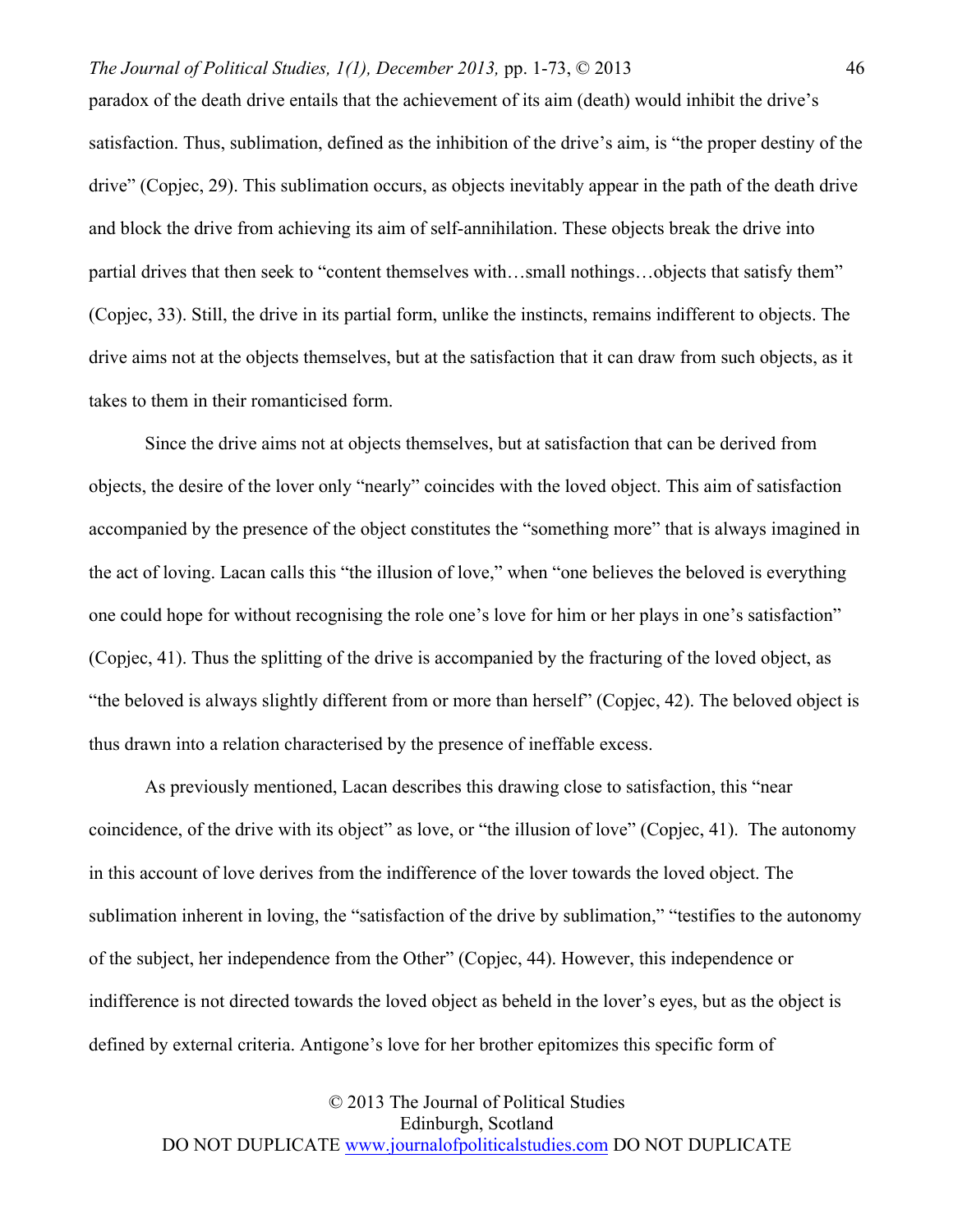indifference towards external law and active receptivity towards the loved object. Copjec describes Antigone's indifference as directed towards what is defined as possible within the community. She states "whereas Hegel focuses on the merits of Antigone's act of installing Polynices as 'a member of the community…which sought to destroy him,' Lacan views the act of the loving sister as a definitive break with her community." In other words, the deed Antigone undertakes traces the path of the criminal drive, away from the possibilities the community prescribes…"(Copjec, 38). In her actions, Antigone is autonomous; she "is indifferent to external criteria, such as the good opinion of others" (Copjec, 40). While Antigone is indeed indifferent and autonomous with respect to moral laws, she is not apathetic or closed off from the capacity to love.

Copjec's account of autonomy, given through the portrayal of the loving Antigone, exhibits receptive and critical capacities. Antigone is responsive and loving, and although "her love for her brother does not depend on any of his qualities," and thus she is autonomous and free from dependence upon her brother as a loved object, "she is not indifferent to them; she accepts them all, lovingly" (Copjec, 41). The feminist potential inherent in this conception lies in its capacity to reject and replace a model of autonomy as self-contained indifference, while simultaneously proffering a mode of being that acts to discard the oppressive and dominating laws of the community and their internalised existence comprising the superego.

The unique presentation of autonomy offered here disavows law, the "nomos" aspect of "autonomy." While the property of the "auto" or self, remains in a weakened form in Copjec and Lacan's accounts, "nomos" slides away from the connotative meaning of autonomy in this context. In this sense, "autonomy" cannot be easily translated here as "self-law." Copjec claims that it is only because Antigone "has first been able to unloose herself from the fundamental law of her own being," "that she is able to undertake such a fundamental break with the existing laws of her community" (Copjec, 42).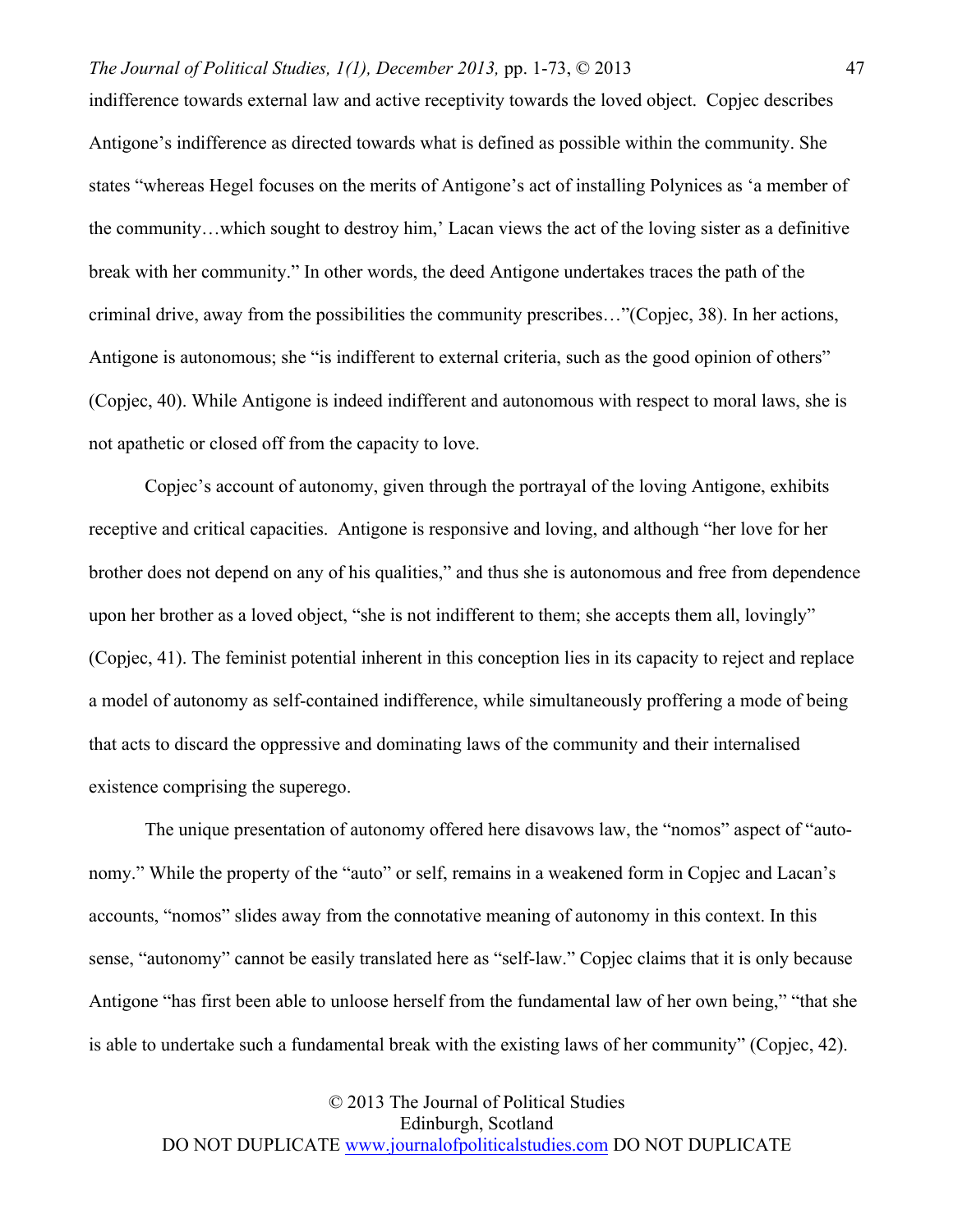48

The loosening from the law of the self occurs precisely through the act of loving. As the drive fragments and the loved object splits in the processes of loving, so too does the loving subject. "Fractured through the drive's repetitions," (Copjec, 42) the loving self tears and morphs into something slightly alien to the original self. Lacan describes this rupture and metamorphosis as it occurs in Antigone. She appears to mutate and take on an avian existence, attested to by the "bird-like cries that" she "emits on learning that her brother's body has been re-exposed after the first burial" (Copjec, 43). For Lacan it "is this wild tearing away from herself, this inhuman rather than heroic metamorphosis," (Copjec, 43) that illustrates the ethical nature of Antigone's action. She acts in accordance with Lacan's ethical imperative, to never give "ground relative to one's desire" (Lacan, 321). Rather than sacrificing the *near* satiation of her desire, through the sublimation inherent in loving, for "the good," Antigone persists in desiring and remains free from the tyranny of "the good." Antigone is ethical because unlike Creon, who attempts to serve "the good," the ideal form proffered by the community, Antigone rejects the pursuit of the good and continues loving and morphing. She attests to the understanding of ethical action as "a matter of personal conversion, of the subjective necessity of going beyond oneself" (Copjec, 43). Thus, the notion of autonomy presented here in terms of ethical action is a radical reformulation of the concept. Rather than characterised by self-rule, detachment, and individuation, this reconceptualisation of autonomy attests to the ethical necessity of lawlessness, selfrupture, and love.

Both Copjec and Young-Bruehl turn to Freud to draw out the independent yet receptive nature of the loving and affectionate ego in relation to the demands of civilizational history and the superego. Copjec returns to Lacan's ethical imperative, which suggests the necessity of going beyond oneself, to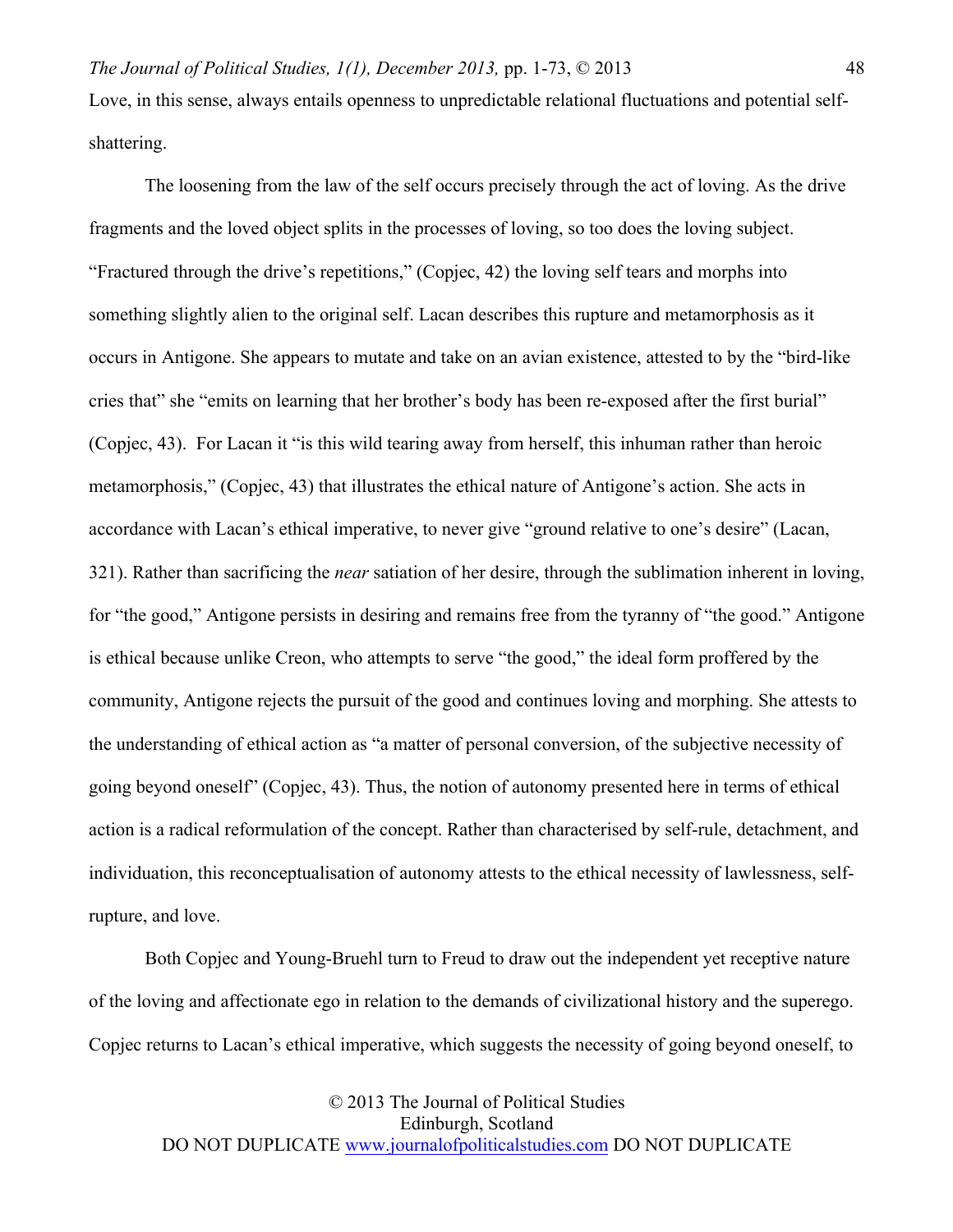illustrate how Freud's account of the ego allows for this type of ethical mutability. Copjec argues against the claim that Freud adheres to an understanding of the ego as determined by historical inheritance and as driven to return to its initial state. Freud actually rejects such claims, and asserts, contrary to his disciple Jung, that all inheritances present in the id must first pass through the "ego, which is the representative of the external world to the id" (Copjec, 43). He asserts, "it's not possible to speak of direct inheritance in the ego," as, "it is here [in the ego] that a gulf between an actual individual and the concept of a species becomes evident" (Copjec, 43). This gap allows the subject a degree of autonomy, and "Freud argues…it is the very maintenance of this gap that prevents the individual subject from being annihilated by the history she inherits" (Copjec, 44). Because the historical inheritance contained in the id is mediated through the partially non-determined ego, whether it passes down as the law of the species, the community, or the family, the subject maintains a degree of freedom. The existence of the excess of the law that is rendered inarticulable by the ego entails that the subject will "carry out the law or carry on the family name without simply repeating in the present what has already been dictated in the past" (Copjec, 44). Thus, due to the undetermined nature of the ego, Antigone is not necessarily destined to repeat the tragic fate of her incestuous family.

Young-Bruehl also develops a notion of ego independence by drawing on Freud's account of the ego and ego instincts. Whereas Copjec centers her assertions concerning the autonomous ego on explicit references to the ego's undetermined nature, Young-Bruehl focuses less on overt notions of autonomy and more on the processes that serve to preserve and enrich the ego. Young-Bruehl suggests a return to Freud's pre 1920 distinction between the ego instincts and libidinal instincts as a way to explore the implications of assuming the existence of an affectionate current not reducible to aiminhibited libidinal instincts.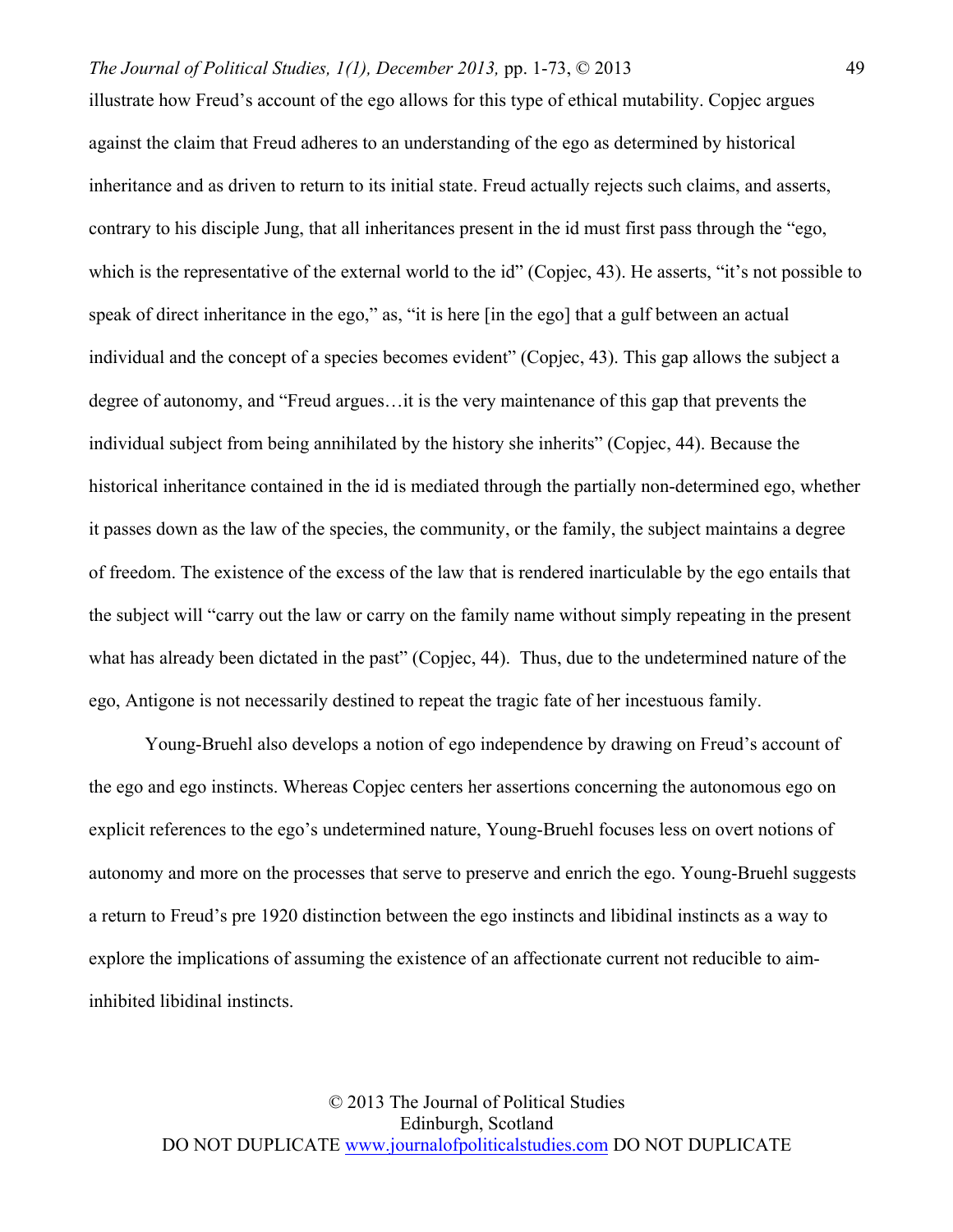Before Freud posited the existence of the Death Instinct and united the ego and the libidinal instincts under the notion of Eros (the Life Instinct) he had theorised that "it was the self-preservative instinct, or the ego instinct, that" "contrasted to the sexual instinct with its species preservative or reproductive goal" (Young-Bruehl, 27). In this original dual theory of the instincts, Freud maintained that the self-preservative ego instincts were united under the "affectionate current" and that this current was directed towards the infant's caregivers. Libidinal instincts were secondary and supported by this original self-preservative affectionate current. Initially in this account, Freud had claimed "sexual instincts find their first objects by attaching themselves to the evaluations made by the ego instincts, precisely in the way in which the first sexual satisfactions are experienced in attachment to bodily functions necessary for the preservation of life" (Young-Bruehl, 27). Thus, prior to 1920, Freud locates the affectionate current within the realm of ego instincts, rather than under libidinal instincts.

However, as Young-Bruehl laments, Freud moves away from this conclusion as he posits a new dual theory of the instincts as the struggle between the Life and the Death instincts in *Civilization and its Discontents*. In this second manifestation of his instinct theory, affection is "presented not as an originary ego instinctual current but only as a result—rarely attained—of aim-inhibited sexuality" (Young-Bruehl, 28). Young-Bruehl claims that in making this move from ego instinctual love to aiminhibited libidinal love, Freud loses a socially important thread present in his original theory. This move eclipses the significant distinction to be made between libidinal instincts, that are primarily narcissistic, and ego instincts, that are primarily relational.

Freud's turn to define affection as aim-inhibited sexuality also serves to establish his notorious theory concerning the inherent antagonism between the individual and civilization. Freud argues that for aim-inhibited sexual affection to exist, which it must in order for friendships and social bonds to occur, civilization must impose restrictions and taboos upon sexual love. Social bonding through aim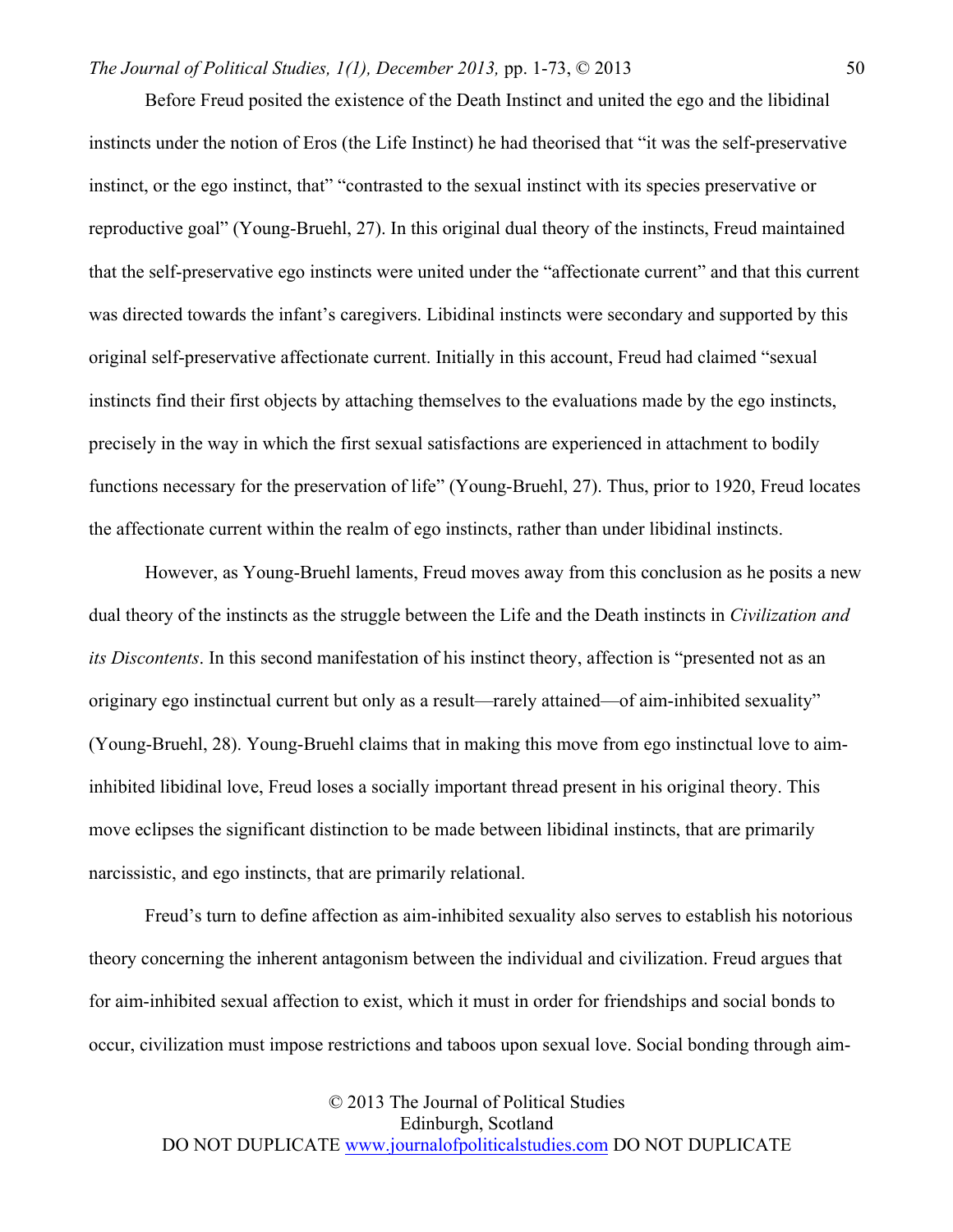inhibited libido is thus only possible in a civilization that demands the repression and redirection of the sexual instincts (Freud, 2010). Young-Bruehl finds that Freud's rather myopic focus on sexual instincts in *Civilization and its Discontents* obscures the potentially reparative relationship between sociality and the ego instincts. She suggests that had Freud maintained the trajectory established by his early theory of the instincts, he may have realised "that the ego instincts might not be antagonistic to civilization as the sexual instincts are" (Young-Bruehl, 27). In effect, Young-Bruehl claims that Freud's move away from love as an ego instinct and towards love as a libidinal instinct disavows the complimentary coexistence between a resilient ego and sociality.

While Young-Bruehl suggests that most of Freud's later work departs from the notion of ego receptivity, in *Civilization and its Discontents,* Freud does actually maintain an acknowledgement of the open and loving nature of the ego. His discussion of the "oceanic feeling" alludes to the ego as a source of primary openness to the world. Freud begins *Civilization and its Discontents* with an explanation of the origin of "the religious feeling" experienced by some as "a feeling of an indissoluble bond, of a being one with the external world as a whole" (25). The ego, Freud clarifies, does not begin as something distinct and separate from the surrounding environment. The infant initially does not possess a sense of self, a sense of separateness from the rest of the world. The ego, as a demarcation from the outside, emerges only after the infant learns that she cannot access the mother's breast without an outwardly directed cry for nourishment. The infant's necessary recognition of an "outside" coincides with her recognition of an external object, the mother's breast in this case, "which is only forced to appear by a special action" (Freud, 28). Thus the ego evolves from its primary all-encompassing state into something that appears "marked off distinctly from everything else" (Freud, 26). Freud claims that the "present ego-feeling is…only a shrunken residue of a much more inclusive…all embracing…feeling which corresponded to a more intimate bond between the ego and the world about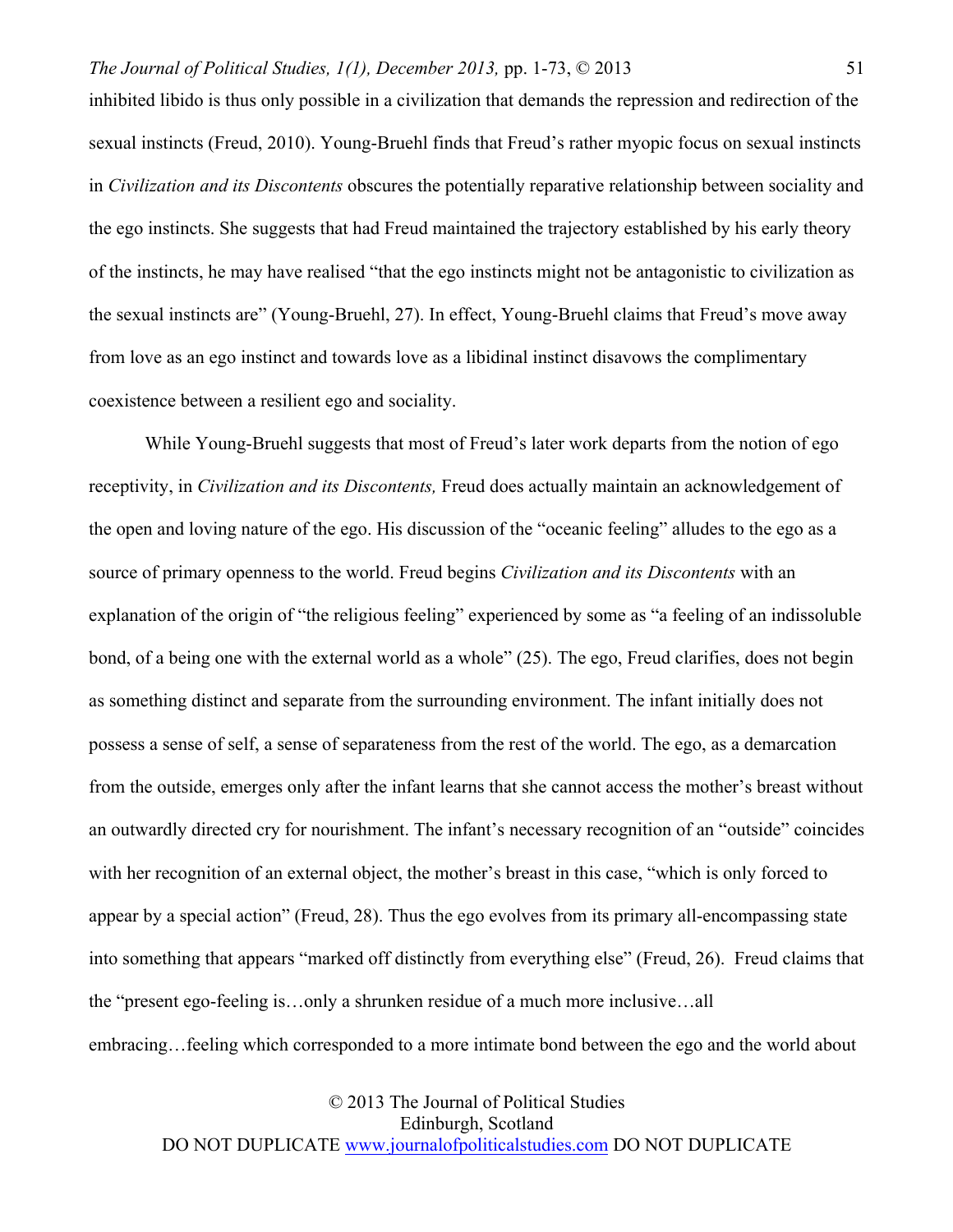it" (29). In some instances, the present ego-feeling, a distinct sense of self, exists alongside a preserved remnant of the initial ego-feeling. This conserved primary ego sensation, of being one with the world, manifests as the "oceanic" or "religious" feeling. While Freud presents this narrative principally to explain the psychological roots of religious sensation, he also folds in an indirect acknowledgement of ego relationality.

Here, in his later work, Freud continues to allude to the openness and variable nature of the ego's boundaries. The inconsistency and permeability of these ego boundaries appear quite plainly in one particular psychological state. "At the height of being in love," Freud claims, "the boundary between ego and object, threatens to melt away" (26). Thus Freud's account of the primary-ego feeling clearly demonstrates an understanding of the ego as strongly receptive and responsive to relationality. Young-Bruehl correctly notes that Freud's tendency to focus on the relationality of the ego decreases as he turns away from ego-instincts. Yet, even in his late work, *Civilization and its Discontents*, Freud maintains an interestingly receptive and mutable notion of the self.

Young-Bruehl claims that Freud's early work on the ego-instincts contains the most valuable accounts of relationality. Consequently, she develops her understanding of the primary relational ego by turning to Freud's early theories and additionally to psychologist Takeo Doi's notion of cherishment. Takeo Doi makes the singular claim that the infant "begins in a condition of relatedness that is predominantly ego instinctual" (Young-Bruehl, 32). From the first moments of life, the infant desires and requires cherishment, and if caregivers are present they respond by nourishing and cherishing the infant. This "elemental form of reciprocity" persists throughout life and "the growth principle of the ego" ensures that "the ego aims at growth and is met by cherishment or cherishment's lack" (Young-Bruehl, 32-33). Thus, contrary to an understanding of the ego as aggressively self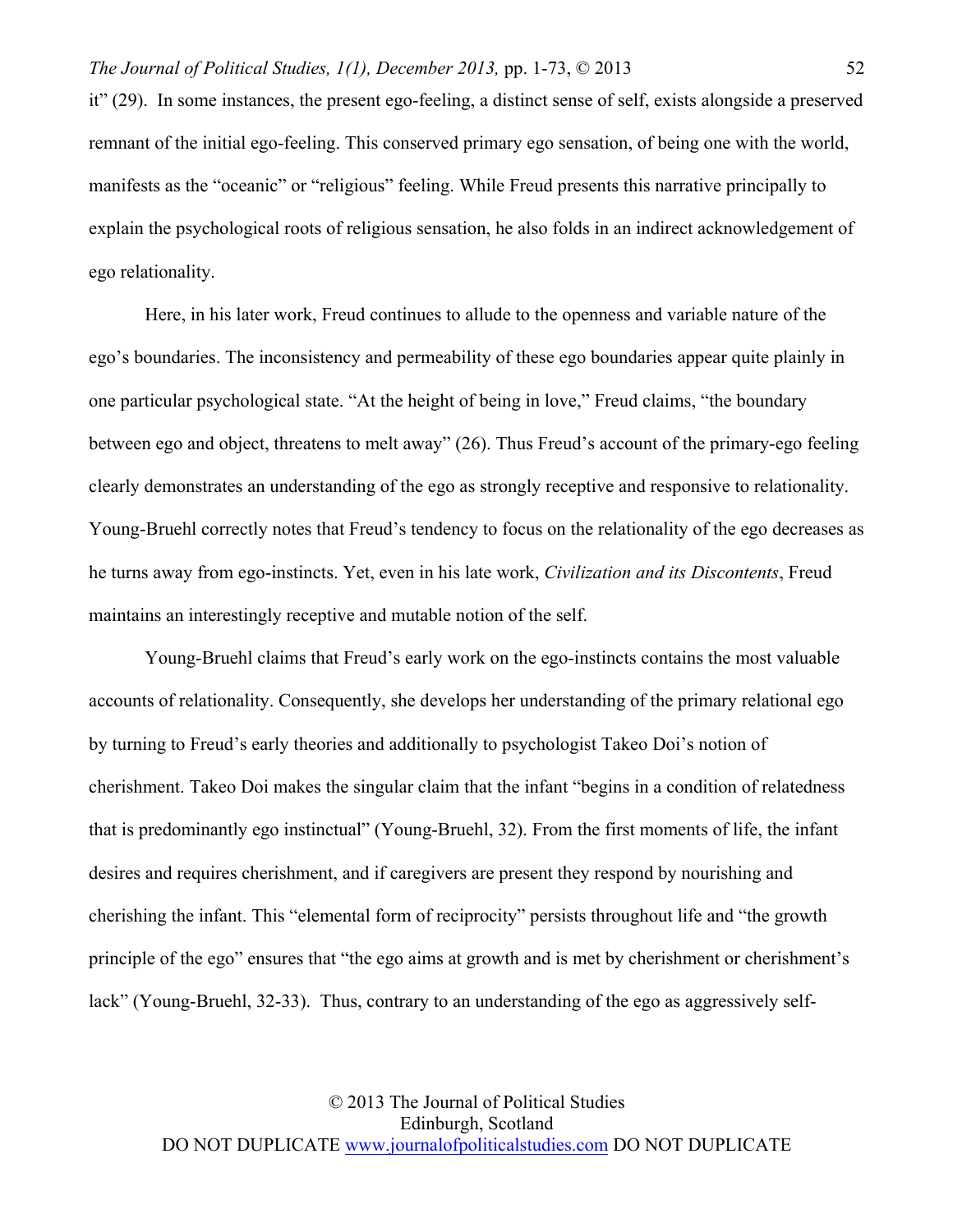*The Journal of Political Studies, 1(1), December 2013,* pp. 1-73, © 2013 53 interested, this account suggests that the ego is enriched by relational encounters, receptivity, and circular currents of affection.

This receptive notion of the ego appears alien in a society ruled by a normatively utilitarian and economic understanding of humanity. Young-Bruehl argues that this state of modern civilization encourages and demands ceaseless activity, hyper-communication, and a generally frenzied existence. In this environment "reflective, unhectic, receptive thought" (38) becomes nearly impossible, and meaningful and receptive connections and relationships suffer. The demands of modern civilization, internalised to some degree as the superego, force themselves upon the ego and weaken the capacity for a resilient and affectionate subjectivity. Copjec explores these enervative effects of the law and the superego by turning to the energizing effects of Antigone's autonomy (as ego-assuredness) and the paralyzing effects of Creon's dependency on the law.

Antigone exhibits autonomy in breaking with self-law, remaining indifferent to the empirical loved object, and rejecting the laws of the superego. Consequently, she receives satisfaction from the love she feels for her brother. In direct contrast to Antigone's independence, Creon demonstrates a fixation and dependency on the law and the ideal, and thus experiences a perpetual deferral of satisfaction. While Antigone is driven by the satisfaction afforded from an affirmation of love, Creon remains inhibited, held back from satisfaction through a "fixation on the laws of the State" (Copjec, 44). Creon stays captive under the force of the superego, the "internalisation of the laws and ideals of the community" (Copjec, 45). These idealisations, proffered by the community and internalised by the superego, forestall satisfaction by forever demanding more from the ego, weakening the ego's resolve. The inherent "fixation on dissatisfaction" demanded by the superego "exposes the ego to the vicissitudes of public opinion" (Copjec, 45-6). Creon's "failure of nerve toward the end of the play, his bending to public opinion" (Copjec, 45), illustrates this weakening effect of the superego's law on the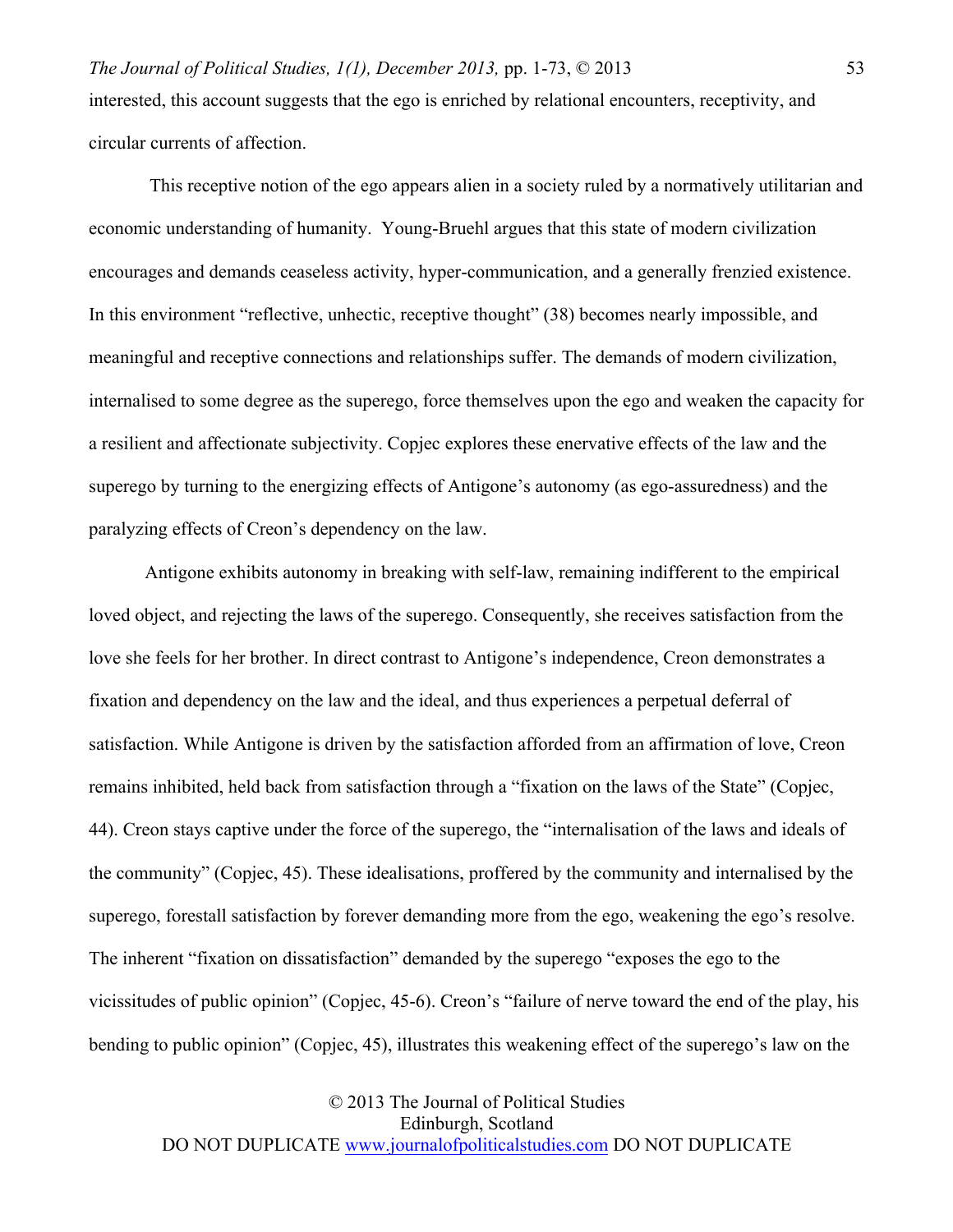ego. Creon's enfeebled and battered ego prevents him from carrying out the ethical autonomous action called for in the play's final moments. This fixation not only attenuates Creon's resolve, it "causes him to be relatively indifferent to all others available to him," as "he remains glued to an ideal he will never attain" (Copjec, 45). Creon's cold and unreceptive indifference results from his dependency on striving toward the ideal as demanded by the superego, whereas Antigone's loving indifference and active receptivity enables autonomy. The stark contrast between Creon's dependency and Antigone's autonomy reveals how the law, as manifest in the superego, reigns over and debilitates the ego thus preventing the capacity for autonomy.

Copjec's reading of Antigone's lawlessness and Young-Bruehl's turn toward the vicissitudes of the ego instincts contribute to an account of autonomy as a strengthening of a receptive self. Young-Bruehl's consideration of the ego shares with Copjec's concept of autonomy a loving and receptive, yet still critical faculty. Both notions move away from the perception of autonomy as self-contained remoteness. Together, Copjec and Young-Bruehl's notions of the ego contradict traditional masculinist understandings of autonomy as absolute self-contained sovereignty. Like Copjec, who contends that Antigone's receptivity and love enable her autonomy, Young-Bruehl suggests that it is precisely through openness and receptivity that the self flourishes.

Both Copjec and Young-Bruehl show how a version of the self is strengthened and afforded a degree of autonomy through receptivity and love. Their particular notions of independence stand in stark contrast to traditional understandings of autonomy as self-contained disconnectedness. Significantly however, both Copjec and Young-Bruehl's version of autonomy and self-cultivation, respectively, retain a fundamental aspect of traditional notions of autonomy. Their accounts preserve and expand upon the notion that autonomy entails a critical capacity to disregard, reject, and resist potentially unethical and oppressive dictates of the community. The feminist psychoanalytic